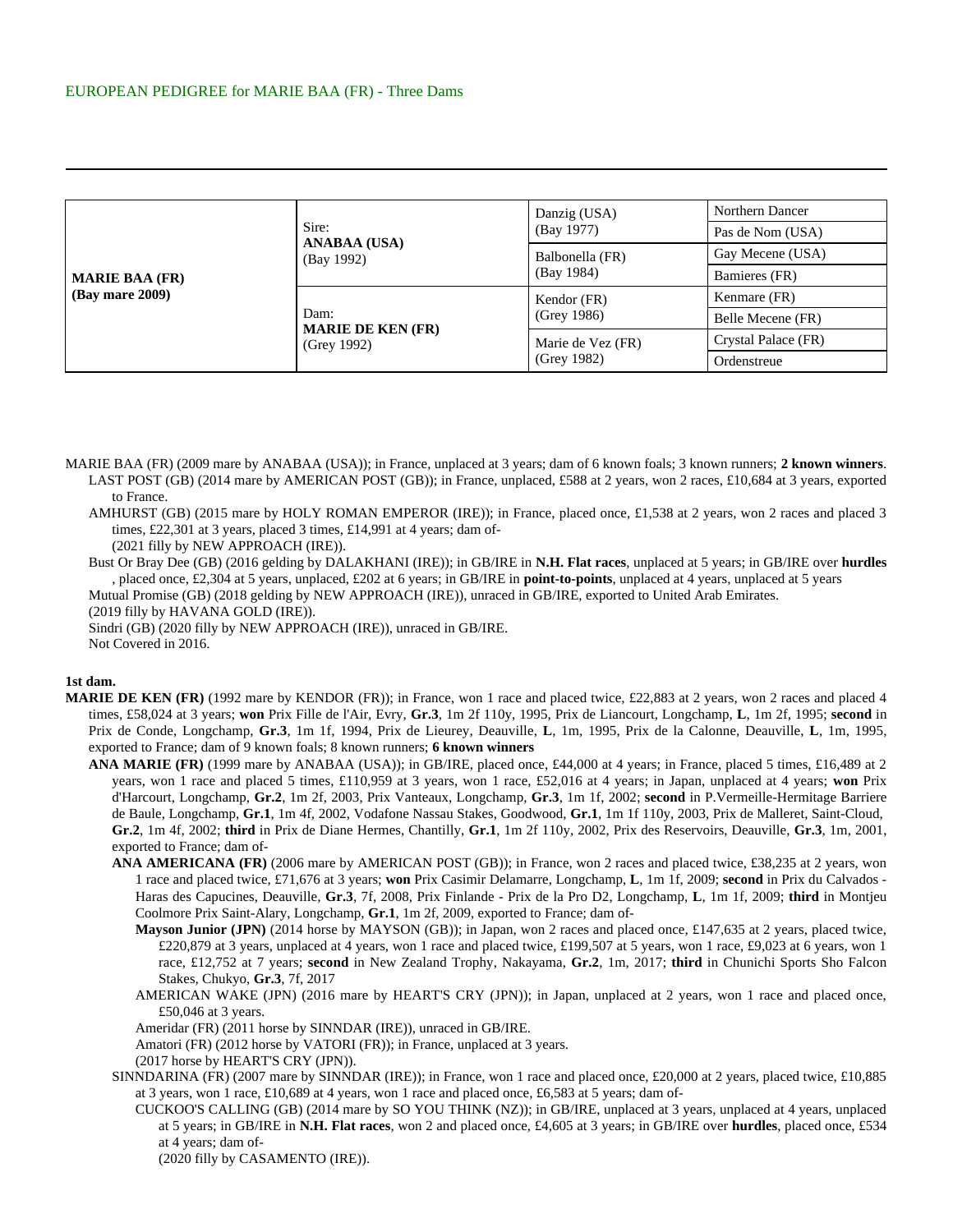Californian Sunset (GB) (2018 mare by PACO BOY (IRE)); in GB/IRE, unplaced at 2 years.

Baez (GB) (2019 filly by SIXTIES ICON (GB)); in GB/IRE, unplaced at 2 years.

- ANA'S BEST (FR) (2012 mare by KING'S BEST (USA)); in France, won 2 races and placed twice, £28,295 at 3 years; in Germany, unplaced at 3 years, exported to France; dam of-
	- Aniyouni (FR) (2018 gelding by SIYOUNI (FR)); in France, placed once, £1,716 at 2 years, placed once, £4,643 at 3 years, unplaced at 4 years.
	- Anatella (FR) (2017 mare by TEOFILO (IRE)), unraced in GB/IRE, exported to France.

(2019 colt by SHALAA (IRE)).

Artist Cloth (FR) (2020 colt by CLOTH OF STARS (IRE)), unraced in GB/IRE.

Ana Musica (FR) (2010 mare by GREEN TUNE (USA)); in France, unplaced at 2 years, unplaced at 3 years, placed once, £1,333 at 4 years; dam of-

Musica's Devil (FR) (2017 gelding by AMERICAN DEVIL (FR)); in France, unplaced, £1,166 at 3 years, unplaced at 4 years; in France over jumps, placed twice, £5,977 at 4 years.

Anamarilla (FR) (2018 mare by AMARILLO (IRE)); in France, unplaced at 3 years; in France over jumps, unplaced at 3 years. Ana Martina (FR) (2019 filly by MARTINBOROUGH (JPN)); in France, unplaced, £1,768 at 2 years, unplaced at 3 years. Musicana (FR) (2020 filly by RELIABLE MAN (GB)), unraced in GB/IRE.

- Maariyah (FR) (2014 mare by OASIS DREAM (GB)); in France, placed twice, £9,785 at 3 years, exported to France; dam of- (2019 colt by ALMANZOR (FR)).
	- (2020 filly by SHALAA (IRE)).

Postillio (FR) (2015 horse by AMERICAN POST (GB)); in France, placed once, £1,416 at 3 years.

Applause (FR) (2005 horse by ROYAL APPLAUSE (GB)); in France, unplaced, £699 at 3 years.

Sinana (FR) (2011 mare by SINNDAR (IRE)); in France, unplaced at 2 years, exported to France; dam of-

GOT TOUCH (IRE) (2017 mare by CAMELOT (GB)); in France, unplaced at 2 years, won 2 races and placed once, £21,321 at 3 years, won 1 race and placed once, £7,768 at 4 years, exported to France.

SINAKHA (IRE) (2018 horse by THE GURKHA (IRE)); in France, won 1 race, £10,678 at 3 years, exported to France.

(2020 filly by DABIRSIM (FR)).

Eva Maria (FR) (2016 mare by EVASIVE (GB)), unraced in GB/IRE.

Anas Dream (FR) (2018 mare by DREAM AHEAD (USA)), unraced in GB/IRE.

King Mary (FR) (2019 colt by RECORDER (GB)), unraced in GB/IRE.

- **CHARMO (FR)** (2001 horse by CHARNWOOD FOREST (IRE)); in France, placed 3 times, £10,975 at 2 years, placed 5 times, £31,950 at 3 years, placed twice, £14,873 at 4 years; in USA, won 2 races and placed once, £31,375 at 4 years, won 2 races and placed once, £143,488 at 5 years, placed once, £22,959 at 6 years, won 1 race and placed twice, £24,560 at 7 years; **won** San Francisco Breeders Cup Mile Handicap, Golden Gate, **Gr.2**, 1m, 2006; **second** in Shoemaker Breeders' Cup Mile Stakes, Hollywood Park, **Gr.1**, 1m, 2006, Prix Roland de Chambure, Deauville, **L**, 7f, 2003; **third** in San Francisco Mile Stakes, Golden Gate, **Gr.2**, 1m, 2007, Prix de la Jonchere, Chantilly, **Gr.3**, 1m, 2004, Prix de Guiche, Longchamp, **Gr.3**, 1m 1f, 2004
- **Kenmour (FR)** (2007 horse by AZAMOUR (IRE)); in France, placed twice, £7,961 at 2 years, won 1 race and placed 6 times, £70,929 at 3 years, won 1 race and placed twice, £22,888 at 4 years, won 3 races and placed twice, £27,625 at 5 years, won 3 races and placed 4 times, £31,424 at 6 years; **third** in Grand Prix du Lion d'Angers, Le Lion D'Angers, **L**, 1m 2f, 2010, G. P. de Clairefontaine - Yves Lalleman, Clairefontaine, **L**, 1m 4f, 2010
- **Zatonic (FR)** (2003 horse by ZAFONIC (USA)); in France, placed twice, £13,191 at 2 years, placed 3 times, £14,276 at 3 years; **second** in Prix Thomas Bryon, Saint-Cloud, **Gr.3**, 1m, 2005
- MARIE ROSSA (GB) (2004 mare by TESTA ROSSA (AUS)); in France, placed 3 times, £11,070 at 2 years, won 1 race and placed twice, £15,204 at 3 years; in USA, won 1 race and placed once, £22,765 at 4 years, exported to France; dam of-

**Zvarov (IRE)** (2011 gelding by ELUSIVE CITY (USA)); in France, won 1 race and placed twice, £18,618 at 2 years, won 1 race and placed 3 times, £36,875 at 3 years; **second** in Prix de la Californie, Cagnes-Sur-Mer, **L**, 1m, 2014; **third** in Prix de Pontarme, Saint-Cloud, **L**, 1m, 2014, exported to France.

**Recover Me (FR)** (2015 mare by FASTNET ROCK (AUS)); in France, won 1 race and placed 3 times, £19,115 at 3 years, placed 3 times, £13,802 at 4 years, won 1 race and placed once, £16,865 at 5 years, placed once, £3,500 at 6 years; in Germany, unplaced, £1,339 at 6 years; **second** in Prix Altipan, Deauville, **L**, 7f 110y, 2020.

TRULLY BLESSED (FR) (2010 mare by STREET SENSE (USA)); in France, won 1 race and placed 3 times, £15,667 at 2 years, placed 3 times, £4,634 at 3 years, exported to France; dam of-

**So Unique (FR)** (2016 mare by SIYOUNI (FR)); in France, won 1 race and placed 3 times, £30,265 at 2 years, placed twice, £11,478 at 3 years; **third** in Prix Miesque, Maisons-Laffitte, **Gr.3**, 7f, 2018; dam of- (2021 colt by WALDGEIST (GB)).

NO SPEED LIMIT (FR) (2015 gelding by ELUSIVE CITY (USA)); in GB/IRE, won 1 race, £6,454 at 4 years, unplaced at 5 years, won 1 race and placed 9 times, £22,021 at 6 years, placed once, £908 at 7 years; in France, unplaced, £1,154 at 2 years, won 1 race and placed once, £11,682 at 3 years, won 1 race, £12,613 at 4 years.

(2017 horse by EXCELEBRATION (IRE)).

Intelligencia (FR) (2018 mare by INTELLO (GER)); in France, unplaced at 3 years.

(2020 colt by RIBCHESTER (IRE)).

- BILLIONNAIRE (IRE) (2013 horse by ACCLAMATION (GB)); in France, won 1 race and placed once, £4,338 at 3 years, placed once, £1,282 at 4 years, exported to France.
- Crested Eagle (IRE) (2014 horse by HOLY ROMAN EMPEROR (IRE)); in France, placed once, £1,176 at 2 years, exported to France. Louve (GB) (2017 mare by CAMELOT (GB)); in France, unplaced at 2 years, unplaced at 3 years, exported to France.

Wolf of Oxshott (GB) (2019 gelding by ALMANZOR (FR)); in GB/IRE, unplaced at 2 years.

First Snow Moon (GB) (2020 filly by SEA THE MOON (GER)), unraced in GB/IRE, exported to France.

(2021 colt by EXPERT EYE (GB)).

ACT KEN (FR) (2005 horse by ACT ONE (GB)); in France, placed once, £2,297 at 2 years, won 2 races and placed twice, £29,854 at 4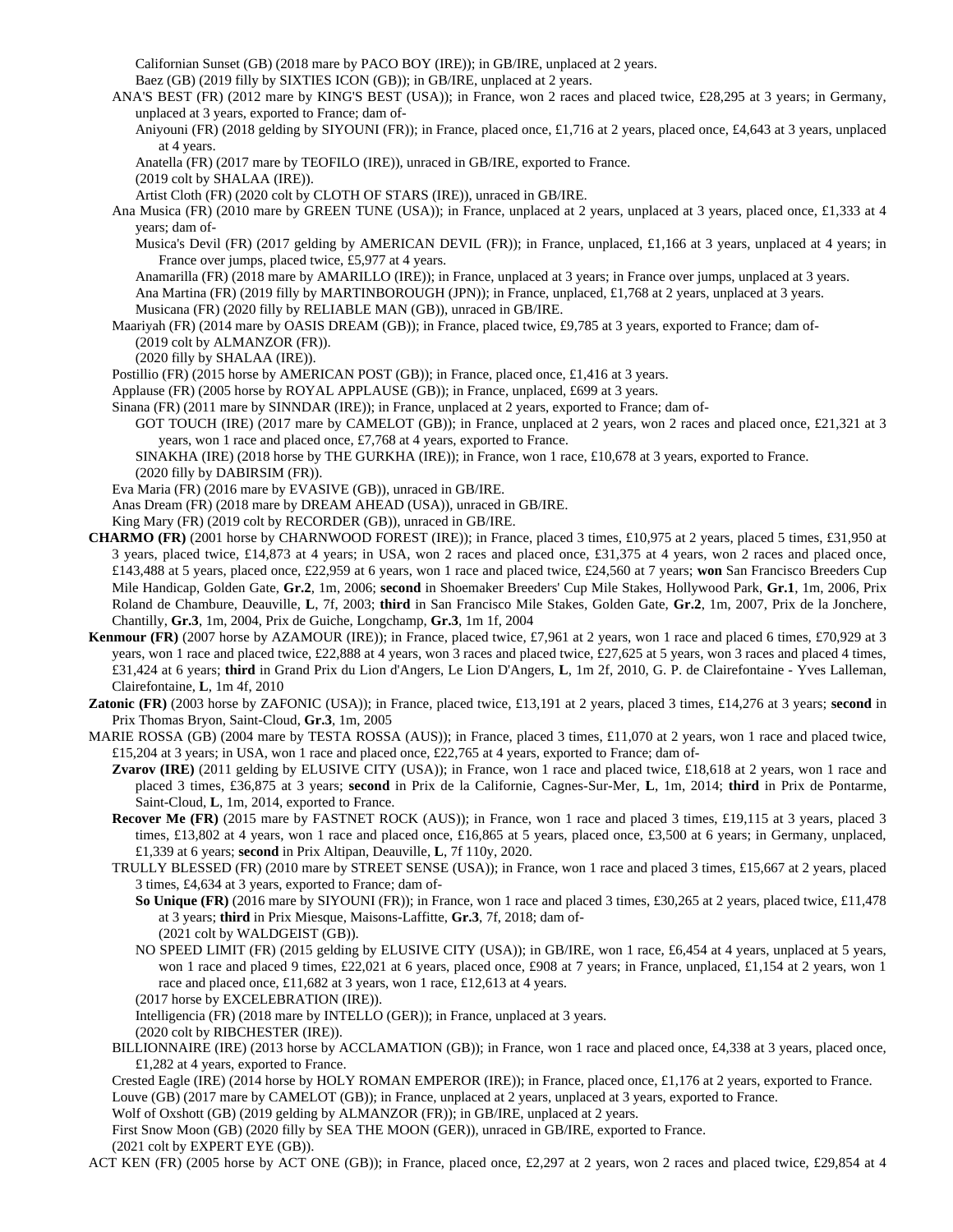years, placed once, £2,241 at 6 years.

- DESERT MELODY (FR) (1998 mare by GREEN DESERT (USA)); in France, placed once, £768 at 2 years, won 1 race and placed 3 times, £8,875 at 3 years, exported to France; dam of-
	- **Sage Melody (FR)** (2010 mare by SAGEBURG (IRE)); in France, won 1 race and placed 5 times, £42,042 at 2 years, unplaced at 3 years; **third** in Prix du Bois, Chantilly, **Gr.3**, 5f, 2012, Prix Zeddaan, Fontainebleau, **L**, 6f, 2012; dam of-
		- **Millau (FR)** (2018 gelding by WOOTTON BASSETT (GB)); in France, won 4 races and placed twice, £75,125 at 3 years; in Qatar, unplaced at 4 years; **second** in Prix de Bonneval, Chantilly, **L**, 5f 103y, 2021, Prix Kistena, Deauville, **L**, 5f 212y, 2021.
		- AZER (FR) (2016 horse by LE HAVRE (IRE)); in France, won 1 race and placed once, £9,381 at 2 years, won 3 races and placed 7 times, £44,532 at 3 years, unplaced at 4 years; in France over jumps, unplaced, £2,554 at 3 years, unplaced, £3,101 at 4 years, won 2 races and placed twice, £16,776 at 5 years.
		- EMBLEMATIQUE (FR) (2017 mare by SIYOUNI (FR)); in France, won 2 races and placed 4 times, £32,830 at 2 years, unplaced, £2,085 at 3 years.
		- FAUNETA (FR) (2015 mare by ANABAA BLUE (GB)); in France, won 1 race and placed once, £10,512 at 2 years, unplaced, £389 at 3 years; dam of-

(2021 filly by DANDY MAN (IRE)).

(2020 colt by LE HAVRE (IRE)).

(2021 colt by WOOTTON BASSETT (GB)).

- **Desertar (FR)** (2006 horse by ZAMINDAR (USA)); in France, placed twice, £6,875 at 2 years, won 1 race and placed 5 times, £40,737 at 3 years, placed 3 times, £11,195 at 4 years, won 1 race, £6,466 at 5 years, placed twice, £4,250 at 6 years, unplaced at 7 years; **third** in Prix Luthier, Deauville, **L**, 7f 110y, 2009.
- ESPIDO (FR) (2005 gelding by KINGSALSA (USA)); in France, unplaced at 3 years; in France over jumps, placed once, £2,375 at 3 years, won 5 races and placed 3 times, £49,319 at 4 years.
- DESERTO (FR) (2012 gelding by VATORI (FR)); in France, unplaced at 2 years, placed twice, £4,999 at 3 years, won 3 races and placed 7 times, £18,090 at 4 years, won 1 race and placed 5 times, £15,469 at 5 years, placed once, £1,947 at 6 years, won 2 races and placed 4 times, £12,928 at 7 years, unplaced at 8 years.
- BLUE DESERT (FR) (2003 horse by BARATHEA (IRE)); in France, won 1 race, £7,625 at 2 years, won 1 race and placed 6 times, £19,173 at 3 years, won 1 race, £7,365 at 4 years, won 1 race and placed twice, £10,294 at 5 years, placed 7 times, £16,164 at 6 years, unplaced at 7 years; in France over jumps, won 2 races, £14,595 at 4 years, unplaced at 5 years, unplaced, £478 at 7 years.

BAY MELODY (FR) (2004 mare by RIVER BAY (USA)); in France, won 1 race and placed twice, £6,448 at 2 years, won 2 races and placed 5 times, £15,811 at 3 years, unplaced at 4 years; dam of-

Victoria Bay (FR) (2010 mare by VATORI (FR)); in France, unplaced at 2 years, placed once, £2,276 at 3 years. Dede Boum (FR) (2011 gelding by VATORI (FR)); in France, unplaced at 3 years, unplaced at 4 years. Delta Melody (FR) (2012 horse by VATORI (FR)), unraced in GB/IRE.

FEEN MELODY (FR) (2011 mare by ZAFEEN (FR)); in France, unplaced, £976 at 2 years, won 1 race and placed once, £8,124 at 3 years, exported to France; dam of-

Olympionic (FR) (2018 horse by OLYMPIC GLORY (IRE)); in Italy, unplaced, £508 at 2 years, placed 4 times, £5,839 at 3 years, exported to Italy.

Labrador (FR) (2016 horse by CASAMENTO (IRE)); in Spain, unplaced at 2 years, unplaced at 3 years.

Feenissime (FR) (2017 gelding by DABIRSIM (FR)); in France, unplaced at 3 years.

(2020 colt by ANODIN (IRE)).

Dikta Melody (FR) (2007 mare by DIKTAT (GB)); in France, placed 3 times, £9,611 at 2 years, placed 4 times, £8,009 at 3 years, placed twice, £3,793 at 4 years, placed twice, £4,333 at 5 years, placed twice, £3,334 at 6 years; dam of-

Thamaro du Guern (FR) (2016 horse by GEORGE VANCOUVER (USA)); in France, unplaced at 2 years, unplaced, £721 at 3 years; in Spain, placed once, £450 at 3 years.

Soprano Du Guern (FR) (2017 gelding by SILVER FROST (IRE)); in France, unplaced at 3 years.

Desiree du Guern (FR) (2018 mare by GOKEN (FR)); in France, unplaced at 2 years.

Kamchatka du Guern (FR) (2020 colt by BATHYRHON (GER)), unraced in GB/IRE.

Vespa Blue (FR) (2008 horse by VESPONE (IRE)); in France, placed 3 times, £9,137 at 3 years, placed 6 times, £9,125 at 4 years, unplaced at 5 years.

Melodora (FR) (2013 mare by VATORI (FR)); in France, placed once, £1,838 at 3 years, unplaced at 4 years; dam of-Orchestre (FR) (2018 horse by CHOEUR DU NORD (FR)), unraced in GB/IRE.

Melbora (FR) (2020 filly by MARTINBOROUGH (JPN)), unraced in GB/IRE.

Miracle du Desert (FR) (2014 gelding by FUISSE (FR)); in France, unplaced at 4 years; in France over jumps, unplaced at 3 years, placed 3 times, £13,238 at 4 years, unplaced at 5 years.

Marie Dar (FR) (2008 mare by SINNDAR (IRE)), unraced in GB/IRE, exported to France; dam of-

SCARLET TUFTY (FR) (2016 gelding by SIYOUNI (FR)); in Australia, unplaced at 4 years, unplaced, £2,241 at 5 years; in France, won 1 race and placed 3 times, £20,371 at 2 years, won 2 races and placed 3 times, £49,018 at 3 years.

LOSINGMYRELIGION (FR) (2015 gelding by PLANTEUR (IRE)); in GB/IRE, won 1 race, £2,588 at 2 years, unplaced, £300 at 3 years; in France, placed once, £3,363 at 3 years; in France over jumps, unplaced at 3 years, exported to France.

KURI (FR) (2018 horse by DARIYAN (FR)); in Italy, unplaced at 4 years; in Poland, won 1 race and placed 3 times, £3,375 at 3 years.

- Roselane (FR) (2017 mare by DABIRSIM (FR)); in France, unplaced at 2 years, placed once, £2,148 at 3 years, unplaced at 4 years; in Spain, unplaced at 4 years.
- Rocdar (FR) (2013 horse by ROCK OF GIBRALTAR (IRE)); in Italy, unplaced at 3 years.

Mona Vale (FR) (2014 mare by ZOFFANY (IRE)), unraced in GB/IRE, exported to France; dam of-

Macchiavello (IRE) (2019 gelding by NO NAY NEVER (USA)); in GB/IRE, placed once, £1,332 at 2 years.

- Maylin (IRE) (2020 filly by FOOTSTEPSINTHESAND (GB)), unraced in GB/IRE, exported to France.
- Mona Louise (GB) (2021 filly by AUSTRALIA (GB)), exported to France.
- Marie Baa (FR) (2009 mare by ANABAA (USA)), see above.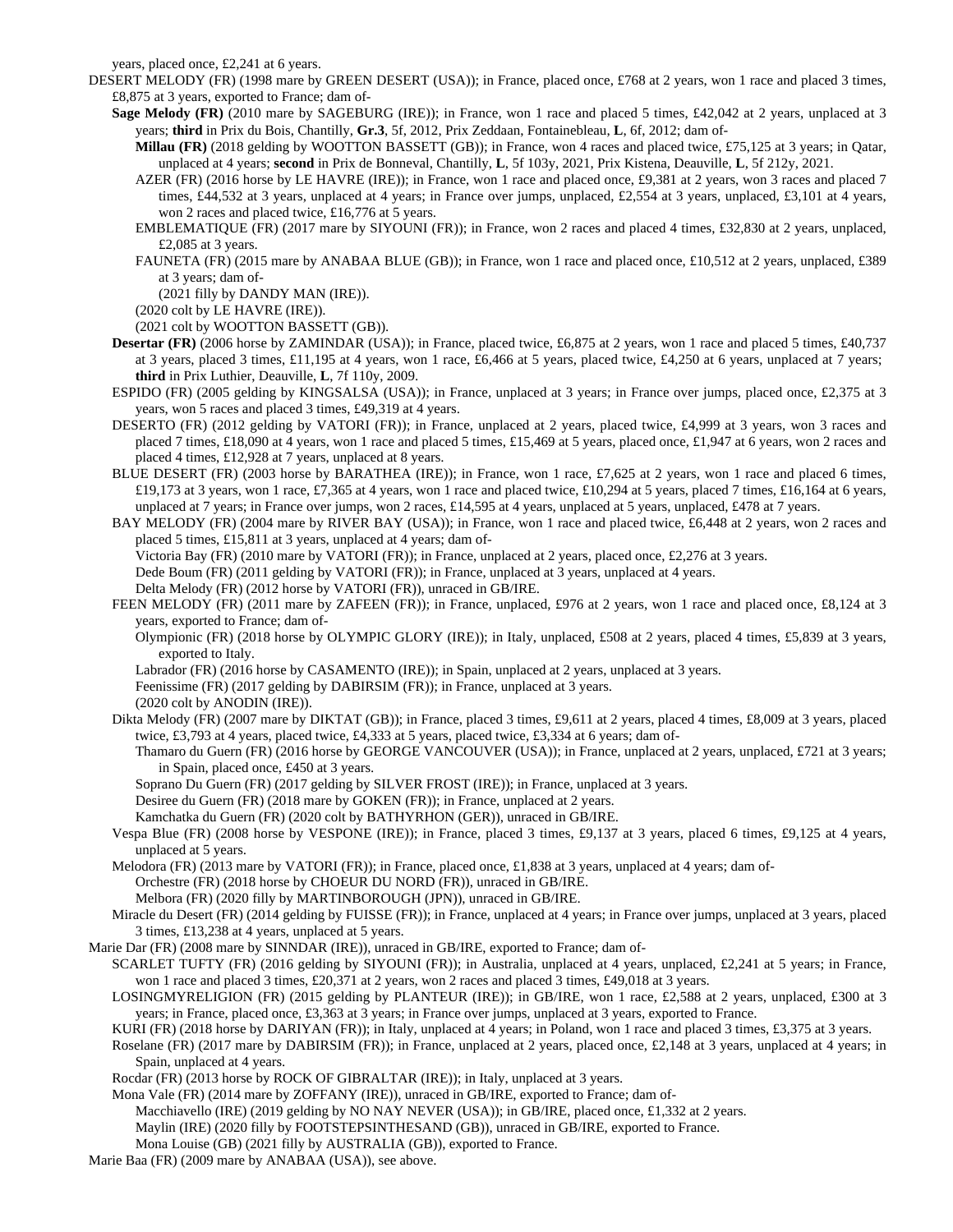## **2nd dam.**

MARIE DE VEZ (FR) (1982 mare by CRYSTAL PALACE (FR)); in France, won 1 race and placed once, exported to France; dam of 17 known foals; 17 known runners; **13 known winners**.

**MARIE DE KEN (FR)** (1992 mare by KENDOR (FR)), see above.

- **Vezing (FR)** (1995 horse by BERING); in France, placed once, £2,020 at 2 years, placed 3 times, £12,524 at 3 years; in USA, won 1 race, £13,171 at 3 years; **second** in Prix de l'Avre, Chantilly, **L**, 1m 4f, 1998; **third** in Prix La Force, Longchamp, **Gr.3**, 1m 4f, 1998
- **Olvarria (FR)** (1987 mare by BIKALA); in France, won 3 races and placed 3 times, 157000 francs at 3 years, won 3 races and placed 4 times, 175250 francs at 4 years, won 5 races and placed 5 times, 407600 francs at 5 years, won 1 race, 55000 francs at 6 years; **second** in
	- Grand Prix de Rouen, Rouen, **L**, 1m 3f 110y, 1992; **third** in Grand Prix de Rouen, Rouen, **L**, 1m 3f 110y, 1990; dam of-
	- LABYRINTH (FR) (1994 mare by EXIT TO NOWHERE (USA)); in France, placed once, £2,108 at 2 years, won 2 races and placed twice, £16,217 at 3 years, unplaced at 4 years, exported to France; dam of-
		- **Dedale (FR)** (2001 mare by TURGEON (USA)); in France, unplaced at 2 years, won 2 races and placed 3 times, £22,391 at 3 years, placed once, £1,418 at 4 years, placed once, £1,379 at 5 years; in France over jumps, placed 3 times, £26,366 at 5 years; **second** in Prix Christian de Tredern Hurdle, Auteuil, **L**, 2m 2f, 2006; **third** in Prix Dawn Run Hurdle, Auteuil, **L**, 2m 2f, 2006; dam of-
			- **Fayas (FR)** (2011 gelding by POLIGLOTE (GB)); in France, unplaced, £667 at 3 years; in France over jumps, won 3 races and placed twice, £34,979 at 3 years, won 2 races and placed 3 times, £36,155 at 4 years, won 1 race and placed twice, £20,555 at 6 years, unplaced, £1,314 at 7 years, won 3 races and placed twice, £41,082 at 8 years, unplaced at 9 years, won 2 races and placed 5 times, £62,549 at 10 years; **third** in P. Alain du Breil Kauto Star Grand Chase, Le Lion D'Angers, **L**, 2m 7f, 2017
			- **Detalasse (FR)** (2013 gelding by SHOLOKHOV (IRE)); in France, placed once, £993 at 3 years, won 1 race, £6,195 at 5 years; in France over jumps, placed once, £11,471 at 3 years, won 2 races and placed once, £22,938 at 5 years; **second** in Prix Wild Monarch Hurdle (c&g), Auteuil, **L**, 1m 7f, 2016.
			- SAVANAS (FR) (2010 gelding by DAVIDOFF (GER)); in France over jumps, won 1 race, £9,036 at 3 years, won 2 races and placed 4 times, £28,009 at 4 years.
			- BABOUKAS (FR) (2012 horse by VOIX DU NORD (FR)); in France over jumps, won 2 races and placed 4 times, £28,112 at 3 years, won 1 race and placed 3 times, £16,475 at 5 years.
			- Botoxinas (FR) (2014 mare by LAURO (GER)); in France over jumps, unplaced at 4 years, placed 3 times, £5,743 at 5 years. (2021 filly by YEATS (IRE)).
			- Himalayas (FR) (2017 mare by KAMSIN (GER)); in France over jumps, unplaced at 3 years, placed once, £2,705 at 4 years.

Loralas (FR) (2008 mare by KAHYASI), unraced in GB/IRE.

- **Anneloralas (GB)** (2017 mare by PETHER'S MOON (IRE)); in France over jumps, won 1 race and placed 3 times, £53,544 at 3 years, placed twice, £26,559 at 4 years; **second** in Prix Fifrelet Handicap Hurdle, Auteuil, **L**, 2m 1f 197y, 2020; **third** in Prix Robert Weill Handicap Hurdle, Auteuil, **L**, 2m 1f 197y, 2020, exported to France.
- TRUST THE CAPTAIN (FR) (2012 mare by GREAT JOURNEY (JPN)); in France, placed twice, £5,542 at 2 years, won 1 race and placed 5 times, £17,984 at 3 years, unplaced at 6 years; in France over jumps, placed 5 times, £24,523 at 3 years, won 1 race and placed 5 times, £40,147 at 4 years, won 1 race and placed twice, £29,128 at 5 years, placed once, £1,681 at 6 years, placed once, £1,712 at 7 years.
- CH'TI DIAMOND (FR) (2015 mare by DIAMOND BOY (FR)); in GB/IRE over **hurdles**, unplaced at 5 years; in France over jumps, won 1 race and placed 3 times, £19,997 at 3 years.
- LORASON (GB) (2018 gelding by GENTLEWAVE (IRE)); in France over jumps, won 1 race, £30,166 at 3 years, exported to France.
- Magda (FR) (2013 mare by POLIGLOTE (GB)); in France, unplaced at 3 years; in France over jumps, placed 3 times, £10,659 at 4 years.
- Red Tiger (FR) (2014 gelding by IRISH WELLS (FR)), unraced in GB/IRE.
- Loravis (GB) (2019 colt by CLOVIS DU BERLAIS (FR)), unraced in GB/IRE, exported to France.
- (2020 filly by BLUE BRESIL (FR)).
- (2021 filly by PETHER'S MOON (IRE)).
- Falballas (FR) (2015 mare by DAVIDOFF (GER)), unraced in GB/IRE.

Algajust (FR) (2020 colt by IT'S GINO (GER)), unraced in GB/IRE.

- Gandaras (FR) (2016 mare by MONTMARTRE (FR)), unraced in GB/IRE.
- Jumpas (FR) (2019 colt by KITKOU (FR)), unraced in GB/IRE.
- KATSYA (FR) (2007 mare by SINNDAR (IRE)); in France, placed 5 times, £19,223 at 2 years, won 2 races and placed twice, £47,946 at 3 years, won 1 race, £12,931 at 4 years; dam of-
	- **Salsa Bella (FR)** (2015 mare by SIYOUNI (FR)); in France, won 1 race, £7,692 at 2 years; in USA, placed once, £17,841 at 3 years, placed once, £13,345 at 4 years; **second** in Sweetest Chant Stakes, Gulfstream Park, **Gr.3**, 1m, 2018 (2021 colt by SHOWCASING (GB)).
	- NOLI ME TANGERE (FR) (2016 horse by ANODIN (IRE)); in France, won 1 race, £5,405 at 3 years; in Spain, unplaced at 2 years, won 1 race and placed 3 times, £6,709 at 3 years, won 1 race, £3,813 at 4 years, exported to France.

Kavira (FR) (2017 mare by FRENCH FIFTEEN (FR)); in France, placed once, £1,220 at 3 years.

Velsheda (FR) (2019 filly by DREAM AHEAD (USA)); in France, unplaced, £1,205 at 2 years.

(2020 filly by FRENCH FIFTEEN (FR)).

- SU DOKU (FR) (2005 horse by KAHYASI); in France, won 1 race and placed once, £8,987 at 2 years, placed twice, £4,927 at 3 years, placed once, £1,990 at 4 years, unplaced, £417 at 7 years, unplaced at 9 years; in France over jumps, placed once, £4,204 at 5 years, unplaced at 6 years, placed once, £3,400 at 7 years, unplaced at 9 years.
- Chinaman (FR) (2004 gelding by SPINNING WORLD (USA)); in France, unplaced at 2 years, placed twice, £6,547 at 3 years, unplaced at 4 years, unplaced at 5 years.

Riddle (FR) (2002 horse by TURGEON (USA)); in France, unplaced at 3 years.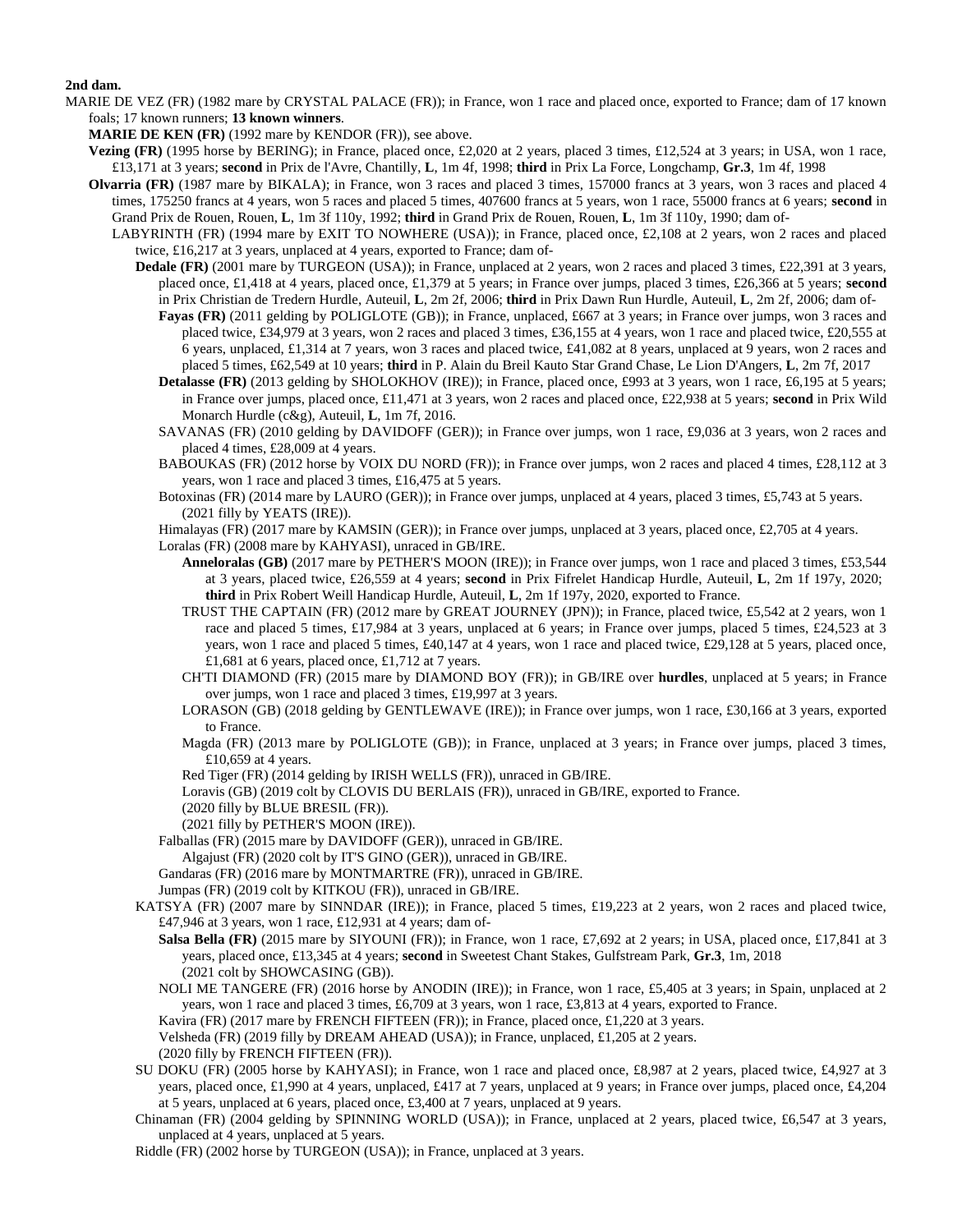Iletaitemps (FR) (2013 horse by DAVIDOFF (GER)), unraced in GB/IRE.

- Tournesol (FR) (1995 mare by TURGEON (USA)); in France, placed once, £1,571 at 2 years, placed 4 times, £4,040 at 3 years; dam of-VIFECLAIR (FR) (2005 mare by VENT DE NEIGE (USA)); in France, won 1 race and placed 4 times, £5,750 at 6 years, won 1 race and placed once, £2,750 at 7 years, placed once, £585 at 8 years, unplaced at 9 years, won 1 race and placed 3 times, £3,527 at 10 years, unplaced, £199 at 11 years, unplaced at 12 years.
	- MISS GWADA (FR) (2008 mare by ZIGGY GOLD (USA)); in France, unplaced at 3 years, unplaced at 4 years, won 1 race and placed 6 times, £4,390 at 5 years, unplaced at 6 years.

Solkynesham (FR) (2003 mare by SEA SAM (FR)), unraced in GB/IRE; dam of-

- STORM WINNER (FR) (2013 gelding by STORM BOY (FR)); in France, won 1 race and placed 3 times, £3,154 at 2 years, placed 3 times, £2,662 at 3 years, won 2 races, £5,172 at 4 years, unplaced at 5 years, unplaced at 6 years.
- Mister du Nord (FR) (2009 gelding by ZIGGY GOLD (USA)); in France, placed once, £276 at 2 years.
- Kingstorm (FR) (2011 gelding by STORM BOY (FR)); in France, placed 4 times, £2,521 at 2 years, placed once, £1,700 at 3 years.
- Tendo King (FR) (2018 gelding by TANDORI (FR)); in France, placed once, £712 at 2 years, unplaced, £268 at 3 years, unplaced at 4 years.
- Deus Sun (FR) (2017 mare by TANDORI (FR)), unraced in GB/IRE.

Istil Gwada (FR) (2007 mare by LITANEO (IRE)), unraced in GB/IRE.

- Moudira (FR) (1996 mare by GENERAL HOLME (USA)), unraced in GB/IRE.
- **Kenez (FR)** (1991 horse by KENDOR (FR)); in Belgium, won 5 races; in France, won 1 race, £3,367 at 2 years, placed 4 times at 3 years, placed twice at 4 years, placed twice at 5 years, unplaced at 6 years; **second** in Prix Albert Van Loo, Ostend, **L**, 1m 3f, 1994.
- VEZINO (FR) (1990 horse by ZINO); in France, won 1 race, £3,095 at 2 years, won 1 race and placed 6 times, £13,558 at 4 years.
- ASSIAC (FR) (1993 horse by ASSERT); in France, won 1 race and placed 6 times at 3 years, won 1 race and placed once, £18,406 at 4 years, placed 5 times, £4,242 at 5 years, placed 3 times, £1,346 at 6 years, unplaced at 7 years, placed 5 times, £2,988 at 8 years, placed once, £337 at 9 years.
- INIGO GALLO (FR) (1998 horse by KENDOR (FR)); in France, placed once, £1,153 at 2 years, won 1 race and placed 4 times, £34,646 at 3 years, won 1 race and placed once, £6,993 at 4 years, placed twice, £2,338 at 5 years, placed once, £1,408 at 6 years.
- MARIE DU VAL (FR) (1999 mare by VALANOUR (IRE)); in France, placed once, £2,095 at 2 years, won 3 races and placed once, £24,294 at 3 years, placed twice, £5,130 at 4 years; dam of-
	- Ken Vally (FR) (2005 mare by KENDOR (FR)); in France, placed 3 times, £2,721 at 3 years; in France over jumps, placed once, £3,262 at 4 years.
	- Val de Soie (FR) (2007 mare by SLICKLY (FR)); in France, placed twice, £4,159 at 3 years, placed 4 times, £5,647 at 4 years.
	- Hedy du Val (FR) (2006 mare by KENDOR (FR)), unraced in GB/IRE.
	- Valori (FR) (2008 gelding by VATORI (FR)); in France, unplaced at 3 years; in France over jumps, unplaced at 3 years, unplaced at 4 years.
	- Valerian (FR) (2009 horse by VATORI (FR)); in France, unplaced, £792 at 3 years.
	- Via Mala (FR) (2010 mare by VATORI (FR)); in France, unplaced at 3 years.
- VEZOLINO (FR) (2001 horse by TREMPOLINO (USA)); in France, unplaced at 2 years, unplaced, £669 at 3 years, won 1 race, £6,100 at 4 years; in France over jumps, placed 4 times, £10,873 at 3 years, placed twice, £7,702 at 4 years, won 4 races, £21,541 at 5 years, unplaced, £899 at 6 years.
- VEZINOF (FR) (2004 gelding by GREY RISK (FR)); in France, unplaced at 3 years; in France over jumps, won 1 race at 3 years, won 1 race and placed once, £17,262 at 5 years, unplaced at 6 years, placed once, £2,457 at 7 years.
- CHIC MARIE (FR) (1989 mare by IN FIJAR (USA)); in France over jumps, won 1 race, exported to France; dam of-
	- CHIKABLUE (FR) (2005 horse by UNTIL SUNDOWN (USA)); in Belgium, unplaced at 3 years; in France, won 4 races, £27,466 at 2 years, won 1 race and placed twice, £11,581 at 3 years, placed twice, £5,583 at 4 years, placed twice, £5,841 at 5 years, won 1 race and placed once, £9,225 at 6 years, unplaced at 7 years, unplaced at 8 years.
	- SEBSTAR (FR) (1997 horse by JOHANN QUATZ (FR)); in France, placed twice, £730 at 3 years; in France over jumps, won 2 races.
	- CYBELLUS (FR) (1999 horse by CARDOUN (FR)); in Czech Republic, won 1 race, £1,398 at 4 years; in France, placed twice, £1,998 at 2 years, won 2 races and placed 6 times, £15,982 at 3 years.
	- CALDEA (FR) (2000 mare by KENDOR (FR)); in France, unplaced at 2 years, won 1 race and placed 4 times, £15,194 at 3 years; in France over jumps, won 2 races and placed twice, £11,676 at 4 years, exported to France; dam of-
		- **Rixe Veto (IRE)** (2007 gelding by STORMING HOME (GB)); in France, won 1 race and placed once, £8,186 at 3 years; in France over jumps, won 1 race and placed once, £17,203 at 3 years, placed 3 times, £25,862 at 4 years; **third** in Prix Camille Duboscq Hurdle, Pau, **L**, 2m 1f 110y, 2011, exported to France.
		- NOVOLAE (GB) (2006 mare by CORONER (IRE)); in France, unplaced at 2 years, won 2 races and placed 4 times, £16,456 at 3 years; in France over jumps, won 1 race and placed twice, £10,372 at 4 years, won 1 race and placed twice, £12,207 at 5 years, unplaced, £600 at 8 years, exported to France; dam of-
			- **PRINCE ALI (FR)** (2013 gelding by KAPGARDE (FR)); in France, won 1 race, £3,309 at 3 years; in France over jumps, won 1 race and placed twice, £35,118 at 3 years, won 4 races and placed once, £222,846 at 4 years; **won** Prix After Foot RMC Questarabad Hurdle, Auteuil, **L**, 2m 3f 110y, 2017, Prix de Marsan Hurdle, Auteuil, **L**, 2m 2f, 2017, Prix Alain du Breil d'Ete 4yo Hurdle, Auteuil, **L**, 2m 3f 85y, 2017, Prix Finot Hurdle (c&g), Auteuil, **L**, 2m 2f, 2016.
			- ISPANOZA (FR) (2018 mare by KAPGARDE (FR)); in France over jumps, won 2 races, £18,000 at 3 years.
			- Gogo Dancer (FR) (2016 gelding by DRAGON DANCER (GB)); in France over jumps, placed twice, £3,730 at 3 years, unplaced, £1,018 at 5 years.
		- Mistress Siren (GB) (2008 mare by ORPEN (USA)); in France, unplaced, £1,283 at 2 years, placed twice, £3,190 at 3 years, exported to France.
	- ABELTHON (FR) (2001 horse by MARATHON (USA)); in France, placed once, £844 at 2 years, won 2 races and placed 5 times, £16,971 at 3 years, won 1 race and placed twice, £10,851 at 4 years; in France over jumps, won 3 races, £17,362 at 4 years, placed once, £2,221 at 5 years.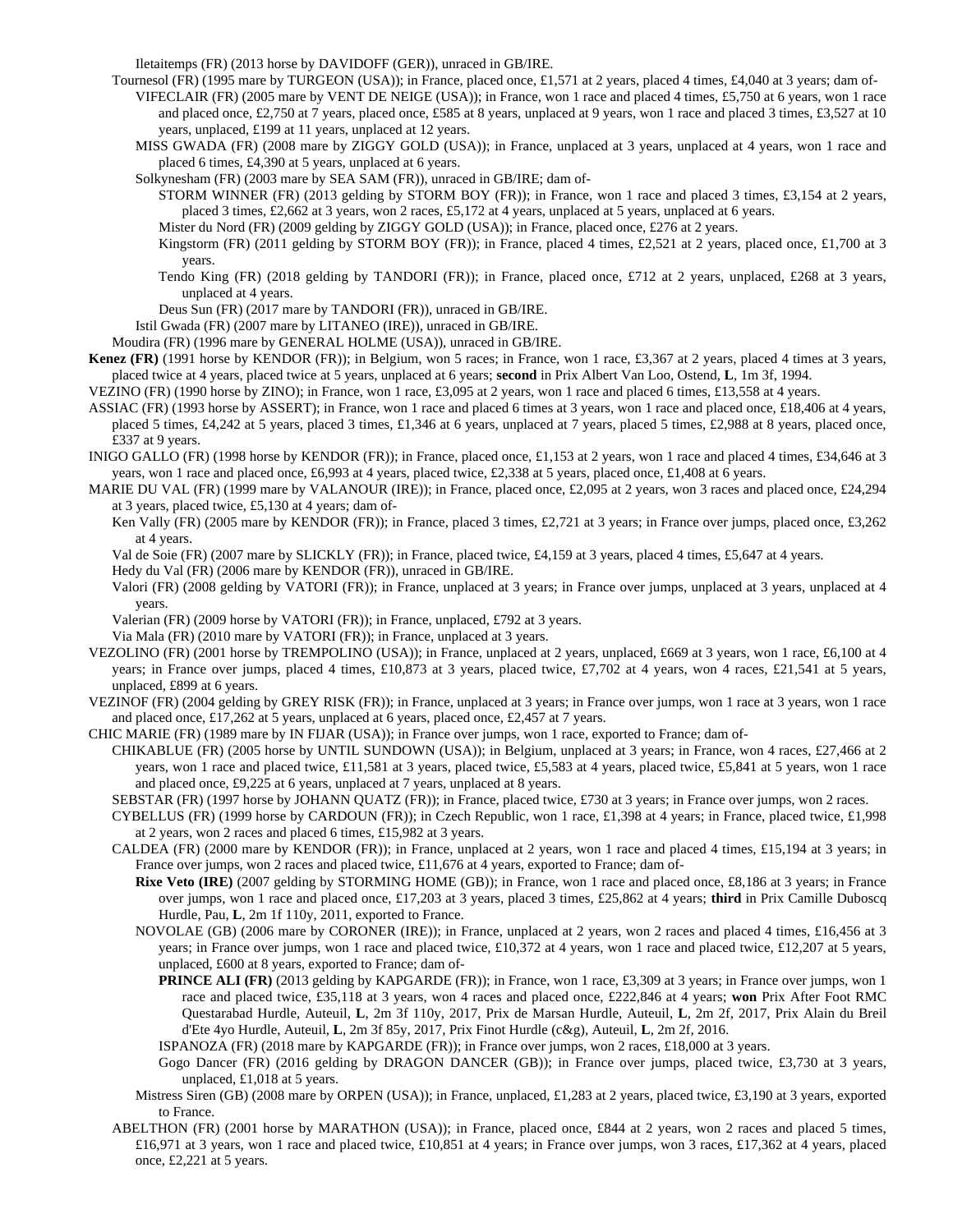- CHICABELLE (FR) (2008 mare by BERNEBEAU (FR)); in France, unplaced at 3 years, won 1 race and placed twice, £9,041 at 4 years, won 1 race and placed 3 times, £11,544 at 5 years, placed twice, £3,375 at 6 years, unplaced at 7 years.
- CALISTEGIA (FR) (2004 mare by NOMBRE PREMIER (GB)); in Czech Republic, won 1 race, £367 at 3 years, exported to Germany; dam of-

Calistmen (CZE) (2013 horse by NORMEN (GER)), unraced in GB/IRE.

Calistpour (CZE) (2018 horse by SHARPOUR (IRE)); in Czech Republic, unplaced at 3 years.

- La Tzoumaz (FR) (1998 mare by BARYSHNIKOV (AUS)); in France, placed once, £184 at 4 years, unplaced at 5 years; in France over jumps, unplaced at 4 years, unplaced at 5 years.
- Caliceo (FR) (2003 horse by MARATHON (USA)); in France, placed 3 times, £2,056 at 2 years, unplaced at 3 years.

Rashputt (FR) (2006 horse by RASHBAG (GB)); in France, placed once, £1,728 at 2 years, placed twice, £2,039 at 3 years.

Keltina (FR) (2007 mare by KELTOS (FR)); in France, unplaced, £485 at 2 years, placed 4 times, £6,106 at 3 years; in France over jumps, unplaced at 3 years; dam of-

Boumzain (FR) (2012 mare by YOUMZAIN (IRE)), unraced in GB/IRE.

Orge d'Or (FR) (1996 horse by SADDLERS' HALL (IRE)), unraced in GB/IRE.

Stupefaction (FR) (2002 mare by VALANOUR (IRE)); in France, unplaced at 3 years; dam of-

Illus (FR) (2007 horse by MOSOGNO (FR)), unraced in GB/IRE.

Stupefiante (FR) (2010 mare by MOSOGNO (FR)), unraced in GB/IRE.

- Beredity (FR) (2011 mare by DISCOURS (FR)), unraced in GB/IRE.
- MARIE DORA (FR) (1994 mare by KENDOR (FR)); in GB/IRE, won 1 race and placed 3 times, £4,089 at 3 years, exported to Qatar; dam of-
	- THE GREY ONE (IRE) (2003 gelding by DANSILI (GB)); in GB/IRE, unplaced at 2 years, placed 4 times, £3,198 at 3 years, won 2 races and placed 8 times, £11,387 at 4 years, won 2 races and placed 6 times, £6,420 at 5 years, won 1 race and placed 8 times, £5,729 at 6 years, unplaced at 7 years; in GB/IRE over **hurdles**, placed twice, £577 at 7 years; in GB/IRE over **fences**, won 1 race and placed 6 times, £5,427 at 8 years, won 1 race and placed twice, £3,160 at 9 years, placed once, £553 at 10 years; in GB/IRE in **point-to-points**, unplaced at 12 years.
	- SRAAB (QA) (2009 mare by HIGH CHAPARRAL (IRE)); in Qatar, placed 3 times, £9,395 at 3 years, won 5 races, £33,333 at 4 years, won 4 races and placed 6 times, £66,318 at 5 years, placed 3 times, £12,240 at 6 years, won 3 races and placed 3 times, £36,780 at 7 years, won 3 races and placed 4 times, £107,023 at 8 years, won 2 races and placed twice, £25,636 at 9 years, won 1 race and placed 3 times, £60,124 at 10 years, placed once, £1,134 at 11 years.
	- DELLA SALUTE (GB) (2002 mare by DANSILI (GB)); in GB/IRE, unplaced at 2 years, won 2 races and placed 4 times, £12,657 at 3 years, won 1 race and placed twice, £5,259 at 4 years, exported to Kingdom of Saudi Arabia.
	- Dramraire Mist (GB) (1999 mare by DARSHAAN); in GB/IRE, placed 4 times, £1,917 at 3 years, unplaced at 4 years, exported to Germany; dam of-
		- **Open Your Heart (GER)** (2011 horse by SAMUM (GER)); in Germany, won 1 race and placed once, £69,583 at 3 years, won 1 race and placed once, £1,938 at 4 years; in Italy, unplaced at 3 years; **third** in IDEE Deutsches Derby, Hamburg, **Gr.1**, 1m 4f, 2014
		- **Ordenstreuer (IRE)** (2006 horse by NAYEF (USA)); in France, won 1 race and placed once, £21,327 at 4 years, unplaced at 5 years, unplaced at 6 years; in Germany, won 1 race and placed twice, £7,380 at 3 years, placed twice, £1,858 at 4 years, won 2 races, £4,667 at 6 years; in Italy, unplaced at 5 years; **second** in Grosser Freiberger Premium-Preis, Dresden, **L**, 1m 2f, 2009, exported to Germany.
		- ORDENSFRAU (GER) (2007 mare by REFUSE TO BEND (IRE)); in Austria, unplaced at 4 years; in France, placed once, £1,593 at 3 years, unplaced at 4 years; in Germany, won 1 race, £2,913 at 2 years, won 1 race and placed 7 times, £8,229 at 3 years, won 2 races and placed twice, £5,862 at 4 years, exported to France; dam of-

SEMINARY (GB) (2014 horse by ZAMINDAR (USA)); in France, won 1 race, £5,037 at 2 years, unplaced at 3 years, exported to France.

- LE LAUREAT (FR) (2017 gelding by WOOTTON BASSETT (GB)); in France, placed twice, £4,054 at 2 years, placed once, £3,559 at 3 years, unplaced at 4 years; in France over jumps, won 1 race and placed once, £9,641 at 3 years, unplaced, £375 at 4 years.
- Oshtoran (GB) (2013 mare by SAMUM (GER)); in France, placed 4 times, £6,250 at 3 years; in Germany, unplaced, £1,471 at 3 years; in France over jumps, unplaced at 3 years, exported to France.
- ORDENSRITTER (GER) (2008 gelding by SAMUM (GER)); in GB/IRE, unplaced at 4 years, won 1 race and placed once, £2,973 at 5 years, won 1 race and placed twice, £3,956 at 6 years, unplaced at 8 years; in France, placed twice, £10,001 at 3 years; in Germany, won 1 race and placed once, £4,159 at 2 years, unplaced at 3 years, won 1 race and placed once, £1,459 at 4 years; in GB/IRE over **hurdles**, unplaced at 4 years, unplaced at 5 years, placed once, £698 at 6 years, placed 3 times, £2,386 at 7 years, unplaced at 9 years.
- OPEN YOUR MIND (GER) (2014 horse by HOLY ROMAN EMPEROR (IRE)); in France, won 1 race and placed once, £10,372 at 4 years; in Germany, won 2 races and placed once, £4,823 at 4 years.
- OLEG (GER) (2015 gelding by KAMSIN (GER)); in GB/IRE, won 2 races, £8,119 at 5 years; in France, unplaced at 3 years; in Germany, placed once, £1,062 at 3 years; in GB/IRE over **hurdles**, won 1 race and placed once, £5,426 at 4 years; in GB/IRE over **fences**, won 1 race, £7,408 at 4 years, placed once, £1,030 at 5 years; in France over jumps, placed once, £7,009 at 3 years.
- DAATIS (GER) (2016 gelding by DABIRSIM (FR)); in France, placed once, £3,604 at 3 years, unplaced, £1,432 at 4 years; in Germany, placed once, £531 at 2 years, won 1 race and placed twice, £6,397 at 3 years.
- Check Tou (GB) (2004 mare by INCHINOR (GB)); in GB/IRE, placed once, £289 at 2 years.
- Courting Shinney (GB) (2005 mare by KING'S THEATRE (IRE)); in GB/IRE, placed once, £277 at 2 years, unplaced at 3 years, unplaced at 4 years; in GB/IRE over **hurdles**, placed once, £286 at 3 years, unplaced at 4 years; dam of-

DREAM APPROVAL (IRE) (2012 mare by APPROVE (IRE)); in GB/IRE, won 2 races and placed twice, £6,379 at 2 years; in Bahrain, placed twice, £727 at 4 years, exported to Bahrain.

Lady Smythe (IRE) (2013 mare by GETAWAY (GER)), unraced in GB/IRE, exported to Germany.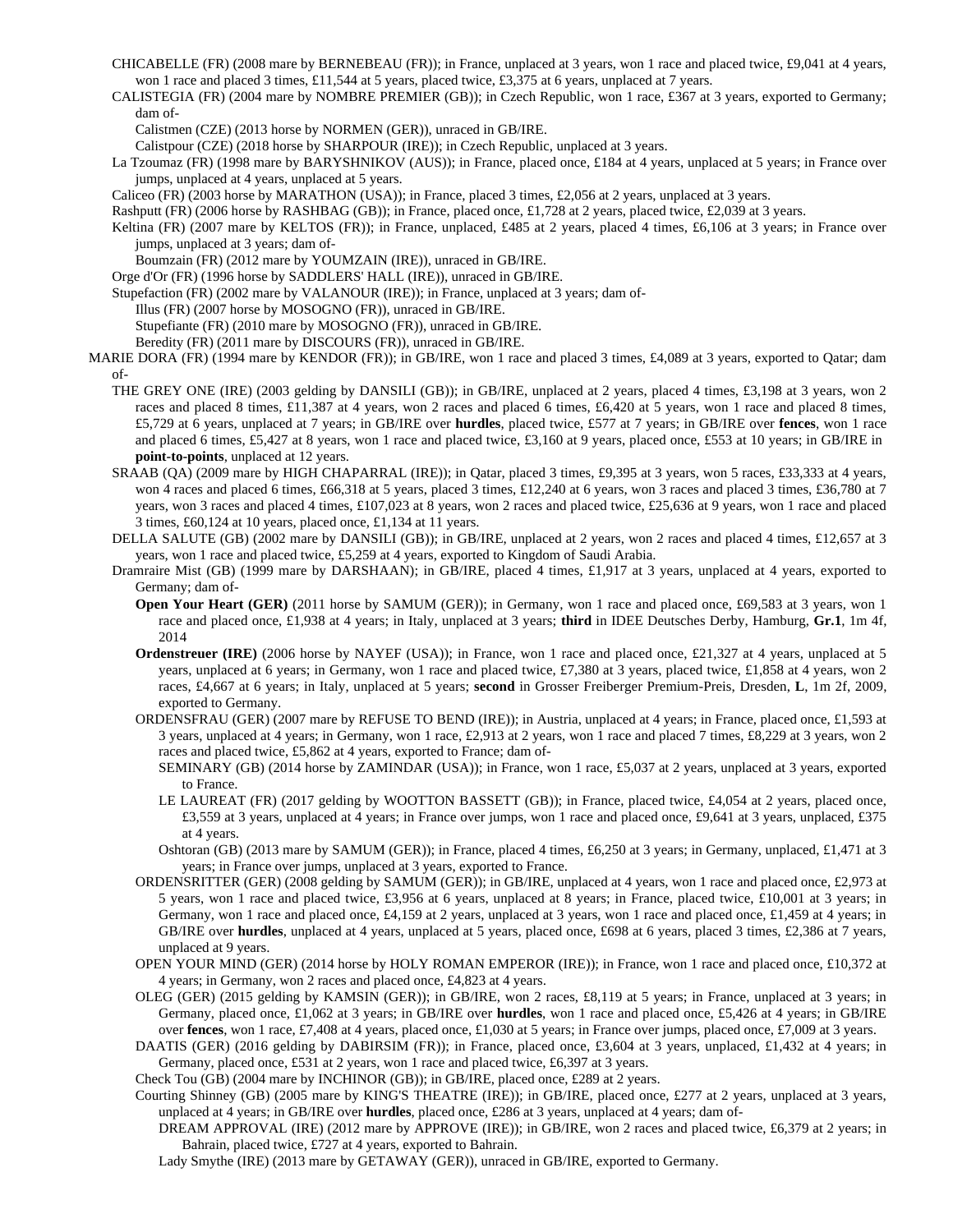Borris The Blade (IRE) (2014 gelding by WESTERNER (GB)), unraced in GB/IRE.

(2015 mare by WESTERNER (GB)).

Quickasican (IRE) (2017 gelding by DYLAN THOMAS (IRE)), unraced in GB/IRE.

(2018 mare by DYLAN THOMAS (IRE)).

(2020 colt by LAURO (GER)).

Ordensband (GER) (2009 mare by SAMUM (GER)); in Belgium, placed 3 times, £2,438 at 3 years, unplaced, £163 at 4 years; in France, unplaced at 2 years; in Germany, placed once, £259 at 2 years.

Oligarch (GER) (2010 horse by SAMUM (GER)), unraced in GB/IRE.

Olympeion (GER) (2013 horse by KAMSIN (GER)), unraced in GB/IRE.

Open Cheque (FR) (2017 horse by SAMUM (GER)), unraced in GB/IRE.

Open Skies (GER) (2019 colt by COUNTERATTACK (AUS)), unraced in GB/IRE.

Oceania (GER) (2020 filly by COUNTERATTACK (AUS)), unraced in GB/IRE.

Cineronte (FR) (2005 horse by ANABAA (USA)); in Spain, unplaced at 2 years, placed 5 times, £4,412 at 3 years, placed twice, £2,136 at 4 years, placed 3 times, £1,305 at 5 years, placed 3 times, £2,953 at 6 years, exported to Spain.

Aquarian (GB) (2001 horse by ASHKALANI (IRE)), unraced in GB/IRE.

GREYVEZ (FR) (2006 horse by GREY RISK (FR)); in France over jumps, unplaced at 3 years, placed 3 times, £10,009 at 4 years, won 1 race and placed twice, £10,396 at 5 years.

Zircom (FR) (1997 horse by ZILZAL (USA)); in France, placed twice, £2,099 at 2 years, placed twice, £4,034 at 3 years.

Vezina (FR) (2000 mare by BERING); in France, placed 3 times, £5,357 at 3 years, exported to France; dam of-

- **MORANDI (FR)** (2010 horse by HOLY ROMAN EMPEROR (IRE)); in GB/IRE, unplaced at 3 years; in France, won 4 races and placed twice, £192,042 at 2 years, placed 3 times, £304,796 at 3 years; in USA, unplaced, £545 at 5 years, unplaced, £3,795 at 6 years; **won** Criterium de Saint-Cloud, Saint-Cloud, **Gr.1**, 1m 2f, 2012, Prix de Conde, Longchamp, **Gr.3**, 1m 1f, 2012; **second** in Prix du Jockey Club, Chantilly, **Gr.1**, 1m 2f 110y, 2013, Prix du Prince d'Orange, Longchamp, **Gr.3**, 1m 2f, 2013, Prix de Fontainebleau, Longchamp, **Gr.3**, 1m, 2013, Criterium du Fonds Europeen de L'Elevage, Deauville, **L**, 1m, 2012, sire in France
	- **Vita (FR)** (2011 mare by ELUSIVE CITY (USA)); in France, won 1 race and placed once, £11,341 at 2 years, won 1 race and placed 3 times, £31,625 at 3 years; in Italy, placed once, £6,966 at 3 years; **second** in Premio Buontalenta Mem. Giuseppe Valiani, Rome, **L**, 1m 2f, 2014, exported to France; dam of-

Vadrouilleur (FR) (2016 gelding by DREAM AHEAD (USA)); in France, unplaced at 2 years, placed 3 times, £5,495 at 3 years, unplaced at 4 years, unplaced at 5 years.

SATWA RUBY (FR) (2006 mare by VERGLAS (IRE)); in GB/IRE, unplaced at 3 years; in France, placed once, £2,867 at 2 years, won 2 races and placed twice, £33,738 at 3 years, placed 4 times, £12,212 at 4 years, won 2 races, £20,255 at 5 years, won 1 race and placed 6 times, £48,284 at 6 years, placed 4 times, £25,368 at 7 years; dam of-

CHE BELLA (IRE) (2015 mare by HOLY ROMAN EMPEROR (IRE)); in GB/IRE, won 1 race and placed 5 times, £9,148 at 2 years, won 1 race and placed once, £9,052 at 3 years; in Qatar, placed once, £1,818 at 3 years, won 1 race, £8,266 at 4 years, unplaced, £2,938 at 5 years, placed once, £1,339 at 6 years, exported to Qatar.

SUPERSEDED (IRE) (2016 gelding by EXCEED AND EXCEL (AUS)); in GB/IRE, placed 4 times, £2,592 at 2 years, won 2 races and placed twice, £11,251 at 3 years, placed twice, £1,928 at 4 years, unplaced at 5 years.

TOO SHY SHY (IRE) (2017 mare by KODIAC (GB)); in GB/IRE, unplaced, £300 at 2 years, won 2 races and placed once, £8,876 at 3 years, placed twice, £4,590 at 4 years, placed once, £685 at 5 years.

DANNI CALIFORNIA (IRE) (2018 mare by THE GURKHA (IRE)); in GB/IRE, won 1 race and placed 4 times, £9,717 at 3 years, unplaced, £412 at 4 years.

Yamdrok (IRE) (2019 filly by FAST COMPANY (IRE)), unraced in GB/IRE.

Grey Fable (IRE) (2020 colt by STARSPANGLEDBANNER (AUS)), unraced in GB/IRE.

(2021 filly by ZOFFANY (IRE)).

ZINA BLUE (FR) (2005 mare by ANABAA BLUE (GB)); in France, won 1 race and placed twice, £12,500 at 3 years, placed 4 times, £17,164 at 4 years, placed once, £5,947 at 5 years, exported to France; dam of-

Zinak (FR) (2016 horse by GEORGE VANCOUVER (USA)); in Italy over jumps, placed once, £3,373 at 4 years, placed twice, £2,678 at 5 years.

Zinouyi (FR) (2017 gelding by SIYOUNI (FR)); in France, placed once, £1,622 at 2 years, placed 5 times, £15,949 at 3 years, placed twice, £3,169 at 4 years.

Yazina (FR) (2018 mare by DARIYAN (FR)); in France, unplaced at 3 years, unplaced at 4 years.

Zelza (FR) (2019 filly by ZELZAL (FR)), unraced in GB/IRE.

Zinayak (FR) (2021 colt by ZARAK (FR)).

- CIRCLE DREAM (IRE) (2015 horse by OASIS DREAM (GB)); in United Arab Emirates, won 1 race, £19,823 at 2 years, placed once, £3,709 at 3 years, placed once, £2,179 at 4 years, placed once, £1,581 at 5 years, unplaced at 6 years, exported to United Arab Emirates.
- OTTILIEN (FR) (2019 filly by HOLY ROMAN EMPEROR (IRE)); in GB/IRE, unplaced at 2 years; in France, won 1 race and placed once, £16,875 at 2 years.

Grise Leigh (FR) (2008 mare by GREEN TUNE (USA)); in France, placed twice, £5,690 at 3 years, placed 3 times, £6,333 at 4 years; in France over jumps, unplaced, £1,538 at 4 years, exported to Australia; dam of-

MR GRIZZLE (AUS) (2015 horse by REDOUTE'S CHOICE (AUS)); in Australia, won 1 race, \$23450.

WYLD SAVANNA (NZ) (2017 mare by STARSPANGLEDBANNER (AUS)); in Australia, won 1 race and placed twice, £14,382 at 3 years, unplaced, £913 at 4 years.

Energies (AUS) (2014 mare by SHAMARDAL (USA)), unraced in GB/IRE.

Lightning Liv (AUS) (2016 mare by HOLY ROMAN EMPEROR (IRE)), unraced in GB/IRE.

(2019 filly by TARZINO (NZ)).

Allocator (FR) (2016 gelding by KENDARGENT (FR)); in GB/IRE, placed 3 times, £3,115 at 3 years, exported to Serbia.

Renege (FR) (2007 horse by DUBAI DESTINATION (USA)); in France, unplaced at 3 years.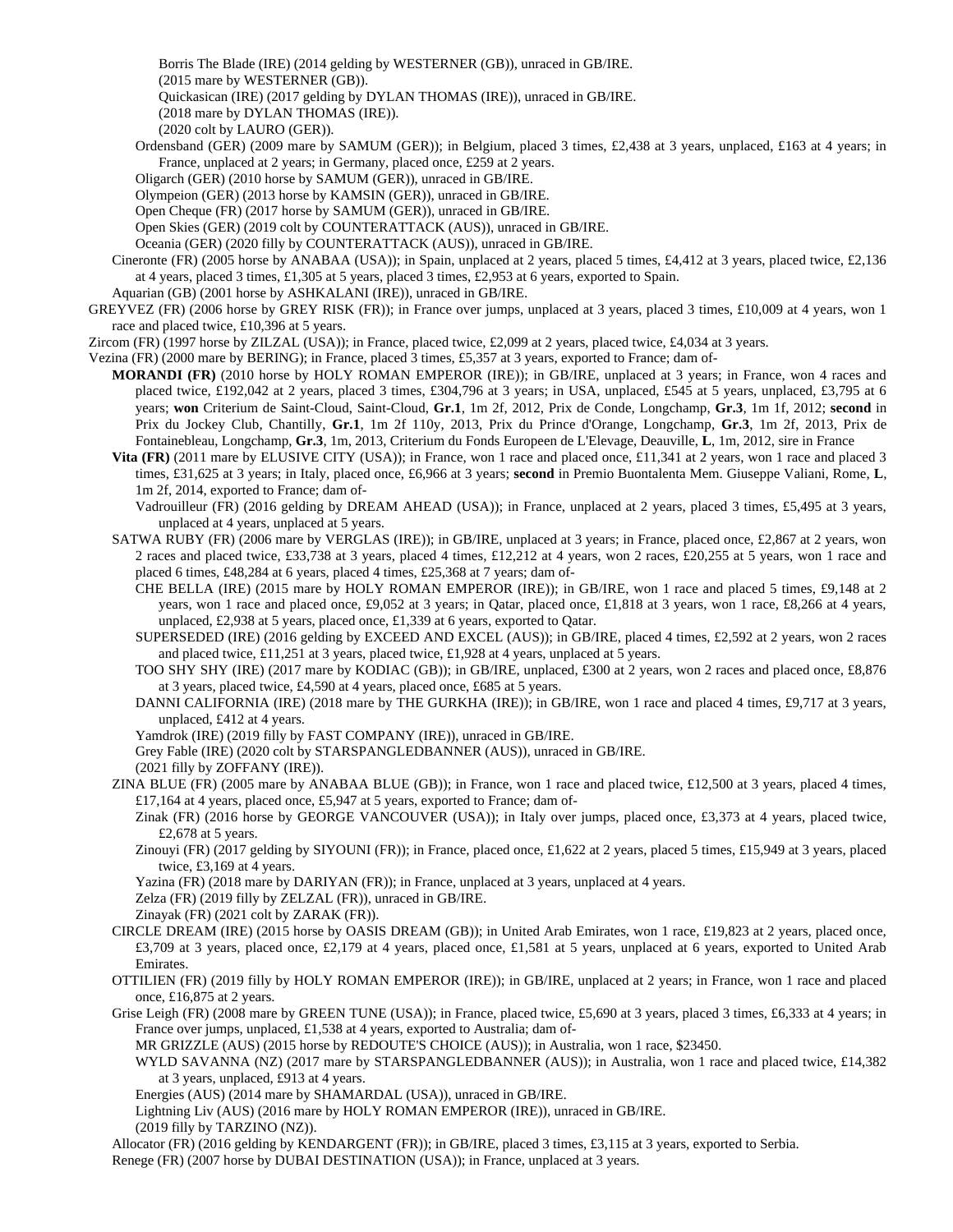Sloaan (IRE) (2012 mare by SILVER FROST (IRE)); in France, unplaced at 2 years, exported to France; dam of-

GALLICA FLAVIA (FR) (2017 mare by TORONADO (IRE)); in France, won 2 races and placed once, £23,631 at 2 years, won 5 races and placed 3 times, £17,778 at 3 years, won 1 race and placed 3 times, £9,142 at 4 years.

OLYMPEA (FR) (2016 mare by OLYMPIC GLORY (IRE)); in France, placed 3 times, £4,381 at 2 years, placed once, £1,365 at 3 years; in Germany, unplaced at 3 years, won 2 races and placed once, £3,474 at 4 years, unplaced, £714 at 5 years.

Seventh Seal (FR) (2018 mare by HUNTER'S LIGHT (IRE)); in Belgium, unplaced at 3 years; in France, unplaced, £3,259 at 3 years; in Germany, placed twice, £2,768 at 3 years.

Lincoln (FR) (2019 colt by ULYSSES (IRE)), unraced in GB/IRE.

Grey Hyppy (IRE) (2017 mare by KENDARGENT (FR)); in France, unplaced at 2 years, exported to France.

(2020 colt by RECOLETOS (FR)).

(2021 colt by INTELLO (GER)).

Marie Doree (FR) (2005 mare by RIVER BAY (USA)); in France, unplaced, £236 at 2 years, placed twice, £3,235 at 3 years, exported to Australia; dam of-

DAVID'S FLOWER (AUS) (2010 horse by ASTRONOMER ROYAL (USA)); in South Africa, won 1 race.

COURT CASE (AUS) (2012 horse by STAR WITNESS (AUS)); in Singapore, won 1 race.

CAVANI (NZ) (2018 gelding by VESPA (NZ)); in New Zealand, won 1 race, £4,353 at 3 years.

Allez Encore (AUS) (2011 mare by MYBOYCHARLIE (IRE)), unraced in GB/IRE.

(2013 mare by FOXWEDGE (AUS)).

Tin Soldier (NZ) (2014 gelding by ALAMOSA (NZ)); in New Zealand, unplaced, £499 at 6 years, unplaced, £105 at 7 years.

Lilybet (NZ) (2017 mare by VESPA (NZ)); in New Zealand, unplaced, £210 at 3 years, unplaced, £278 at 4 years.

Marie Glitters (FR) (1988 mare by CRYSTAL GLITTERS (USA)); in France, unplaced, exported to France; dam of-

- **LOUPY GLITTERS (FR)** (1999 mare by LOUP SOLITAIRE (USA)); in France, won 1 race and placed twice, £14,229 at 2 years, won 1 race and placed twice, £18,896 at 3 years; **won** Prix La Camargo, Saint-Cloud, **L**, 1m, 2002, exported to France; dam of-
	- LOUVAIN (FR) (2009 horse by VATORI (FR)); in France, won 1 race and placed 3 times, £14,500 at 3 years, won 2 races and placed twice, £48,879 at 4 years, won 1 race and placed 3 times, £20,717 at 5 years, won 1 race and placed 6 times, £19,729 at 6 years, won 1 race and placed 6 times, £18,375 at 7 years, won 4 races and placed 4 times, £42,350 at 8 years, won 1 race and placed 3 times, £21,742 at 9 years, won 1 race and placed once, £13,243 at 10 years.
	- CRU DU CLOS (FR) (2004 gelding by DAYLAMI (IRE)); in France, placed 4 times, £6,724 at 2 years, won 2 races and placed 3 times, £13,378 at 3 years, won 1 race and placed 4 times, £10,735 at 4 years, placed 8 times, £14,635 at 5 years, won 1 race and placed 4 times, £6,460 at 6 years.
	- CRU PARADIS (FR) (2006 mare by KENDOR (FR)); in France, unplaced at 3 years, won 2 races and placed 3 times, £17,124 at 4 years, exported to Germany; dam of-

BRIDGE CANFORD CRU (IRE) (2015 horse by CANFORD CLIFFS (IRE)); in Italy, won 1 race and placed 5 times, £11,433 at 2 years, won 2 races and placed 4 times, £6,456 at 3 years, placed once, £270 at 4 years, placed once, £746 at 5 years, exported to Italy.

- RIVI FREDDI (IRE) (2012 mare by AZAMOUR (IRE)); in Italy, placed twice, £1,716 at 2 years, placed twice, £558 at 3 years; in Italy over jumps, won 1 race and placed once, £3,084 at 3 years, placed twice, £3,100 at 4 years, exported to Italy.
- Dunmain Power (IRE) (2018 gelding by PROTECTIONIST (GER)); in GB/IRE, placed once, £1,025 at 2 years, unplaced at 3 years.

Vintage Paradise (IRE) (2013 gelding by POUR MOI (IRE)); in GB/IRE in **N.H. Flat races**, unplaced at 4 years

(2014 mare by RIP VAN WINKLE (IRE)).

(2016 mare by BORN TO SEA (IRE)).

(2020 filly by PROTECTIONIST (GER)).

- KING LOU (FR) (2007 gelding by KINGSALSA (USA)); in France, unplaced, £1,637 at 3 years, won 1 race and placed 3 times, £17,155 at 4 years, won 2 races and placed 3 times, £26,375 at 5 years, placed twice, £2,684 at 6 years; in France over jumps, unplaced at 3 years.
- EVA GLITTERS (FR) (2015 mare by EVASIVE (GB)); in France, unplaced, £1,154 at 2 years, placed twice, £6,195 at 3 years, won 1 race and placed once, £11,893 at 4 years, unplaced at 5 years, won 1 race and placed once, £8,660 at 6 years; in Spain, placed once, £1,525 at 5 years.

CRUDOR (FR) (2005 horse by KENDOR (FR)); in France, placed once, £2,128 at 2 years, won 1 race and placed once, £7,794 at 3 years.

GLITTER BOW (FR) (2010 mare by TURTLE BOWL (IRE)); in France, won 1 race and placed twice, £16,260 at 3 years, placed 4 times, £7,250 at 4 years, unplaced at 5 years; dam of-

MARTINE BOW (FR) (2018 mare by MARTINBOROUGH (JPN)); in France, unplaced at 2 years, won 1 race and placed once, £17,545 at 3 years.

Glitter Now (FR) (2016 horse by DENON (USA)), unraced in GB/IRE.

- Linbow (FR) (2017 horse by LINDA'S LAD (GB)), unraced in GB/IRE.
- FEEN GLITTERS (FR) (2012 mare by ZAFEEN (FR)); in France, placed once, £2,000 at 2 years, won 1 race, £4,846 at 3 years; dam of-
	- Farandole (FR) (2017 mare by CHOEUR DU NORD (FR)), unraced in GB/IRE.

Flavia (FR) (2018 mare by LITERATO (FR)), unraced in GB/IRE.

Fillipa Nonantaise (FR) (2019 filly by MONTMARTRE (FR)), unraced in GB/IRE.

Flavio Nonantais (FR) (2020 colt by CASTLE DU BERLAIS (FR)), unraced in GB/IRE.

Loutori (FR) (2011 horse by VATORI (FR)), unraced in GB/IRE.

Claudia Glitters (FR) (2014 mare by CREACHADOIR (IRE)); in France, unplaced at 3 years.

Tin Glitters (FR) (2017 mare by TIN HORSE (IRE)); in France, unplaced at 3 years; in France over jumps, unplaced, £1,127 at 3 years, unplaced at 4 years.

Elven Glitters (FR) (2018 mare by ELVSTROEM (AUS)); in France, unplaced at 3 years.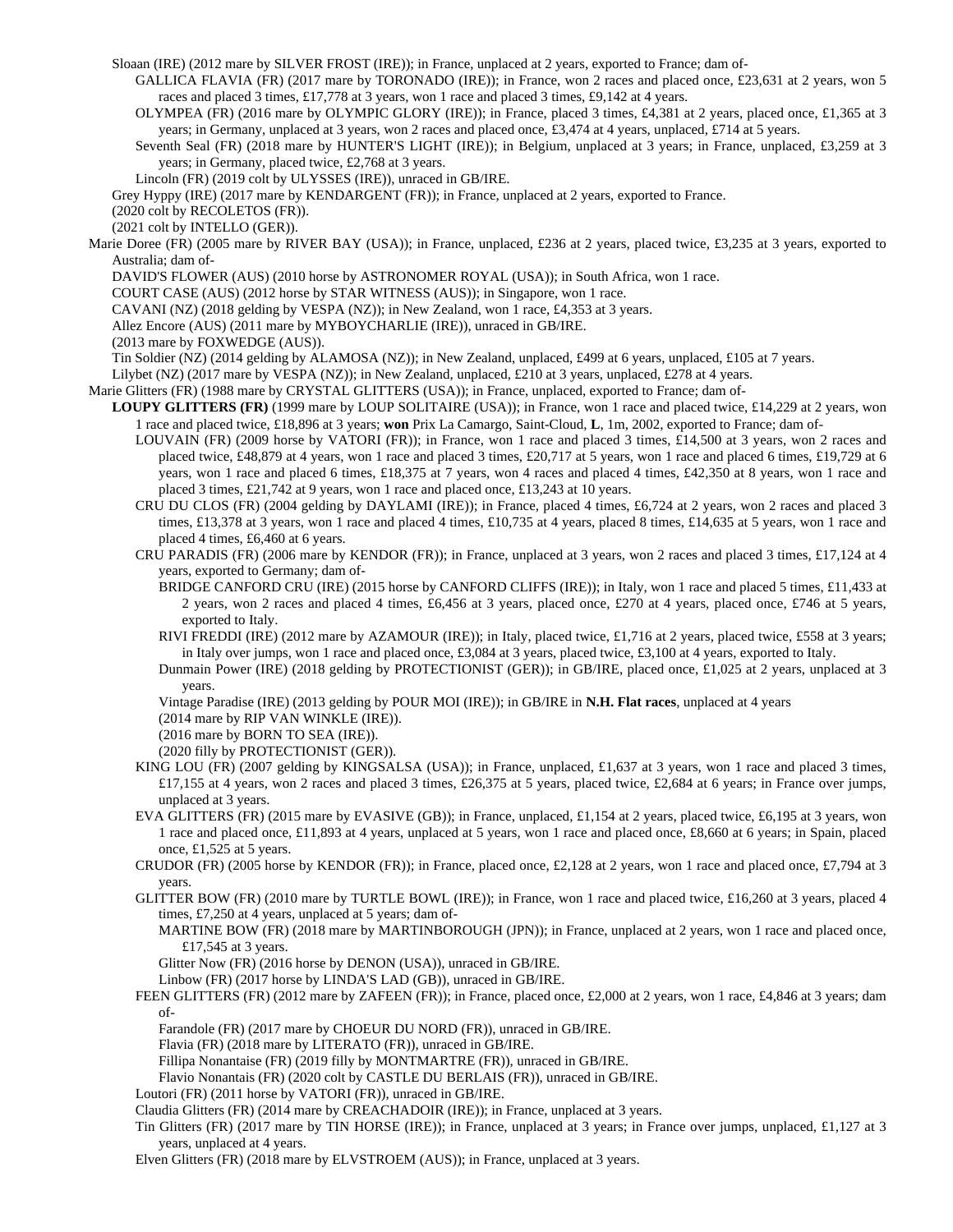Bonny Glitters (FR) (2019 filly by MARTINBOROUGH (JPN)), unraced in GB/IRE.

- Sakura Glitters (FR) (2020 filly by MARTINBOROUGH (JPN)), unraced in GB/IRE.
- **GREY GLITTERS (FR)** (2000 gelding by GREY RISK (FR)); in France, placed once, £3,558 at 2 years, won 2 races and placed 6 times, £46,810 at 3 years, placed twice, £6,232 at 4 years, placed once, £1,862 at 6 years, placed once, £1,419 at 7 years; in France over jumps, won 1 race, £14,493 at 4 years; **won** G. P. de Clairefontaine-Etalon Enrique, Clairefontaine, **L**, 1m 4f, 2003; **second** in Prix de Lutece, Longchamp, **Gr.3**, 1m 7f, 2003
- Golden Glimmer (FR) (1995 mare by KENDOR (FR)); in France, placed twice, £5,050 at 2 years, won 1 race and placed twice, £14,141 at 3 years; in USA, unplaced, £2,361 at 4 years, unplaced at 5 years; **second** in Prix La Sorellina, La Teste Buch, **L**, 1m, 1998, exported to France; dam of-
	- SOLEIL GRIS (USA) (2002 horse by ROYAL ANTHEM (USA)); in France, won 2 races and placed twice, £17,233 at 3 years, exported to France.
	- LOOK THAT CHICK (USA) (2005 mare by SOUVENIR COPY (USA)); in Sweden, won 2 races and placed 5 times, £12,966 at 3 years; dam of-
		- **VOLATILE (SWE)** (2012 gelding by STRATEGIC PRINCE (GB)); Champion 2yr old colt in Scandinavia in 2014; in GB/IRE, placed once, £8,608 at 2 years, unplaced at 3 years; in France, placed once, £9,302 at 3 years; in Germany, unplaced at 4 years; in Sweden, won 1 race, £3,095 at 2 years, won 1 race, £8,216 at 3 years, placed once, £6,028 at 4 years; in United Arab Emirates, won 1 race and placed once, £59,348 at 3 years; **won** Al Naboodah Commercial Meydan Classic, Meydan, **L**, 7f, 2015; **third** in Prix Texanita, Maisons-Laffitte, **Gr.3**, 5f 110y, 2015, Dubai Cornwallis Stakes, Newmarket, **Gr.3**, 5f, 2014

(2010 gelding by ORPEN (USA)).

(2013 horse by HELSINKI (USA)).

- HOT GUY (USA) (2004 gelding by SCATMANDU (USA)); in USA, won 1 race and placed once, £10,884 at 2 years, placed once, £2,429 at 3 years.
- EYES BLUE (USA) (2008 horse by ANABAA (USA)); in France, won 1 race and placed once, £16,638 at 3 years, unplaced at 6 years; in France over jumps, won 1 race and placed once, £10,825 at 4 years.
- Bush Telegraph (USA) (2003 horse by ROYAL ANTHEM (USA)); in GB/IRE, unplaced at 3 years; in GB/IRE in **point-to-points**, unplaced at 5 years.
- Brickendown (USA) (2006 mare by SKIP AWAY (USA)), unraced in GB/IRE.
- Golden Magic (USA) (2007 horse by DAVID COPPERFIELD (USA)), unraced in GB/IRE.
- Poincare (USA) (2009 horse by BELONG TO ME (USA)), unraced in GB/IRE.
- Throwing Shade (USA) (2010 mare by PROUD CITIZEN (USA)); in Canada, unplaced, £497 at 3 years; in USA, unplaced, £217 at 4 years.
- **Glamour Glitters (FR)** (2005 gelding by RIVER BAY (USA)); in France, unplaced at 3 years; in France over jumps, placed twice, £7,529 at 3 years, won 2 races and placed 3 times, £66,601 at 4 years; **second** in Prix Melanos Hurdle, Auteuil, **L**, 2m 2f, 2009, Prix de Maisons-Laffitte Hurdle, Auteuil, **L**, 2m 2f, 2009.
- Lady Glitters (FR) (1997 mare by HOMME DE LOI (IRE)); in France, placed twice, £4,844 at 2 years, placed 4 times, £13,064 at 3 years; **third** in Prix des Lilas, Fontainebleau, **L**, 1m, 2000, Prix de Bagatelle, Saint-Cloud, **L**, 1m, 2000, exported to France; dam of-
	- **LORD GLITTERS (FR)** (2013 gelding by WHIPPER (USA)); in GB/IRE, won 1 race and placed twice, £197,132 at 4 years, won 1 race and placed 4 times, £372,325 at 5 years, won 1 race, £382,886 at 6 years, placed 3 times, £29,255 at 7 years, placed once, £65,988 at 8 years; in Bahrain, won 1 race, £255,769 at 8 years; in Canada, unplaced, £4,706 at 5 years; in France, won 2 races and placed 4 times, £31,470 at 3 years, won 2 races, £23,932 at 4 years; in United Arab Emirates, placed once, £471,794 at 6 years, won 2 races and placed once, £256,647 at 8 years; in USA, unplaced at 6 years; **won** Jebel Hatta Stakes, Meydan, **Gr.1**, 1m 209y, 2021, Queen Anne Stakes, Ascot, **Gr.1**, 1m, 2019, Singspiel Stakes, Meydan, **Gr.2**, 1m 209y, 2021, Bahrain International Trophy, Rashid Equestrian & Horseracing Clu, **Gr.3**, 1m 1f 207y, 2021, Sky Bet and Symphony Strensall Stakes, York, **Gr.3**, 1m 1f, 2018; **second** in Queen Anne Stakes, Ascot, **Gr.1**, 1m, 2018, F.Cowley Mem Summer Mile Stakes, Ascot, **Gr.2**, 1m, 2018, Strensall Stakes, York, **Gr.3**, 1m 177y, 2021, Grand Prix du Lion d'Angers, Le Lion D'Angers, **L**, 1m 2f, 2016, Price Baliey Ben Marshall Stakes, Newmarket, **L**, 1m, 2017, Doonside Cup, Ayr, **L**, 1m 2f, 2020; **third** in DP World Dubai Turf, Meydan, **Gr.1**, 1m 1f, 2019, Qatar Sussex Stakes, Goodwood, **Gr.1**, 1m, 2018, Al Rashidiya Stakes, Meydan, **Gr.2**, 1m 209y, 2021, York Stakes, York, **Gr.2**, 1m 2f 56y, 2020, Strensall Stakes, York, **Gr.3**, 1m 177y, 2020
	- MISSILLAC (FR) (2004 horse by ANABAA (USA)); in France, placed once, £1,318 at 3 years, placed once, £662 at 4 years, won 3 races and placed twice, £12,720 at 5 years, won 3 races and placed 4 times, £19,735 at 6 years, placed 3 times, £5,431 at 7 years, placed 4 times, £4,000 at 8 years.
	- EL CHURQUI (GB) (2002 gelding by GRAND LODGE (USA)); in France, won 1 race and placed twice, £9,156 at 2 years, placed 3 times, £8,852 at 3 years, placed once, £1,103 at 4 years, won 1 race and placed 4 times, £14,088 at 5 years, unplaced at 6 years, exported to France.
	- GLITTERING STAR (FR) (2006 mare by LOMITAS (GB)); in France, won 1 race, £5,147 at 2 years, won 3 races and placed once, £35,679 at 3 years; dam of-
		- **Cajun (FR)** (2011 horse by STORMY RIVER (FR)); in France, placed once, £1,951 at 2 years, won 3 races and placed 3 times, £51,833 at 3 years, placed once, £2,559 at 4 years; **third** in Prix Georges Trabaud, Marseille Borely, **L**, 1m 2f, 2014.
		- CADIENNE (FR) (2013 mare by STORMY RIVER (FR)); in France, placed once, £2,481 at 2 years, won 2 races and placed twice, £16,175 at 3 years.
		- XENOTES (IRE) (2015 mare by FOOTSTEPSINTHESAND (GB)); in France, won 1 race and placed twice, £9,169 at 3 years, placed once, £2,027 at 4 years, exported to France.
		- Chef de Famille (IRE) (2014 horse by GRIS DE GRIS (IRE)); in France, placed twice, £2,394 at 3 years, exported to France.
		- La Martine (FR) (2012 mare by SLICKLY (FR)), unraced in GB/IRE.

Mis Stormy (FR) (2016 mare by STORMY RIVER (FR)), unraced in GB/IRE. Ajaccina (FR) (2017 mare by STORMY RIVER (FR)); in France, unplaced, £1,049 at 4 years.

Maria Stella (FR) (2018 mare by KINGSALSA (USA)), unraced in GB/IRE.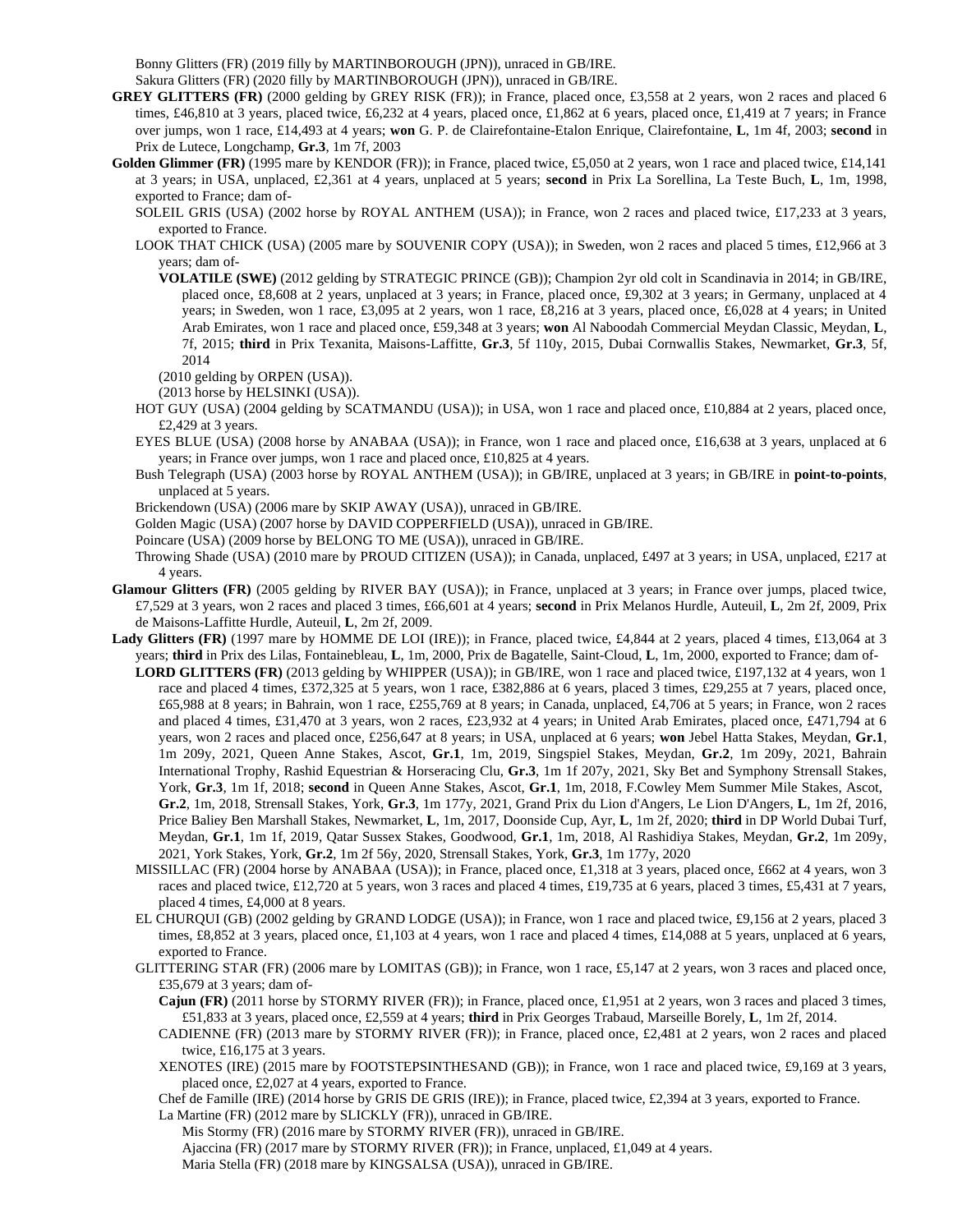Recording (FR) (2019 colt by RECORDER (GB)), unraced in GB/IRE.

Premiere d'Estejo (FR) (2020 filly by WORTHADD (IRE)), unraced in GB/IRE.

Bravo Alain (FR) (2017 horse by KENDARGENT (FR)), unraced in GB/IRE.

Convivio (FR) (2018 gelding by TORONADO (IRE)); in France, unplaced at 3 years.

(2020 filly by PEDRO THE GREAT (USA)), exported to France.

(2021 filly by HOLY ROMAN EMPEROR (IRE)).

- BLUE SAPHIRE (FR) (2008 gelding by ANABAA BLUE (GB)); in France, won 1 race and placed 3 times, £16,940 at 3 years, won 1 race and placed 3 times, £24,633 at 4 years, won 2 races and placed 3 times, £23,164 at 5 years.
- LADY JOHN JOHN (FR) (2011 mare by SHIROCCO (GER)); in France, placed twice, £9,148 at 2 years, placed 4 times, £12,375 at 3 years, won 2 races and placed 3 times, £11,704 at 4 years, unplaced at 5 years; dam of-

Despacito (FR) (2020 colt by ELM PARK (GB)), unraced in GB/IRE.

- GOLDEN GLITTER (FR) (2014 gelding by AMERICAN POST (GB)); in France, unplaced at 3 years, won 2 races and placed 3 times, £24,469 at 4 years, won 1 race, £5,045 at 5 years, unplaced at 6 years, unplaced at 7 years.
- MARINER'S LIGHT (FR) (2009 mare by GENTLEWAVE (IRE)); in France, placed once, £4,138 at 2 years, won 1 race and placed twice, £14,833 at 3 years; dam of-
	- SPRINGCROFT (FR) (2014 mare by SINNDAR (IRE)); in France, won 1 race, £7,286 at 3 years, won 2 races, £8,850 at 4 years, placed twice, £3,379 at 5 years; in France over jumps, won 1 race, £5,622 at 5 years.

Blackwest (FR) (2016 gelding by MONTMARTRE (FR)); in GB/IRE in **N.H. Flat races**, unplaced at 3 years

Saltash Mariner (FR) (2017 gelding by DOCTOR DINO (FR)); in France over jumps, unplaced, £1,634 at 3 years.

Lossiemouth (FR) (2019 filly by GREAT PRETENDER (IRE)), unraced in GB/IRE.

Victorius Mariner (FR) (2020 colt by PASTORIUS (GER)), unraced in GB/IRE.

Glittering Crystal (FR) (2015 mare by WOOTTON BASSETT (GB)); in France, placed once, £2,308 at 2 years, exported to France; dam of-

(2020 colt by GUTAIFAN (IRE)).

(2021 colt by GUTAIFAN (IRE)).

Madame Glitters (FR) (2018 mare by STYLE VENDOME (FR)); in GB/IRE, placed once, £1,388 at 3 years.

Pivoline (FR) (2003 mare by PIVOTAL (GB)), unraced in GB/IRE, exported to Germany; dam of-

- **PETIT CHEVALIER (FR)** (2008 gelding by HIGH CHAPARRAL (IRE)); in France, won 1 race and placed twice, £19,827 at 3 years, won 1 race and placed twice, £16,792 at 4 years, won 2 races and placed twice, £79,145 at 5 years, won 1 race and placed 3 times, £15,388 at 7 years, won 2 races, £10,331 at 8 years, unplaced at 9 years, unplaced at 10 years; in Germany, placed once, £1,034 at 3 years, placed once, £9,167 at 4 years, placed 3 times, £22,358 at 5 years, unplaced at 6 years, unplaced at 9 years, unplaced at 10 years; **won** Prix Gontaut-Biron-Hong Kong Jockey Club, Deauville, **Gr.3**, 1m 2f, 2013, G.P. de Compiegne Etape du Defi du Galop, Compiegne, **L**, 1m 2f, 2013; **second** in Hessen-Pokal, Frankfurt, **Gr.3**, 1m 2f, 2013, Grosser Preis von Lotto Hamburg Trophy, Hamburg, **Gr.3**, 1m 2f, 2013, Hessen-Pokal, Frankfurt, **Gr.3**, 1m 2f, 2012; **third** in Qatar Prix Dollar, Longchamp, **Gr.2**, 1m 1f 110y, 2013, Preis der Sparkassen Finanzgruppe, Baden-Baden, **Gr.3**, 1m 2f, 2013
- POMME DE PARADIS (FR) (2007 mare by GREEN TUNE (USA)); in France, unplaced, £1,165 at 2 years, won 1 race,  $£10,619$  at 3 years, won 1 race and placed 3 times, £12,715 at 4 years, unplaced at 5 years; in Germany, placed once, £265 at 3 years, unplaced at 4 years.
- PISTOLERO (GER) (2011 horse by SAMUM (GER)); in France, placed once, £1,833 at 3 years, won 1 race and placed twice, £15,349 at 4 years, placed twice, £7,514 at 5 years; in Germany, placed once, £458 at 3 years, won 2 races, £4,922 at 4 years, placed once, £662 at 5 years.
- PETITE DUCHESSE (GER) (2012 mare by DAI JIN (GB)); in Germany, won 2 races, £4,044 at 4 years, exported to Germany.

PASQUALITA (GB) (2017 mare by TAI CHI (GER)); in France, won 1 race and placed once, £12,366 at 4 years; in Germany, won 1 race, £1,907 at 3 years, unplaced at 4 years; in GB/IRE over **hurdles**, unplaced at 4 years.

(2018 mare by NEW APPROACH (IRE)).

Princess Zelda (GER) (2020 filly by ZARAK (FR)), unraced in GB/IRE.

- PRINCESS KAIULANI (GER) (2010 mare by KING'S BEST (USA)); in Germany, won 1 race, £2,917 at 2 years, unplaced at 3 years, exported to Germany.
	- PRINCESS KAHENA (GB) (2016 mare by SOLDIER HOLLOW (GB)); in France, won 1 race, £3,571 at 5 years; in Germany, unplaced at 2 years, won 1 race, £2,703 at 3 years, won 2 races and placed 4 times, £9,295 at 4 years, exported to Germany.

Princess Aiana (GER) (2015 mare by AUTHORIZED (IRE)), unraced in GB/IRE.

(2017 horse by OUTSTRIP (GB)).

Princess Iwalani (GER) (2018 mare by INTELLO (GER)), unraced in GB/IRE.

PETIT DEMON (GER) (2015 horse by DALAKHANI (IRE)); in France, won 1 race, £5,752 at 3 years; in Germany, placed once, £678 at 5 years.

PEPPONE (GER) (2016 horse by PASTORIUS (GER)); in Germany, won 1 race, £2,655 at 2 years, unplaced at 3 years.

- POLAREXPRESS (GER) (2018 horse by EXCELEBRATION (IRE)); in France, unplaced, £938 at 3 years; in Germany, won 1 race and placed once, £3,303 at 3 years.
- Petit Guerrier (IRE) (2014 horse by SOLDIER OF FORTUNE (IRE)); in France over jumps, unplaced, £1,385 at 3 years, placed twice, £7,331 at 4 years, exported to Germany.
- Prince of Thorns (IRE) (2017 horse by TAI CHI (GER)), unraced in GB/IRE, exported to Germany.

Pinocchio (GER) (2020 colt by PASTORIUS (GER)), unraced in GB/IRE.

Wolga (FR) (2012 mare by WHIPPER (USA)); in France, unplaced at 3 years; dam of-

River Woolfa (FR) (2017 mare by MONTMARTRE (FR)), unraced in GB/IRE.

Swanny River (FR) (2020 filly by DARIYAN (FR)), unraced in GB/IRE.

Iron Skater (FR) (2016 horse by ANODIN (IRE)), unraced in GB/IRE.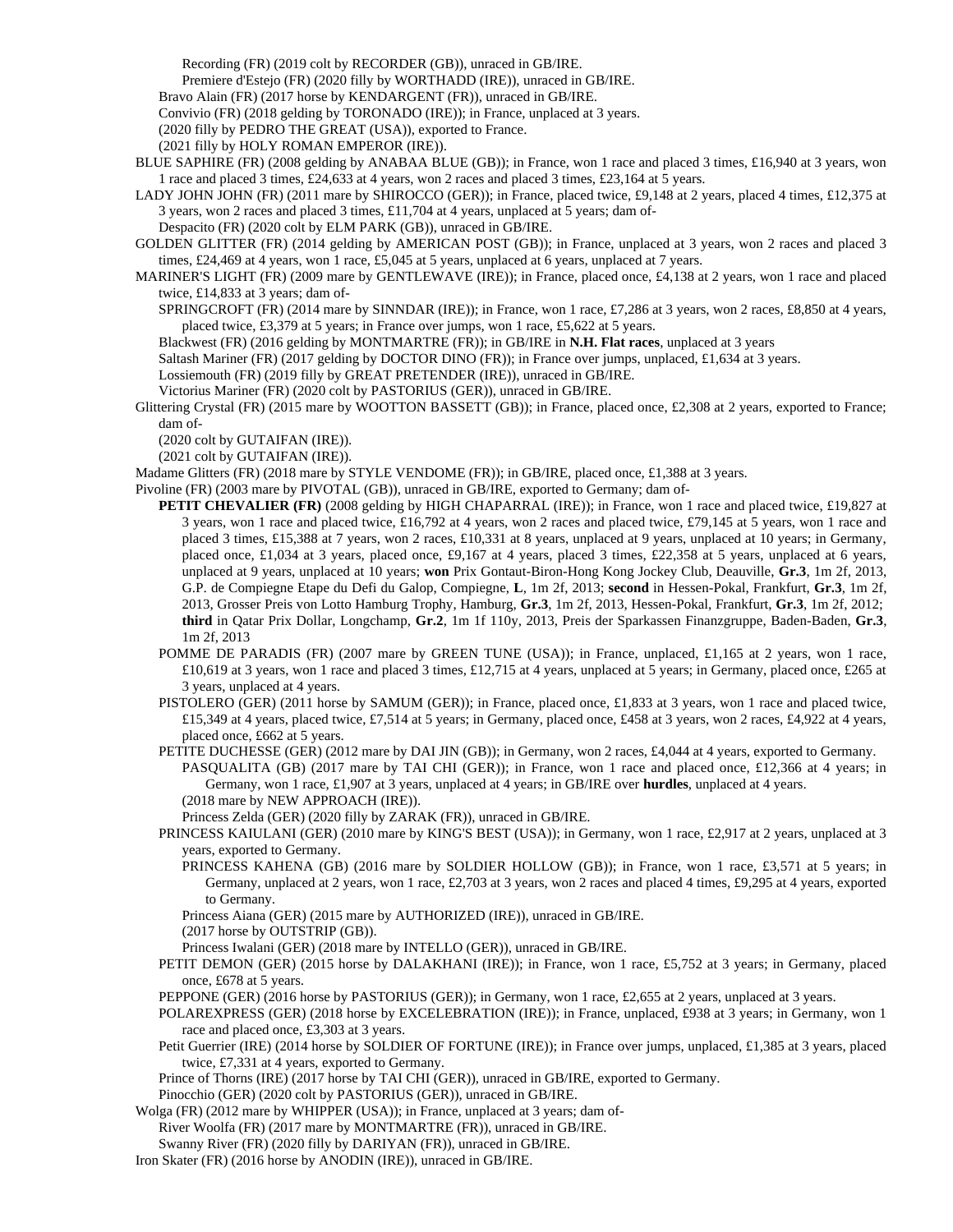Princess Glitters (FR) (2019 filly by ZARAK (FR)); in France, unplaced at 2 years.

- NIKA GLITTERS (FR) (2002 mare by NIKOS); in France, placed 3 times, £5,670 at 2 years, won 2 races and placed 5 times, £28,730 at 3 years; dam of-
	- **Elenika (FR)** (2008 gelding by MARTALINE (GB)); in France, unplaced at 3 years; in GB/IRE over **hurdles**, unplaced at 5 years; in GB/IRE over **fences**, won 1 race and placed twice, £7,020 at 4 years, placed 4 times, £9,633 at 5 years, placed 4 times, £11,553 at 6 years, won 1 race and placed once, £7,993 at 7 years, placed once, £726 at 8 years; in France over jumps, placed twice, £12,031 at 3 years, placed twice, £25,608 at 4 years; **second** in Prix James Hennessy Chase, Auteuil, **L**, 2m 5f 110y, 2012; **third** in stanjames.com Greatwood Gold Cup H Chase, Newbury, **L**, 2m 3f 110y, 2014
	- ITA EST (FR) (2012 mare by LITERATO (FR)); in France, won 2 races and placed 6 times, £21,333 at 2 years, unplaced at 3 years; dam of-

Tripoo (FR) (2017 gelding by TOP TRIP (GB)); in France, unplaced at 2 years, placed twice, £5,750 at 3 years, unplaced at 4 years.

Ratel Maloon (FR) (2018 mare by SOMMERABEND (GB)), unraced in GB/IRE.

- NIKAP (FR) (2014 mare by KAPGARDE (FR)); in GB/IRE in **N.H. Flat races**, placed once, £668 at 4 years, unplaced at 5 years; in GB/IRE over **hurdles**, won 1 race and placed twice, £3,405 at 5 years, placed once, £1,201 at 6 years, unplaced, £978 at 7 years, unplaced, £350 at 8 years; in GB/IRE over **fences**, placed 3 times, £2,948 at 6 years, won 2 races and placed 3 times, £13,470 at 7 years
- Fabulatrice (FR) (2009 mare by TURTLE BOWL (IRE)); in France, unplaced, £603 at 2 years, placed twice, £8,624 at 3 years, unplaced at 4 years; dam of-

KANALETO (FR) (2014 horse by LITERATO (FR)); in Morocco, won 2 races and placed once, £5,755 at 3 years.

- Jean Merci (FR) (2016 gelding by PANIS (USA)); in GB/IRE, placed twice, £515 at 2 years, unplaced, £300 at 3 years.
- Fabstroke (FR) (2017 gelding by MASTERSTROKE (USA)); in GB/IRE in **N.H. Flat races**, unplaced at 4 years; in GB/IRE in **point-to-points**, placed once at 4 years

Fabulous Twenty (FR) (2019 colt by ELM PARK (GB)), unraced in GB/IRE.

- Kapnika (FR) (2013 mare by KAPGARDE (FR)); in France over jumps, placed once, £1,853 at 3 years, placed once, £1,868 at 4 years, placed once, £1,969 at 5 years.
- Red Nika (FR) (2015 gelding by DENHAM RED (FR)); in GB/IRE over **hurdles**, placed once, £1,221 at 4 years, placed 4 times, £4,724 at 5 years; in GB/IRE over **fences**, unplaced, £350 at 6 years; in GB/IRE in **point-to-points**, won 1 race at 4 years.
- Dora Glitters (FR) (2007 mare by KENDOR (FR)); in France, unplaced at 2 years; in France over jumps, unplaced at 3 years; dam of-

Doradyle (FR) (2011 mare by FALCO (USA)); in France, unplaced, £417 at 3 years.

Amon Post (FR) (2012 horse by AMERICAN POST (GB)), unraced in GB/IRE.

- Bluedor (FR) (2013 gelding by ANABAA BLUE (GB)), unraced in GB/IRE.
- Hatonika (FR) (2011 mare by LITERATO (FR)); in France, unplaced at 3 years; dam of-Hatonicboy (FR) (2019 colt by QUICK MARTIN (FR)), unraced in GB/IRE.
- Balnika (FR) (2018 mare by BALKO (FR)), unraced in GB/IRE.
- SPING GLITTERS (FR) (2003 horse by DANSILI (GB)); in France, placed 3 times, £6,774 at 2 years, won 1 race and placed twice, £9,448 at 3 years, placed 3 times, £12,939 at 4 years, won 1 race and placed twice, £13,982 at 7 years.
- SNOW GLITTER (FR) (1993 horse by SARHOOB (USA)); in France, won 1 race and placed 5 times, £7,181 at 3 years, unplaced at 5 years, placed twice, £991 at 6 years.

KENNY GLITTERS (FR) (1994 mare by KENDOR (FR)); in France, won 1 race and placed once, £6,869 at 3 years; dam of-

- **DREAM IN BLUE (FR)** (2003 horse by MUNIR (GB)); in France, won 1 race and placed 9 times, £44,538 at 2 years, won 2 races and placed 4 times, £45,897 at 3 years, won 1 race and placed 5 times, £23,663 at 4 years, unplaced at 6 years, won 4 races and placed 5 times, £30,974 at 7 years, won 1 race and placed once, £5,603 at 8 years, unplaced at 9 years; in France over jumps, placed once, £5,486 at 4 years; **won** Prix de la Californie, Cagnes-Sur-Mer, **L**, 7f 110y, 2006; **second** in Prix Montenica, Maisons-Laffitte, **L**, 7f, 2006; **third** in Prix de Fontainebleau, Longchamp, **Gr.3**, 1m, 2006, Prix Isonomy, Saint-Cloud, **L**, 1m, 2005, Prix Achille Fould Hurdle, Auteuil, **L**, 2m 2f, 2007
- HAMAGLITTER (FR) (2002 horse by HAMAS (IRE)); in France, won 1 race and placed 6 times, £16,277 at 3 years, placed twice, £4,897 at 4 years, won 1 race, £5,405 at 5 years.
- A MAGIC DAY (FR) (2005 horse by MIESQUE'S SON (USA)); in France, won 1 race and placed twice, £10,956 at 3 years; in Spain, unplaced at 4 years, unplaced at 5 years.
- Flamingant (FR) (2001 mare by GANGES (USA)); in France, placed once, £877 at 2 years.

Lasso Calypso (FR) (2004 mare by ANABAA BLUE (GB)); in France, unplaced at 3 years; dam of-

SOLYWAY (FR) (2010 mare by WAY OF LIGHT (USA)); in France, placed once, £1,750 at 2 years, won 1 race and placed 6 times, £21,422 at 3 years, won 1 race and placed once, £9,167 at 4 years.

Lasscalto (FR) (2009 mare by TOMORROWS CAT (USA)); in France, unplaced at 3 years.

Dream Dream Dream (FR) (2009 mare by TOMORROWS CAT (USA)); in Spain, unplaced at 2 years.

Miesque Dream (FR) (2010 horse by MIESQUE'S SON (USA)), unraced in GB/IRE.

Dream In Rose (FR) (2011 mare by TOMORROWS CAT (USA)), unraced in GB/IRE.

- ALWAYS GLITTER (FR) (1996 mare by ALWAYS FAIR (USA)); in France, won 1 race and placed twice, £11,919 at 2 years, placed 3 times, £11,087 at 3 years, placed once, £576 at 4 years; dam of-
	- BOTHELO (IRE) (2006 gelding by REFUSE TO BEND (IRE)); in France, placed twice, £7,524 at 3 years, placed once, £1,195 at 4 years, won 4 races and placed once, £16,809 at 5 years, won 1 race and placed 3 times, £11,750 at 6 years, placed once, £894 at 7 years, placed once, £1,667 at 8 years, exported to France.
	- APOCAL (IRE) (2004 gelding by ANABAA BLUE (GB)); in France, won 1 race, £4,483 at 2 years, unplaced at 3 years; in Sweden, won 2 races and placed once, £5,799 at 6 years, placed twice, £2,030 at 8 years, placed once, £633 at 9 years, unplaced, £140 at 10 years, unplaced at 11 years; in GB/IRE over **hurdles**, placed once, £1,146 at 3 years, placed once, £478 at 4 years, placed once, £477 at 5 years, placed twice, £1,921 at 6 years; in GB/IRE over **fences**, placed once, £358 at 4 years, unplaced at 5 years;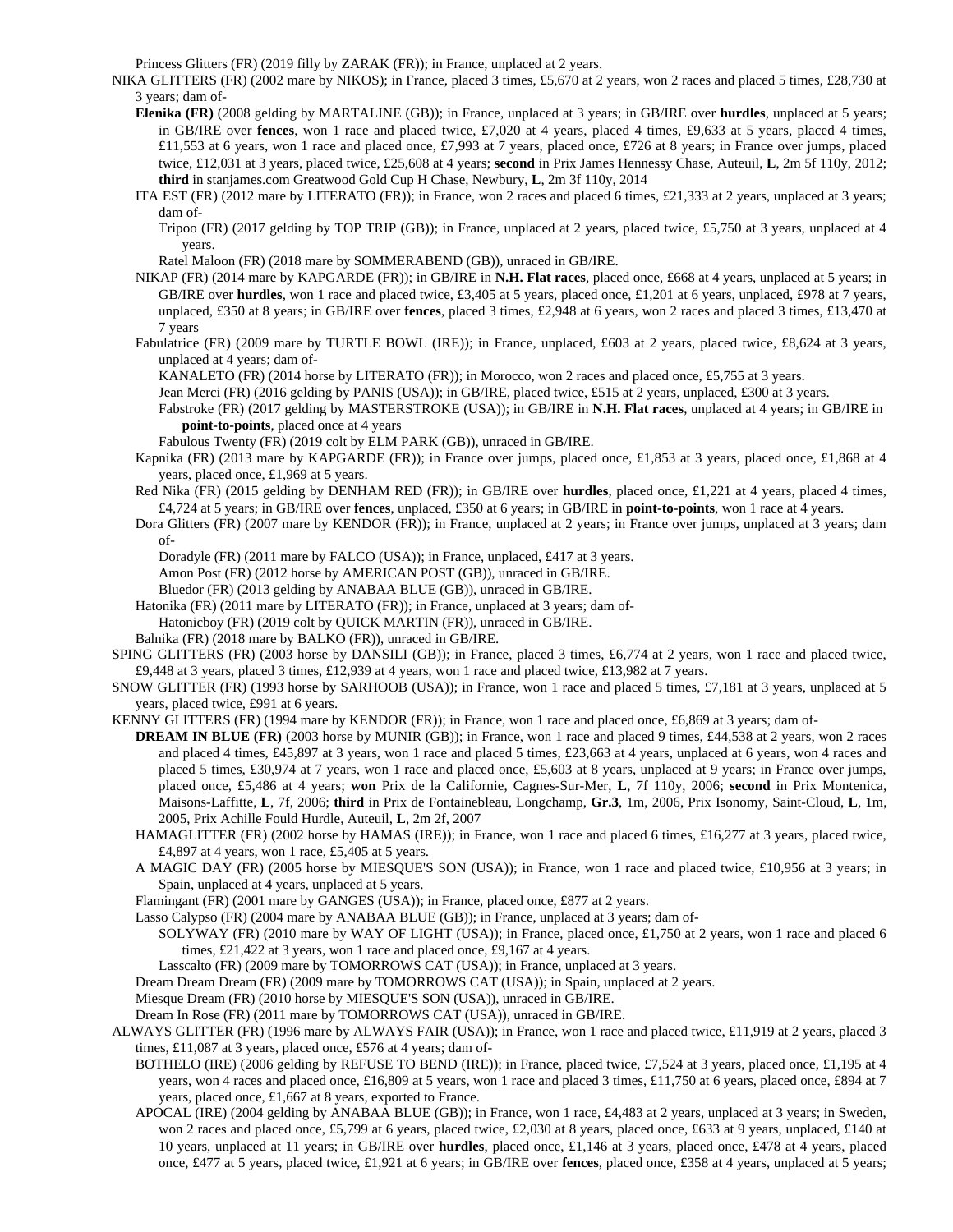in Germany over jumps, placed once, £388 at 11 years, placed once, £1,103 at 12 years; in Sweden over jumps, won 2 races, £8,658 at 6 years, won 2 races, £9,578 at 7 years, exported to Sweden.

SHORT LIST (IRE) (2002 mare by XAAR (GB)); in France, won 1 race and placed 3 times, £4,007 at 3 years, exported to France; dam of-

Seulentete (FR) (2010 mare by LITERATO (FR)); in France, unplaced at 2 years, unplaced at 3 years; in France over jumps, placed twice, £2,239 at 3 years, placed 4 times, £5,720 at 4 years.

(2008 horse by AUSSIE RULES (USA)).

Sweet List (FR) (2009 mare by TURTLE BOWL (IRE)); in France, unplaced at 2 years.

Sulfureuse (FR) (2011 mare by VESPONE (IRE)), unraced in GB/IRE.

Sournoise (FR) (2012 mare by EVASIVE (GB)), unraced in GB/IRE.

Nigma Imperial (FR) (2014 horse by MOTIVATOR (GB)), unraced in GB/IRE.

REVE COMPLICE (FR) (2003 mare by SPECTRUM (IRE)); in France, won 1 race and placed 3 times, £5,139 at 3 years; dam of-

GIOPEPE (FR) (2009 mare by GENTLEWAVE (IRE)); in France, won 2 races and placed twice, £17,198 at 2 years, won 2 races and placed twice, £18,916 at 3 years, placed twice, £2,845 at 4 years, placed twice, £2,417 at 5 years.

Coktail Blue (FR) (2008 horse by ANABAA BLUE (GB)); in France, placed twice, £3,621 at 3 years.

Libre de Rever (FR) (2010 mare by LIBRETTIST (USA)); in France, unplaced at 2 years, unplaced, £366 at 3 years.

Deo Volente (FR) (2013 horse by KALDOUNEVEES (FR)); in France over jumps, unplaced at 4 years.

- Semper Fidelis (FR) (2020 colt by CHOEUR DU NORD (FR)), unraced in GB/IRE.
- MY GLITTERS (FR) (2010 mare by MY RISK (FR)); in France, unplaced at 2 years, won 1 race, £3,252 at 3 years; in France over jumps, placed 3 times, £7,008 at 3 years; dam of-
	- RUDY MAN (FR) (2015 gelding by ROCK OF GIBRALTAR (IRE)); in France, unplaced, £769 at 2 years, won 3 races and placed 3 times, £29,115 at 3 years, unplaced at 5 years, unplaced at 6 years.

(2016 horse by MARTALINE (GB)).

(2017 mare by MANDURO (GER)).

Amanha (FR) (2018 mare by AUTHORIZED (IRE)), unraced in GB/IRE.

Andrade (FR) (2019 colt by HUNTER'S LIGHT (IRE)), unraced in GB/IRE.

Alcachofra (FR) (2020 filly by VICTORY SONG (IRE)), unraced in GB/IRE.

Salsinha (FR) (2021 filly by MONTMARTRE (FR)).

Silver Glitters (FR) (1998 mare by KENDOR (FR)); in France, unplaced at 3 years.

- Night Glitters (FR) (2004 horse by GREY RISK (FR)); in France, unplaced at 3 years.
- King Glitters (FR) (2006 horse by KINGSALSA (USA)); in France, unplaced at 2 years, unplaced at 3 years, unplaced at 4 years; in France over jumps, unplaced at 4 years.

Vespona (FR) (2007 mare by VESPONE (IRE)); in France, unplaced at 3 years, exported to France; dam of-

MINISTRABLE (FR) (2015 horse by ELUSIVE CITY (USA)); in France, won 2 races, £13,805 at 3 years, won 2 races and placed 5 times, £19,775 at 4 years, won 5 races and placed once, £29,025 at 5 years, won 1 race and placed 5 times, £17,054 at 6 years, placed once, £2,521 at 7 years.

- AGUAS DE MOURA (FR) (2016 mare by RAJSAMAN (FR)); in France, won 2 races and placed 3 times, £17,169 at 2 years, won 1 race and placed 3 times, £16,622 at 3 years, placed once, £1,780 at 4 years.
- KINGLIGHT (FR) (2013 horse by KENDARGENT (FR)); in France, won 1 race and placed once, £8,760 at 2 years, placed 3 times, £5,735 at 3 years, unplaced at 4 years, placed once, £1,327 at 5 years.
- Vision In Grey (FR) (2012 horse by MASTERCRAFTSMAN (IRE)); in France, placed 3 times, £4,574 at 3 years, unplaced at 4 years; in Germany, placed once, £257 at 4 years, placed once, £205 at 5 years.

Reprieval (FR) (2014 mare by KENDARGENT (FR)), unraced in GB/IRE; dam of-

Sixties Baby (GB) (2019 filly by SIXTIES ICON (GB)); in GB/IRE, unplaced at 2 years.

(2020 filly by CHARMING THOUGHT (GB)).

Hanaska (FR) (2017 mare by HUNTER'S LIGHT (IRE)), unraced in GB/IRE.

## **3rd dam.**

- **ORDENSTREUE** (1963 mare by ORSINI); Champion 3yr old filly in Germany in 1966; in West Germany, placed once, 700 D.M. at 2 years, won 4 races and placed 5 times, 93600 D.M. at 3 years; **won** Preis der Diana, Mulheim, **Gr.2**, 1966, Deutscher Stutenpreis, Krefeld, **Gr.3**, 1966, Herbst Stutenpreis, Neuss, **L**, 1966; **second** in Deutsches St Leger, Dortmund, **Gr.2**, 1966; **third** in Bayerisches Zuchtrennen, Munich, **Gr.3**, 1966; **fourth** in Furstenberg-Rennen, Baden-Baden, **Gr.3**, 1966, exported to West Germany; dam of 11 known foals; 10 known runners; **9 known winners**
	- **DOM ALARIC (FR)** (1974 horse by SASSAFRAS (FR)); Champion older horse in Canada in 1978; in Belgium, won 1 race, £47,885; in France, won 4 races and placed 6 times, £61,729; in USA, placed once, £21,343 at 4 years, won 4 races and placed 4 times, £96,656 at 5 years; **won** Niagara Stakes, Fort Erie, **Gr.2**, 1979, King Edward Gold Cup Handicap, Woodbine, **Gr.2**, 1979, Grand Prix de Deauville, Deauville, **Gr.2**, 1977, Riggs Handicap, Pimlico, **Gr.3**, 1979, Grand Prix Prince Rose, Ostend, **L**, 1978; **second** in United Nations Handicap, Atlantic City, **Gr.1**, 1979, Canadian International Championship S., Woodbine, **Gr.1**, 1978, Jockey Club Cup Stakes, Woodbine, **Gr.2**, 1979, American Handicap, Hollywood Park, **Gr.2**, 1979, Prix Jean de Chaudenay, Saint-Cloud, **Gr.2**, 1978, Prix de l'Esperance, Longchamp, **Gr.3**, 1977; **third** in Hollywood Invitational Handicap, Hollywood Park, **Gr.1**, 1979, Prix Foy, Longchamp, **Gr.3**, 1978; **fourth** in Canadian International Championship S., Woodbine, **Gr.1**, 1979, Grand Prix de Saint-Cloud, Saint-Cloud, **Gr.1**, 1978, Dixie Handicap, Pimlico, **Gr.2**, 1979, sire in Canada
	- **Oropesa (USA)** (1970 mare by NOHOLME II); in Italy, won 4 races; in USA, won 2 races, £5,129 at 4 years, unplaced, £1,787 at 5 years, unplaced at 6 years; **fourth** in Oaks d'Italia, Milan, **Gr.1**, 1973, exported to New Zealand; dam of-
		- **OVERDOSE (USA)** (1980 mare by BLUSHING GROOM (FR)); 4th top rated 3yr old filly in Italy in 1983; in France, won 2 races, 42000 francs at 3 years; in West Germany, placed once, 7500 D.M. at 4 years; in Italy, won 1 race, 25000000 lire at 3 years; **won** Premio Carlo Porta, Milan, **Gr.3**, 1983; **fourth** in Grosser Preis von Dusseldorf, Dusseldorf, **Gr.2**, 1984, exported to USA; dam of-O'TANGO (FR) (1993 mare by FIJAR TANGO (FR)); in France, won 4 races and placed 5 times, £40,579 at 3 years, won 1 race and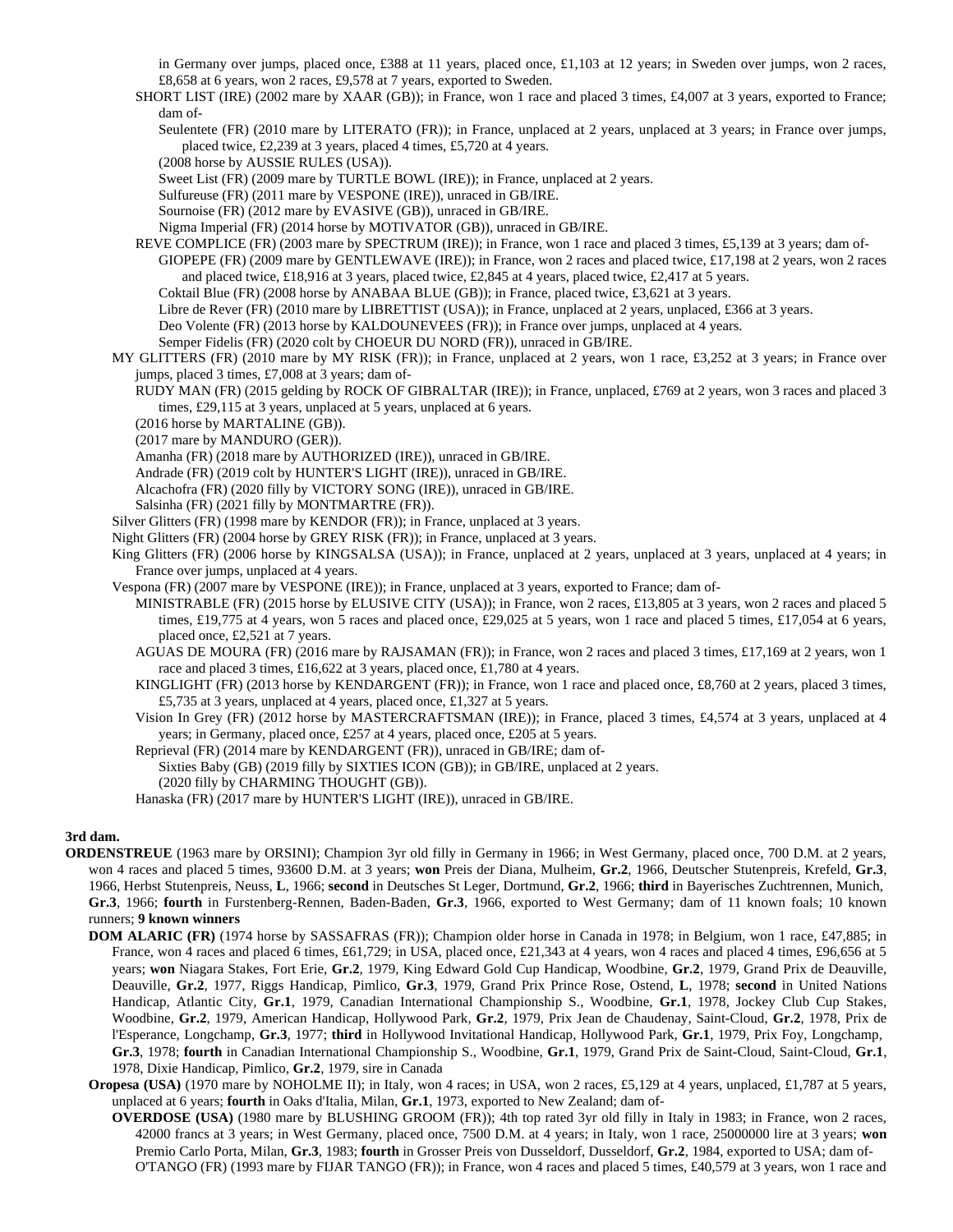placed 4 times, £32,772 at 4 years, won 1 race and placed 4 times, £26,616 at 5 years, won 3 races, £17,223 at 6 years, placed twice, £2,114 at 7 years, exported to France; dam of-

REVE D'AILLEUR (FR) (2004 mare by PANIS (USA)); in France, won 1 race, £6,207 at 2 years, won 1 race and placed 4 times, £19,770 at 3 years, placed once, £8,198 at 4 years, won 1 race and placed 3 times, £22,719 at 5 years, unplaced at 6 years.

CHILPA (FR) (2007 mare by PANIS (USA)); in France, won 1 race and placed 6 times, £11,281 at 3 years, unplaced, £690 at 4 years.

Sendago (IRE) (2002 horse by SENDAWAR (IRE)), unraced in GB/IRE, exported to France.

(2003 horse by ASHKALANI (IRE)).

Indian Reef (FR) (2005 mare by INDIAN ROCKET (GB)); in France, unplaced at 3 years.

Divin Secret (FR) (2006 mare by INDIAN ROCKET (GB)); in France, unplaced at 2 years.

SAKURA DANCER (FR) (1986 horse by FABULOUS DANCER (USA)); in France, won 4 races.

OPUSCULE (FR) (1987 horse by BIKALA); in France, unplaced at 3 years; in France over jumps, won 3 races, 451812 francs.

- BARNEVILLAISE (FR) (1995 mare by SUBOTICA (FR)); in France, won 1 race and placed once, £6,627 at 3 years, won 2 races and placed once, £5,597 at 4 years, placed twice, £778 at 5 years; dam of-
	- GENERAL D'ANJOU (FR) (2006 gelding by KAPGARDE (FR)); in France over jumps, placed once, £8,563 at 3 years, won 4 races and placed 5 times, £57,903 at 4 years, won 5 races and placed once, £50,067 at 5 years, placed twice, £10,296 at 6 years.
	- Deesse d'Anjou (FR) (2008 mare by DISCOVER D'AUTEUIL (FR)); in France over jumps, unplaced, £1,164 at 3 years, placed 6 times, £11,550 at 4 years, placed once, £2,049 at 5 years.
	- La Smala (FR) (2002 mare by PRINCETON (FR)), unraced in GB/IRE.

Warchest (FR) (2004 gelding by GRAND TRESOR (FR)), unraced in GB/IRE.

- Ivresse d'Anjou (FR) (2011 mare by HONOLULU (IRE)); in France, unplaced at 4 years; in France over jumps, unplaced at 4 years.
- DAODEYS (FR) (1996 horse by DANCING SPREE (USA)); in France, won 2 races and placed 4 times, £6,351 at 3 years, won 1 race and placed 8 times, £4,369 at 4 years, placed twice, £688 at 5 years.

JOIE DE NUIT (USA) (1989 mare by AFFIRMED (USA)); in France, won 1 race, exported to France; dam of-

- **JAYO (FR)** (2003 gelding by GRAPE TREE ROAD (GB)); in GB/IRE, won 1 race and placed once, £5,654 at 3 years; in GB/IRE over **hurdles**, won 1 race, £5,957 at 3 years, won 1 race and placed once, £18,014 at 4 years, won 1 race and placed once, £32,267 at 5 years, placed once, £875 at 8 years, unplaced at 11 years; in GB/IRE over **fences**, won 1 race and placed once, £9,870 at 5 years, won 2 races and placed once, £37,610 at 6 years, placed twice, £16,867 at 7 years, unplaced at 8 years, placed once, £290 at 10 years, unplaced at 11 years; in GB/IRE in **point-to-points**, placed 4 times at 10 years, won 2 races and placed once at 11 years; **won** Easter Handicap Hurdle, Cork, **L**, 2m 3f, 2008, Ladbrokes New Stand Handicap Hurdle, Fairyhouse, **L**, 2m, 2007; **second** in Leopardstown Handicap Chase, Leopardstown, **L**, 2m 5f, 2010; **third** in Caffrey/Batterstown Ballyhack Hcp Chase, Fairyhouse, **L**, 2m 1f, 2010, Ballymore Anniversary Handicap Hurdle, Punchestown, **L**, 2m 4f, 2008.
- INTEGRITY (FR) (1996 horse by HIGHEST HONOR (FR)); in Hong Kong, won 1 race, £24,896 at 3 years, placed once, £6,329 at 4 years, won 2 races and placed twice, £76,645 at 5 years.
- FAMULAN (FR) (1998 mare by BERING); in France, placed 3 times, £3,685 at 3 years, placed once, £491 at 4 years, won 2 races, £12,309 at 7 years.
- SANSTRESS (FR) (2001 gelding by BARATHEA (IRE)); in France, placed 3 times, £3,380 at 3 years, unplaced at 4 years, placed twice, £4,222 at 6 years, unplaced at 7 years; in GB/IRE over **fences**, unplaced at 6 years; in France over jumps, won 2 races, £12,936 at 4 years.

Quolivate (FR) (2004 gelding by ENRIQUE (GB)); in France, placed twice, £1,858 at 3 years.

(1995 mare by WAAJIB).

Night Rider (FR) (1997 horse by BERING); in France, unplaced at 3 years.

Platinum Blond (FR) (1999 mare by BARATHEA (IRE)); in France, unplaced at 3 years, unplaced at 4 years.

Veritas (FR) (2000 horse by HIGHEST HONOR (FR)); in France, unplaced at 3 years, unplaced at 4 years.

- OTANS (FR) (1997 horse by ALWAYS FAIR (USA)); in France, won 1 race, £2,882 at 3 years, unplaced at 4 years.
- DOM ELZEAR (FR) (1999 horse by AKARAD (FR)); in France, unplaced at 3 years; in Italy, unplaced at 2 years, won 1 race and placed twice, £2,991 at 3 years, placed once, £298 at 4 years.
- Sagadose (USA) (1990 mare by SAGACE (FR)); in France over jumps, placed once.

Occasion (GER) (2001 mare by SIMON DU DESERT (FR)), unraced in GB/IRE; dam of-

Oleandra (GER) (2006 mare by AESKULAP (GER)); in Germany, placed once, £372 at 4 years, placed 4 times, £1,293 at 5 years, placed 3 times, £833 at 6 years, placed once, £285 at 7 years.

Ortsgraf (GER) (2005 horse by AESKULAP (GER)); in Germany, unplaced at 4 years.

- **Sharp Carleen (USA)** (1983 mare by SHARPEN UP); in USA, won 1 race, £5,267 at 2 years, won 2 races and placed 7 times, £25,743 at 3 years, won 2 races and placed twice, £18,764 at 4 years; **second** in Gladanhod Handicap, Hawthorne, 1986, Smart Deb Stakes, Arlington Park, 1986; dam of-
	- STONE HARBOR JANE (USA) (1989 mare by NORTHERN JOVE (CAN)); in USA, won 1 race and placed twice, £6,377 at 2 years, won 1 race and placed 4 times, £14,768 at 3 years, unplaced at 4 years; dam of- (1997 mare by PISTOLS AND ROSES (USA)).
	- North Harbor (USA) (1998 mare by KEEP IT DOWN (USA)), unraced in GB/IRE.

WEBER'S GAMBLE (USA) (1990 mare by ENCINO (USA)); in USA, won 2 races and placed once, £4,076 at 2 years, won 1 race and placed 3 times, £5,207 at 3 years; dam of-

Nikki's Gamble (USA) (1995 mare by BUCKFINDER (USA)), unraced in GB/IRE.

Sharp Sassy (USA) (1996 mare by SABONA (USA)), unraced in GB/IRE.

Mynamebemikey (USA) (1997 mare by PISTOLS AND ROSES (USA)), unraced in GB/IRE.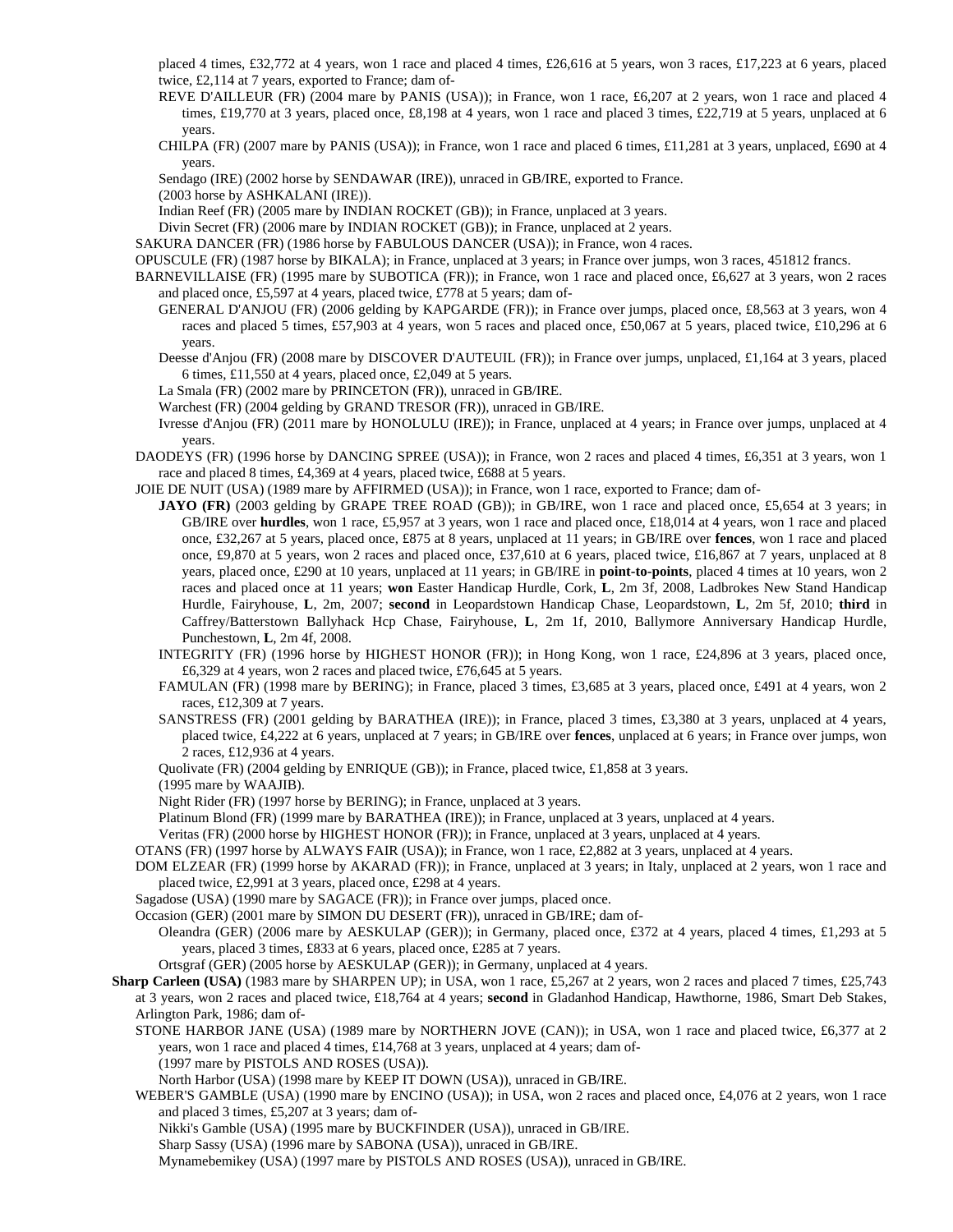SHARP SHOOTER (USA) (1991 horse by FIGHTING FIT (USA)); in Hong Kong, won 3 races.

PROPER UPBRINGING (USA) (1992 mare by PROPER REALITY (USA)); in USA, won 1 race and placed 3 times, £17,356 at 3 years, won 3 races, £29,984 at 4 years, placed once, £2,232 at 5 years; dam of-

Continental Lu (USA) (1998 mare by FLYING CONTINENTAL (USA)), unraced in GB/IRE.

Aaron Avenue (USA) (1999 mare by AVENUE OF FLAGS (USA)), unraced in GB/IRE.

- Sharp Approval (USA) (1993 horse by WITH APPROVAL (CAN)), unraced in GB/IRE.
- PROUDEST MAGIC (USA) (1984 mare by PROUDEST ROMAN (USA)); in USA, unplaced at 2 years, won 2 races and placed twice, £13,440 at 3 years, won 2 races and placed 6 times, £13,616 at 4 years, won 2 races and placed 4 times, £7,884 at 5 years, won 3 races and placed 4 times, £7,474 at 6 years, won 2 races and placed 4 times, £2,809 at 7 years, unplaced, £116 at 8 years; dam of-
	- MOUNTAIN MAGIC (USA) (1997 horse by ROCKY MOUNTAIN (USA)); in Canada, unplaced at 8 years; in USA, unplaced at 2 years, won 4 races and placed once, £16,554 at 3 years, won 1 race and placed 3 times, £4,807 at 4 years.
	- Proud Donald (USA) (1993 horse by SOVEREIGN DON (USA)), unraced in GB/IRE.

FEVI (USA) (1979 horse by FORCETEN (USA)); in France, won 2 races.

- STONE HARBOR BERT (USA) (1985 horse by SASSAFRAS (FR)); in USA, won 1 race and placed twice, £3,407 at 3 years, won 1 race, £1,200 at 4 years, won 1 race and placed 4 times, £2,098 at 5 years.
- KIWI CHAMP (NZ) (1989 horse by NASSIPOUR (USA)); in Australia, won 1 race.

Lake Street (USA) (1982 mare by EXCELLER (USA)); in USA, placed 3 times, £8,695 at 3 years; dam of-

**FEDERAL HIGHWAY (USA)** (1999 horse by ODYLE (USA)); in USA, won 3 races and placed twice, £44,986 at 3 years, won 2 races and placed twice, £25,688 at 4 years, won 1 race and placed 3 times, £11,029 at 5 years; **won** James F Lyttle Memorial Handicap, Santa Rosa, 1m 110y, 2002.

- **FORTUNE FORTY FOUR (USA)** (1989 mare by FORTUNATE PROSPECT (USA)); in USA, won 1 race and placed twice, £16,358 at 2 years, won 5 races and placed twice, £50,481 at 3 years, won 3 races and placed 9 times, £63,007 at 4 years, won 1 race and placed once, £13,973 at 5 years; **won** Zippy Do Handicap, Calder, 6f, 1994; **second** in Miss Dade Handicap, Calder, **L**, 7f, 1993, Princess Rooney Handicap, Calder, **L**, 7f, 1992, Burn's Return Handicap, Calder, **L**, 6f, 1993, Princess Rooney Handicap, Calder, **L**, 7f, 1993, Azalea Stakes, Calder, **L**, 7f, 1992; **third** in Florida Stallion Stakes (Susan's Girl), Calder, **L**, 7f, 1991, Zippy Do Handicap, Calder, **L**, 6f, 1993; dam of-
	- **SMOKE CHASER (USA)** (1999 mare by SMOKE GLACKEN (USA)); in USA, won 1 race and placed twice, £15,307 at 2 years, won 4 races and placed 3 times, £79,274 at 3 years, won 2 races and placed 3 times, £45,608 at 4 years, won 3 races and placed 3 times, £62,766 at 5 years; **won** Minaret Stakes, Tampa Bay Downs, 6f, 2003, Meafara Stakes, Arlington Inter, 6f, 2002, Kissapotamus Stakes, Hawthorne, 6f, 2003, Fit for a Queen Stakes, Arlington International, 6f, 2004; **second** in Safely Kept Stakes, Arlington International, 6f, 2003, Safely Kept Stakes, Arlington International, 6f, 2004, Real Delight Stakes, Arlington International, 7f, 2002; **third** in Chicago Breeders' Cup Handicap, Arlington Int., **Gr.3**, 7f, 2004, Ellis Park Breeders' Cup Stakes, Ellis Park, **L**, 6f 110y, 2004
	- **PLACID LAKE (USA)** (2002 mare by GREENWOOD LAKE (USA)); in USA, placed twice, £3,726 at 2 years, placed twice, £9,625 at 3 years, won 4 races and placed twice, £55,306 at 5 years, won 2 races and placed once, £58,960 at 6 years; **won** Glendale Handicap, Turf Paradise, 1m 110y, 2008; **third** in Sunshine Millions Filly/Mare Turf Stakes, Santa Anita, **L**, 1m 1f, 2008.
	- **Old Town Pond (USA)** (2003 horse by GREENWOOD LAKE (USA)); in USA, won 1 race and placed 3 times, £26,458 at 2 years, won 1 race, £6,596 at 3 years, won 2 races, £12,240 at 4 years; **third** in Florida Stallion Stakes (Affirmed), Calder, **L**, 7f, 2005, Florida Stallion Stakes (Dr Fager), Calder, **L**, 6f, 2005.
	- JEBSON (USA) (1997 horse by JEBLAR (USA)); in USA, won 2 races, £16,524 at 2 years, won 4 races and placed 3 times, £58,443 at 3 years, won 2 races and placed 4 times, £49,880 at 4 years, placed twice, £3,017 at 5 years, placed twice, £2,550 at 6 years.
	- WAR COUNCIL (USA) (1998 horse by SWORD DANCE); in USA, placed twice, £7,750 at 2 years, won 2 races and placed twice, £29,017 at 3 years, won 2 races and placed once, £30,836 at 4 years, placed twice, £4,425 at 5 years, won 2 races and placed once, £13,659 at 6 years, won 2 races and placed twice, £8,557 at 7 years.

Wild Fortune (USA) (2000 mare by WILD RUSH (USA)); in USA, placed once, £1,534 at 2 years.

MAUDLIN STREET (USA) (1991 mare by MAUDLIN (USA)); in USA, won 5 races, \$21472.

- NO WINKING (USA) (1993 mare by JEBLAR (USA)); in USA, won 1 race and placed twice, £10,984 at 2 years, placed once, £4,042 at 3 years, won 2 races and placed 4 times, £23,301 at 4 years, won 3 races and placed 7 times, £35,634 at 5 years, won 4 races and placed 3 times, £38,964 at 6 years, won 1 race and placed 4 times, £16,794 at 7 years, won 1 race and placed twice, £11,500 at 8 years, placed once, £3,212 at 9 years; dam of-
	- REASON TO WINK (USA) (2005 mare by SABONA (USA)); in USA, unplaced at 2 years, won 1 race and placed 3 times, £10,190 at 3 years, won 3 races and placed twice, £16,347 at 4 years, won 2 races and placed twice, £10,806 at 5 years, won 1 race and placed twice, £5,915 at 6 years.
	- ONE WINK (USA) (2006 mare by TOUGH CALL (USA)); in USA, unplaced at 3 years, won 1 race and placed 5 times, £14,422 at 4 years, won 1 race, £9,071 at 5 years, unplaced, £394 at 6 years.

Six Winks (USA) (2004 gelding by TRICKY SIX (USA)); in USA, placed twice, £2,227 at 3 years.

- MESCALERO PROSPECT (USA) (1996 horse by FORTUNATE PROSPECT (USA)); in USA, unplaced, £494 at 2 years, placed once, £789 at 3 years, won 1 race and placed 4 times, £9,640 at 4 years, won 2 races and placed 5 times, £8,032 at 5 years, won 2 races and placed 3 times, £6,459 at 6 years.
- Road to Honor (USA) (2001 mare by DOUBLE HONOR (USA)); in USA, placed once, £841 at 2 years, placed twice, £2,017 at 3 years; dam of-
	- **Daddy's Honor (USA)** (2008 mare by THE DADDY (USA)); in USA, placed once, £864 at 2 years, won 2 races and placed once, £21,487 at 3 years, won 2 races and placed 5 times, £52,400 at 4 years, won 1 race, £7,840 at 5 years; **second** in Lady's Secret Stakes, Monmouth Park, **L**, 1m 110y, 2012; **third** in Nasty Storm Stakes, Belmont Park, **L**, 1m, 2012.
	- GLACKEN ROAD (USA) (2010 mare by SMOKE GLACKEN (USA)); in USA, unplaced, £348 at 2 years, won 3 races and placed twice, £18,326 at 3 years, won 2 races, £20,192 at 4 years.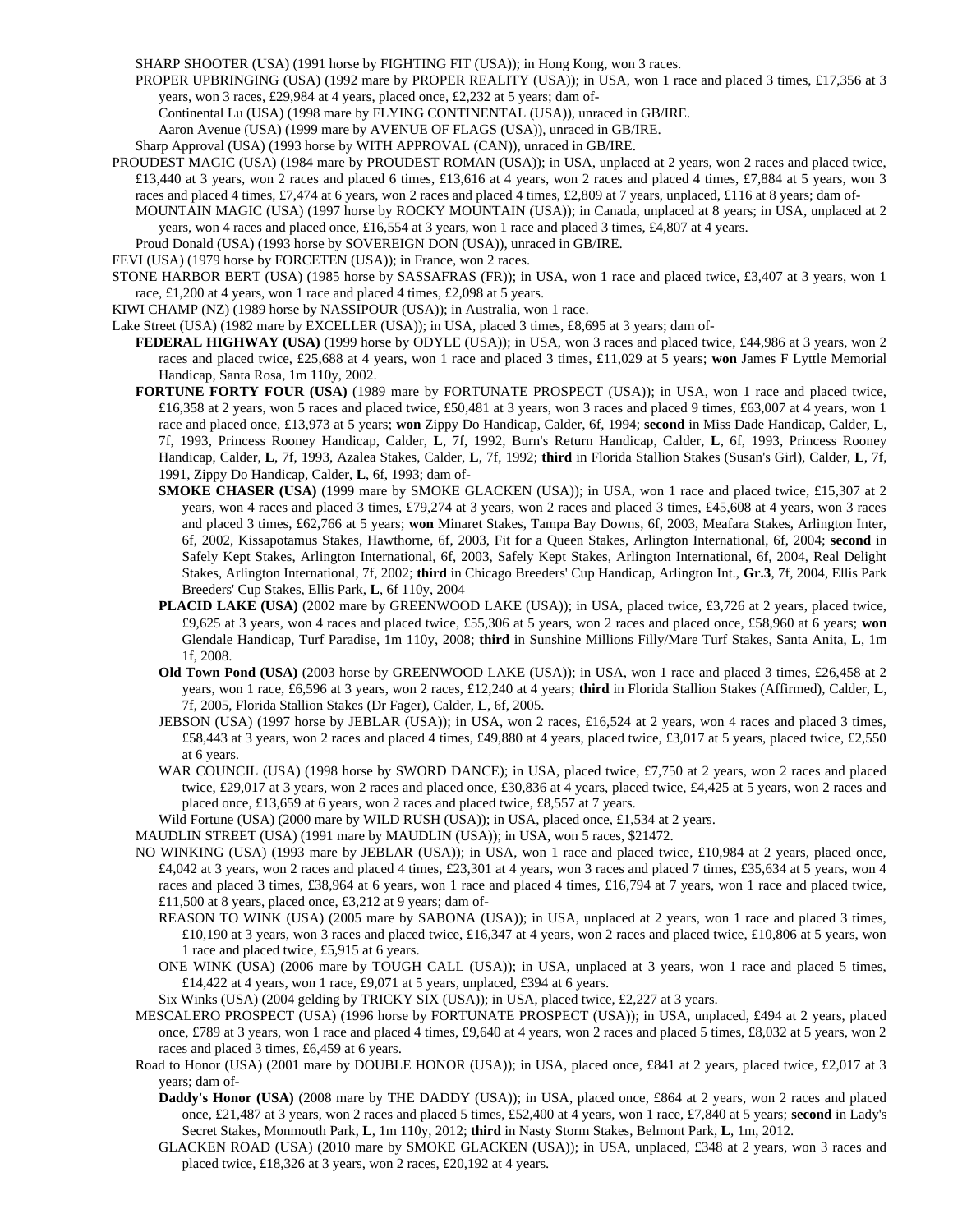- HER ROYAL HONOR (USA) (2009 mare by CHAPEL ROYAL (USA)); in USA, won 1 race and placed twice, £17,974 at 2 years, placed 3 times, £14,006 at 3 years, won 3 races and placed twice, £19,172 at 4 years.
- STARSHIP FRONTIER (USA) (2012 horse by SMOKE GLACKEN (USA)); in USA, unplaced, £205 at 2 years, won 1 race and placed 5 times, £33,788 at 3 years, won 3 races and placed 7 times, £35,755 at 4 years, placed 3 times, £10,618 at 5 years, placed once, £3,004 at 6 years.
- WILDCAT HONOR (USA) (2007 mare by WILDCAT HEIR (USA)); in USA, won 1 race, £12,639 at 2 years.
- Lady of Honor (USA) (2014 mare by ALGORITHMS (USA)); in USA, placed once, £1,446 at 3 years.
- Bareeq Althahab (KSA) (2019 filly by DANCE WITH RAVENS (CAN)); in Kingdom of Saudi Arabia, placed once, £585 at 2 years, unplaced at 3 years.
- Usual Suspect (USA) (2006 horse by SUAVE PROSPECT (USA)); in USA, unplaced, £271 at 3 years, unplaced at 4 years, unplaced at 5 years.
- Moblej (KSA) (2016 horse by FORT LARNED (USA)), unraced in GB/IRE.
- Street Choice (USA) (1987 mare by STAR CHOICE (USA)); in USA, unplaced, £214 at 3 years.
- Lake Spirit (USA) (1990 mare by STUTZ BLACKHAWK (USA)); in USA, unplaced, £38 at 3 years.
- Prospect Street (USA) (1995 mare by FORTUNATE PROSPECT (USA)), unraced in GB/IRE; dam of-
	- Dill Pickle (USA) (2001 horse by DANZATAME (USA)); in USA, unplaced at 2 years.
	- Lady Takes Achance (USA) (2002 mare by DANZATAME (USA)); in USA, unplaced at 4 years.
- Sheikest of All (USA) (1997 mare by SHEIKH ALBADOU (GB)), unraced in GB/IRE.
- Rap 'tou (USA) (1986 mare by SASSAFRAS (FR)); in Australia, placed 6 times, exported to New Zealand; dam of-
	- RAPTEGO (AUS) (1993 mare by PREGO); in Australia, won 2 races; dam of-
	- Rapt To Gogo (AUS) (2006 mare by MUGHARREB (USA)), unraced in GB/IRE.
	- IT'S ON AGAIN (AUS) (1997 horse by BRIEF TRUCE (USA)); in Australia, won 4 races.
	- AUSSIE PROSPECTOR (AUS) (1994 horse by GEIGER COUNTER (USA)); in Australia, won 1 race.
	- Little Miss Gallop (AUS) (1992 mare by PREGO); in Australia, placed once.
	- Pure Rapture (AUS) (1995 horse by GREIG (NZ)); in Australia, unplaced.
- Nijinsky Dancer (NZ) (1988 horse by TIGHTS (USA)); in Australia, placed once.
- Main Way (USA) (1978 horse by KENNEDY ROAD (CAN)); in USA, unplaced at 3 years.
- Pearl Island (USA) (1981 mare by DUST COMMANDER (USA)); in USA, unplaced at 2 years, exported to Italy; dam of-
	- **Pennington (ITY)** (1992 horse by SCENIC); in Italy, placed 3 times, £4,974 at 2 years, won 2 races, £10,047 at 3 years, won 1 race and placed 6 times, £14,632 at 4 years, won 1 race, £3,179 at 5 years, placed twice, £456 at 6 years, placed twice, £200 at 8 years; **third** in Premio Daumier, Rome, **L**, 1m, 1995.
	- Pinckney (ITY) (1985 mare by CRESTA RIDER (USA)); in Italy, placed 17 times; in Italy over jumps, won 1 race and placed 3 times; **second** in Premio Castello Sforzesco, Milan, **L**, 1987; dam of-
		- Prato Della Valle (ITY) (1993 horse by LUGE); in Italy, placed 4 times, £1,010 at 4 years, placed 4 times, £771 at 5 years, unplaced at 6 years.
		- Ponti Romani (ITY) (1994 horse by WELSH GUIDE), unraced in GB/IRE.
	- PUSHAW (GB) (1990 horse by DARSHAAN); in Italy, won 3 races, £9,190 at 3 years, won 2 races, £5,527 at 4 years, exported to Italy.
	- POULTNY (IRE) (1989 horse by BLUEBIRD (USA)); in Italy, won 1 race, £690 at 7 years, placed 7 times, £2,059 at 8 years, won 1 race and placed 5 times, £1,747 at 9 years, exported to Italy.
- Pleasant Bay (ITY) (1987 mare by KNOWN FACT (USA)); in Italy, unplaced at 3 years.
- Assertation (NZ) (1987 mare by ASSERT); in France, unplaced at 3 years.
- Nessie's Star (NZ) (1990 mare by RED GLOW); in New Zealand, unplaced; dam of-
- Classy Kiwi (NZ) (1996 mare by MASTERCLASS (USA)), unraced in GB/IRE.
- **Oriflamme (USA)** (1971 mare by NOHOLME II); in Italy, won 1 race and placed twice, 2090000 lire at 2 years, won 3 races and placed 3 times, 6065000 lire at 3 years; **third** in Premio Campobello, Milan, **L**, 1973, exported to France; dam of-
	- OWENS (1982 horse by STAR APPEAL); in Italy, won 2 races, £3,930 at 4 years, won 1 race, £1,511 at 5 years, won 5 races, £8,094 at 6 years, won 4 races, £6,351 at 7 years, won 2 races, £3,178 at 8 years, won 1 race, £1,378 at 9 years, won 1 race, £1,338, exported to Italy.
	- ORICOS (ITY) (1978 horse by GAY LUSSAC (ITY)); in Italy, won 1 race and placed once.
	- AFRICAN QUEEN (1984 mare by AFRICAN SKY); in GB/IRE, won 1 race and placed twice, £4,120 at 3 years; in USA, unplaced at 4 years, exported to USA.
	- Osman (ITY) (1976 horse by EMERSON); in Italy, placed once.

Okapi (1979 mare by GAY LUSSAC (ITY)), unraced in GB/IRE, exported to Italy; dam of-

- ODEON BAREY (ITY) (1984 horse by TRES GATE); in Italy, won 5 races.
- ORIGINAL TRIP (ITY) (1986 gelding by LONGLEAT (USA)); (foaled in Italy); in Italy, won 2 races, £4,233 at 3 years, won 4 races, £10,758 at 4 years, won 4 races, £8,039 at 5 years, won 2 races, £3,023 at 6 years, won 1 race, £1,121 at 7 years.
- ORIGINAL DREAM (ITY) (1988 horse by MAELSTROM LAKE); in Italy, won 2 races and placed 7 times, 181900000 lire at 3 years.
- ODARI (1985 horse by MARRACCI); in Italy, won 1 race, £1,368 at 3 years, exported to Italy.
- ONLY FOR FLY (ITY) (1987 horse by BROOK); in Italy, won 1 race.
- Off Shore (ITY) (1989 horse by WINDJAMMER (USA)), unraced in GB/IRE.
- Obelix (ITY) (1991 horse by PENMARRIC (USA)), unraced in GB/IRE.
- Ofira (1981 mare by NEBBIOLO), unraced in GB/IRE, exported to Italy.
- Ordara (FR) (1985 mare by DARA MONARCH), unraced in GB/IRE.
- DOM MAZARIN (1975 horse by ZEDDAAN); in France, won 13 races, £29,991, exported to France.
- DOM ORLANDO (1979 horse by SASSAFRAS (FR)); in France, won 1 race, £5,388; in USA, placed once, £2,109 at 3 years, won 1 race and placed twice, £7,818 at 4 years, won 3 races and placed twice, £35,310 at 5 years, unplaced at 6 years, exported to France.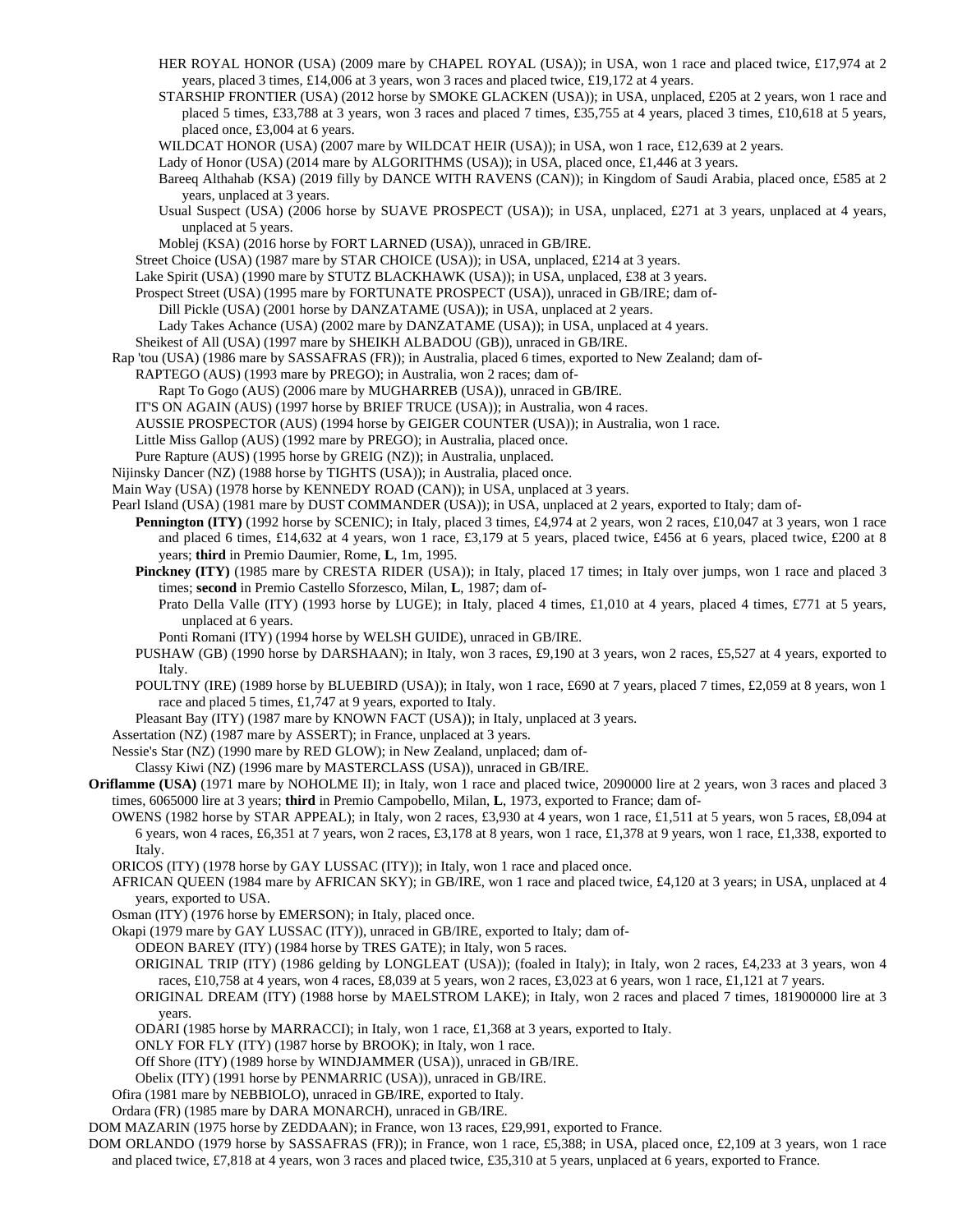ALIX DE VALOIS (USA) (1972 mare by NOHOLME II); in France, won 4 races; dam of-

- **Alix de Bure (FR)** (1985 mare by LANCASTRIAN); in France, won 2 races; in USA, won 1 race and placed 3 times, £16,240 at 3 years, placed twice, £5,688 at 4 years; **second** in Am Capable Stakes, Monmouth Park, 1988; dam of-
	- **Le Noir Ghost (USA)** (1991 horse by SILVER GHOST (USA)); in France, placed 3 times; **second** in Prix Herbager, Saint-Cloud, **L**, 7f, 1993.
	- SAONE RIVER (USA) (1996 mare by RIVER SPECIAL (USA)); in USA, unplaced, £2,140 at 2 years, placed twice, £5,142 at 3 years, won 5 races and placed twice, £31,553 at 4 years, won 1 race and placed twice, £9,636 at 5 years, won 2 races and placed once, £12,777 at 6 years, placed once, £620 at 7 years, unplaced, £24 at 10 years.
	- GREAT BEGINNINGS (USA) (1992 mare by ENDS WELL (USA)); in USA, won 1 race at 4 years.
- OKAVANGA (FR) (1982 mare by FABULOUS DANCER (USA)); in France, won 2 races; in West Germany, placed once, exported to Australia.
- Osambara (GER) (1983 horse by LIGHTNING (FR)); in France, placed 3 times, £1,226 at 3 years.
- Ordinarius (1978 horse by VICEREGAL (CAN)); in France over jumps, unplaced, exported to France.
- Alectra (FR) (1979 mare by SASSAFRAS (FR)); in France, unplaced.
- Octave (FR) (1980 mare by ARCTIC TERN (USA)), unraced in GB/IRE.
- Allez Vous (GER) (1986 mare by GALANT VERT (FR)), unraced in GB/IRE; dam of-

ASTORIA (GER) (1991 mare by NOBLEQUEST (FR)); in West Germany, won 2 races at 3 years; dam of-

- ASSEMBLA (GER) (1996 mare by GENERAL ASSEMBLY (USA)); in Germany, placed once, £946 at 2 years, won 1 race and placed 9 times, £7,328 at 3 years, won 2 races and placed 6 times, £8,839 at 4 years, placed once, £377 at 5 years, unplaced at 6 years.
- ABATTEUR (GER) (1997 horse by GENERAL ASSEMBLY (USA)); in Germany, won 1 race and placed 4 times, £2,806 at 3 years, placed once, £358 at 4 years; in Switzerland, placed 5 times, £3,193 at 5 years, won 1 race, £1,457 at 6 years, won 1 race and placed 4 times, £4,083 at 7 years.
- ALPINO (GER) (2001 horse by VINCENZO (GER)); in France, placed once, £1,517 at 5 years, unplaced, £1,784 at 6 years; in Germany, won 1 race and placed 5 times, £3,041 at 3 years, won 1 race and placed 4 times, £6,985 at 4 years, won 1 race and placed 4 times, £7,862 at 5 years, placed 3 times, £742 at 6 years, won 1 race and placed twice, £2,156 at 8 years, unplaced at 9 years.

Achete (GER) (1998 mare by VINCENZO (GER)), unraced in GB/IRE.

Avence (GER) (2000 horse by VINCENZO (GER)); in Germany, unplaced at 5 years, unplaced at 6 years.

- ALLEZ GO (GER) (1995 mare by GOOFALIK (USA)); in Germany, placed once, £169 at 3 years, won 4 races and placed 3 times, £5,560 at 4 years, placed twice, £452 at 5 years.
- Allez Neshada (GER) (1996 mare by NESHAD (USA)); in Germany, unplaced at 3 years, unplaced at 5 years.
- MARIE D'ORSINI (1978 mare by ZEDDAAN); in France, won 2 races, £5,535, exported to France; dam of-
- **DOM VALORY (FR)** (1983 horse by PHARLY (FR)); in France, won 5 races and placed twice, 481800 francs at 3 years, won 1 race and placed 3 times, 180000 francs at 4 years, won 1 race and placed 4 times, 174000 francs at 5 years, won 2 races and placed 6 times, 382900 francs at 6 years, placed 6 times, 140500 francs at 7 years; **won** Handicap d'Ete, Saint-Cloud, **L**, 1986, Prix de Montretout, Longchamp, **L**, 7f, 1987, Grand Handicap de Deauville, Deauville, **L**, 1986; **second** in Prix de la Porte Maillot, Longchamp, **Gr.3**, 1989, Prix Sir Gallahad, Saint-Cloud, **L**, 1988, Prix Lovelace, M'-Laffitte, **L**, 1m, 1990, Prix du Cercle, Deauville, **L**, 1987; **third** in Prix Messidor, M'-Laffitte, **Gr.3**, 1989, Prix Sir Gallahad, M'-Laffitte, **L**, 1m, 1990, Prix du Pin, Longchamp, **L**, 1986; **fourth** in Prix de la Porte Maillot, Longchamp, **Gr.3**, 1987, exported to Morocco
	- MAQUETTE (GB) (1988 mare by LASHKARI); in France, won 2 races and placed 3 times, £20,264 at 3 years, won 2 races and placed 8 times, £26,857 at 4 years, won 2 races and placed 5 times, £27,001 at 5 years, won 1 race and placed once, £6,235 at 6 years, exported to KSA (Old); dam of-
		- BORISTEEL (FR) (1996 horse by SHINING STEEL); in France, unplaced at 2 years, won 2 races and placed 9 times, £12,163 at 3 years, won 1 race and placed 4 times, £7,397 at 4 years, won 1 race and placed 4 times, £10,184 at 5 years, won 2 races and placed twice, £7,208 at 6 years, placed 6 times, £5,000 at 7 years, unplaced at 8 years; in Spain, won 2 races and placed twice, £6,438 at 4 years, placed once, £574 at 5 years.
		- Alraays (KSA) (1998 horse by TAGULA (IRE)); in Kingdom of Saudi Arabia, placed twice, £6,882 at 3 years.
		- Bint Alzhabi (KSA) (1999 mare by SADJIYD (FR)); in Kingdom of Saudi Arabia, unplaced at 3 years.
		- Hattash (KSA) (2000 horse by TRASKWOOD (USA)); in Kingdom of Saudi Arabia, unplaced at 2 years, unplaced at 6 years.

Taqdeer (KSA) (2001 horse by SADJIYD (FR)); in Kingdom of Saudi Arabia, unplaced at 3 years, unplaced at 4 years.

Kalaam (KSA) (2005 mare by BONNARD (IRE)); in Kingdom of Saudi Arabia, unplaced at 2 years, unplaced at 3 years, unplaced at 4 years; dam of-

(2010 horse by RACE LEADER (USA)).

Sahm Fahd (KSA) (2014 horse by CROWN ENTERTAINER (USA)); in Kingdom of Saudi Arabia, unplaced at 3 years.

Aeth'bat Raneem (KSA) (2016 mare by DEODATUS (USA)); in Kingdom of Saudi Arabia, unplaced at 4 years, unplaced at 5 years.

Hadiyat Khaled (KSA) (2018 mare by MISU BOND (IRE)); in Kingdom of Saudi Arabia, unplaced at 2 years, unplaced at 3 years.

Alwa Sseed (KSA) (2006 horse by HATEEL); in Kingdom of Saudi Arabia, unplaced at 3 years.

- JOSE TOMAS (IRE) (1997 horse by TIROL); in France, placed once, £1,636 at 2 years, won 3 races and placed 3 times, £17,540 at 3 years, placed 4 times, £8,041 at 4 years, won 3 races and placed 3 times, £26,577 at 5 years, won 2 races and placed 5 times, £26,870 at 6 years, unplaced at 7 years, unplaced at 8 years, unplaced at 9 years, unplaced at 10 years, unplaced at 12 years, exported to France.
- MA BELLE (FR) (1984 mare by LIGHTNING (FR)); in France, won 2 races; dam of-
	- BELLE D'ORSINI (FR) (1995 mare by LE NAIN JAUNE (FR)); in France, placed 7 times, £14,948 at 3 years; in GB/IRE over **hurdles**, won 1 race and placed twice, £3,351 at 4 years, placed 3 times, £2,240 at 5 years, won 2 races, £8,165 at 6 years, unplaced at 7 years.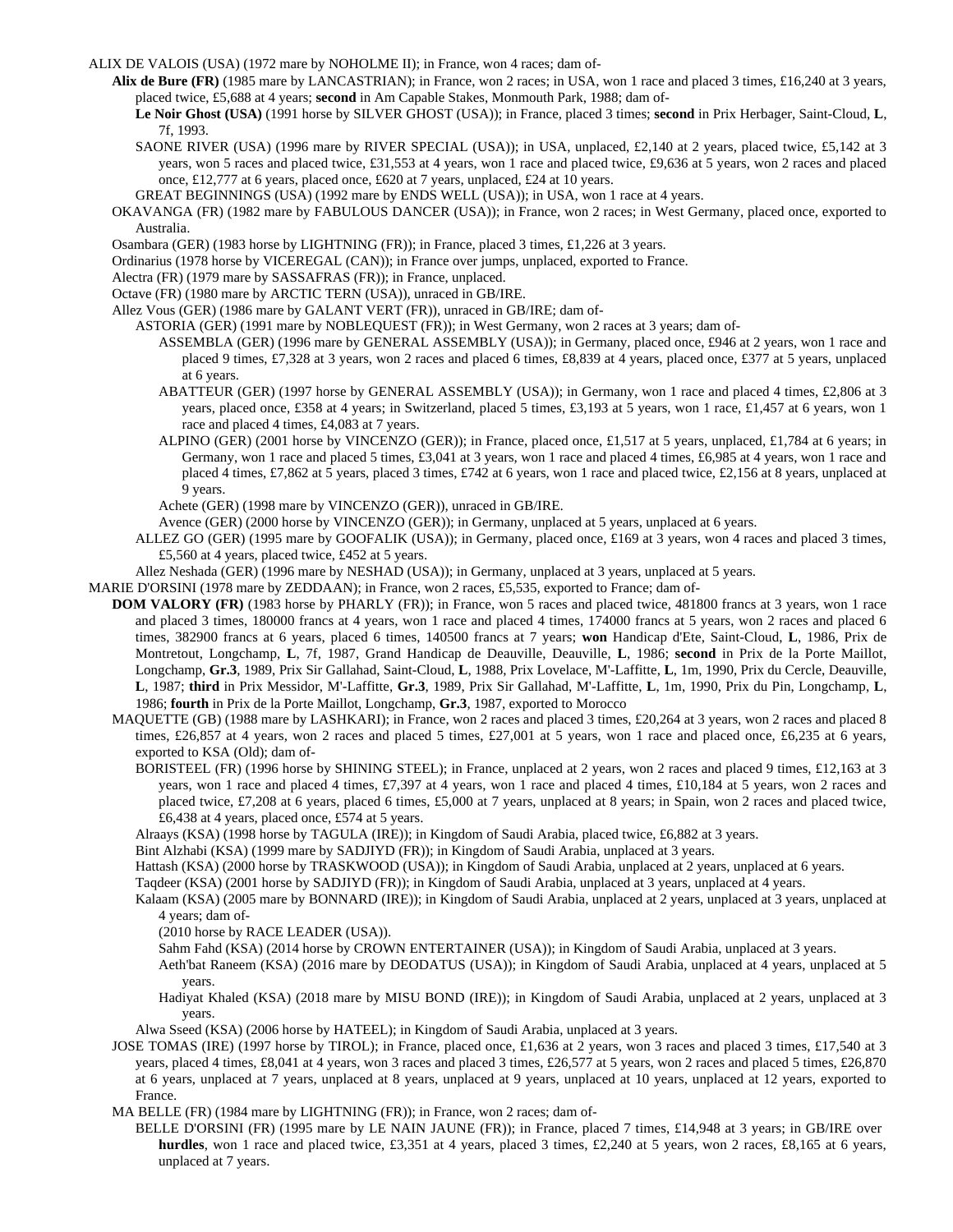Welkina (FR) (1993 mare by WELKIN (CAN)), unraced in GB/IRE.

Manoble (FR) (1994 mare by NOBLEQUEST (FR)), unraced in GB/IRE.

Belle d'Epervier (FR) (1996 mare by EPERVIER BLEU); in France, unplaced at 4 years.

Mio Amigo (FR) (1985 horse by GENERAL HOLME (USA)); in France, placed 5 times.

Marie Noble (FR) (1987 mare by NOBLEQUEST (FR)); in France, placed 4 times; dam of-

- SYL DES BRIOTAIS (FR) (1995 horse by KADROU (FR)); in France, placed once, £1,122 at 2 years, won 3 races and placed 5 times, £20,504 at 3 years, placed 4 times, £2,906 at 4 years.
- FRENCH NOBLE'S (FR) (1994 horse by LEGEND OF FRANCE (USA)); in France, placed twice, £1,317 at 2 years; in France over jumps, won 1 race.
- Banawi (FR) (1993 horse by LEGEND OF FRANCE (USA)); in France, unplaced at 3 years, unplaced at 4 years, placed twice, £485 at 5 years.

Mirinda (FR) (1990 mare by PHARLY (FR)); in France, unplaced.

Mothers Best (GB) (1992 mare by ZINO), unraced in GB/IRE, exported to France; dam of-

ECHTA (FR) (1996 mare by SAINT CYRIEN (FR)); in France, placed once, £384 at 2 years, won 1 race and placed once, £4,521 at 3 years.

- First Grey (FR) (2005 gelding by LE TRITON (USA)); in France, placed once, £809 at 3 years.
- El Chakra (FR) (2001 mare by MEDAALY (GB)), unraced in GB/IRE.
- Ycroire (FR) (2003 mare by OCEAN OF WISDOM (USA)); in France, unplaced at 3 years.
- Mallardite (FR) (1993 mare by PHARLY (FR)), unraced in GB/IRE.

Midnoon (FR) (1994 horse by BAKHAROFF (USA)); in France, unplaced at 3 years.

- MARIE DE SARRE (FR) (1976 mare by QUEEN'S HUSSAR); in France, won 1 race and placed twice, 16500 francs at 3 years, exported to France; dam of-
	- PASSEGGIATA (USA) (1982 mare by ELOCUTIONIST (USA)); in GB/IRE, unplaced at 4 years; in France, won 4 races and placed 3 times, 137000 francs, exported to West Germany; dam of-
		- **PASOLINI (GER)** (1991 gelding by CAGLIOSTRO (GER)); in Germany, won 3 races and placed 3 times at 3 years, won 4 races and placed 6 times, £50,606 at 6 years, placed once, £3,378 at 7 years; in Italy, won 1 race and placed twice, £10,054 at 7 years, won 1 race, £10,844 at 8 years, won 1 race and placed 4 times, £10,248 at 9 years, won 2 races and placed 5 times, £4,450 at 10 years; **won** Gladiatoren-Rennen, Krefeld, **L**, 1m 6f, 1997, Buchmacher Springer Steher Preis, Koln, **L**, 1m 6f 110y, 1997, Badener Steher Cup, Baden-Baden, **L**, 2m, 1997; **second** in Buchmacher Kottkamp Silbernes Band Ruhr, Mulheim, **L**, 2m 4f, 1997, Clemens Kleine Preis, Dusseldorf, **L**, 1m 7f, 1995, Buchmacher Springer Steher Preis, Koln, **L**, 1m 6f 110y, 1995, Kolner Steher Preis, Koln, **L**, 1m 6f 110y, 1994, Milka Steher Cup, Baden-Baden, **L**, 2m, 1995, Premio Duca d'Aosta, Milan, **L**, 1m 7f, 1998; **third** in WGZ Bank-Preis Munster, Dusseldorf, **L**, 1m 7f, 1997, Buchmacher Kottkamp Silbernes Band Ruhr, Mulheim, **L**, 2m 4f, 1995.
		- PIANCAVALLO (GER) (1990 horse by SHY GROOM (USA)); (foaled in West Germany); in Germany, won 2 races, £3,755 at 3 years, won 1 race, £2,724 at 4 years, won 1 race, £3,621 at 5 years, won 1 race, £5,270 at 6 years, placed twice, £1,098 at 7 years.
		- WILD SURPRISE (IRE) (1988 gelding by COQUELIN (USA)); in GB/IRE, unplaced at 2 years, won 2 races and placed 8 times, £10,482 at 3 years, unplaced at 5 years; in GB/IRE over **hurdles**, unplaced at 3 years, placed once, £673 at 4 years, unplaced at 7 years.
		- PATCHOULI (IRE) (1989 mare by BOB BACK (USA)); in Germany, won 1 race, £1,761 at 3 years, won 2 races, £3,306 at 4 years, placed once, £113 at 8 years; in Germany over jumps, won 1 race, £1,761 at 3 years, won 1 race, £1,347 at 4 years, won 1 race, £1,479 at 5 years, won 1 race, £2,058 at 6 years, exported to West Germany.
		- Pacific (SLO) (1996 horse by SOLARSTERN (FR)); in Germany, unplaced at 3 years, placed twice, £775 at 8 years.
		- Patos (SLO) (1997 horse by AGUARICO (GER)); in Germany, unplaced at 3 years; in Slovakia, placed once at 3 years, placed twice at 4 years, unplaced at 7 years.

Purple Pantheon (SLO) (1993 gelding by ESCLAVO (FR)); in Germany, unplaced at 5 years.

- HARAABAH (USA) (1983 mare by TOPSIDER (USA)); in GB/IRE, won 2 races and placed once, £6,210 at 2 years, won 1 race, £933 at 3 years; dam of-
	- **DOUBLE QUICK (IRE)** (1992 mare by SUPERPOWER); in GB/IRE, won 2 races and placed once, £11,340 at 2 years, won 3 races and placed 6 times, £53,955 at 3 years, won 1 race and placed 3 times, £10,320 at 4 years; in France, unplaced at 2 years; **won** Vodafone Dash Rated Stakes, Epsom Downs, **L**, 5f, 1995; **second** in Ring & Brymer Achilles Stakes, Kempton Park, **L**, 5f, 1996, Doncaster Bloodstock Scarbrough Stakes, Doncaster, **L**, 5f, 1995, Newark.Antiques/Collectors Rous Stakes, Newmarket, **L**, 5f, 1995, exported to India; dam of-
		- **DIABOLICAL (IND)** (2003 gelding by MAJOR IMPACT (USA)); in India, won 18 races; **won** Queen Elizabeth II Cup, Kolkata, **L**, 1m 6f, 2009, The Calcutta Gold Cup, Kolkata, **L**, 1m, 2009, McDowell Indian Derby, Mumbai, **L**, 1m 4f, 2007, Kelachandra Mysore 2000 Guineas, Mysore, **L**, 1m, 2006, The Vijay Textiles Golconda Derby, Hyderabad, **L**, 1m 4f, 2007, Daisy Appoo BTC Anniversary Cup, Bangalore, **L**, 7f, 2007, Indian Champion Cup, Kolkata, **L**, 1m 2f, 2009, Mysore Million, Mysore, **L**, 7f, 2006, Golconda 2000 Guineas, Hyderabad, **L**, 1m, 2006, Usha Stud Bangalore Stud Summer Million, Bangalore, **L**, 1m, 2006; **second** in Breeders' Produce Stakes, Mumbai, **L**, 7f, 2006, Indian Turf Invitation Cup, Kolkata, **L**, 1m 4f, 2007; **third** in Nizam's Gold Cup, Hyderabad, **L**, 1m 2f, 2008, Poonawalla Breeders' Multi-Million, Mumbai, **L**, 7f, 2006, President of India Gold Cup, Malakpet, **L**, 1m 4f, 2008.
		- **Antarctic Zone (IND)** (2000 horse by DON'T FORGET ME); in India, won 7 races; **third** in S A Poonawalla Million, Pune, **L**, 1m, 2003, F D Wadia Trophy, Pune, **L**, 7f, 2003.
		- SPEED OF LIGHT (IND) (1998 mare by PORTROE (USA)); in India, won 5 races.

EXPLODING WONDER (IND) (1999 horse by PORTROE (USA)); in India, won 8 races.

STORMETTE (IND) (2007 gelding by MAJOR IMPACT (USA)); in India, won 2 races and placed 6 times.

Wild Spirit (IND) (2001 horse by PORTROE (USA)); in India, placed once.

**Speedy James (IRE)** (1996 gelding by FAYRUZ); in GB/IRE, won 2 races and placed twice, £15,272 at 2 years, placed twice, £1,152 at 3 years, placed once, £169 at 4 years, placed once, £374 at 5 years, unplaced at 6 years, unplaced at 7 years, placed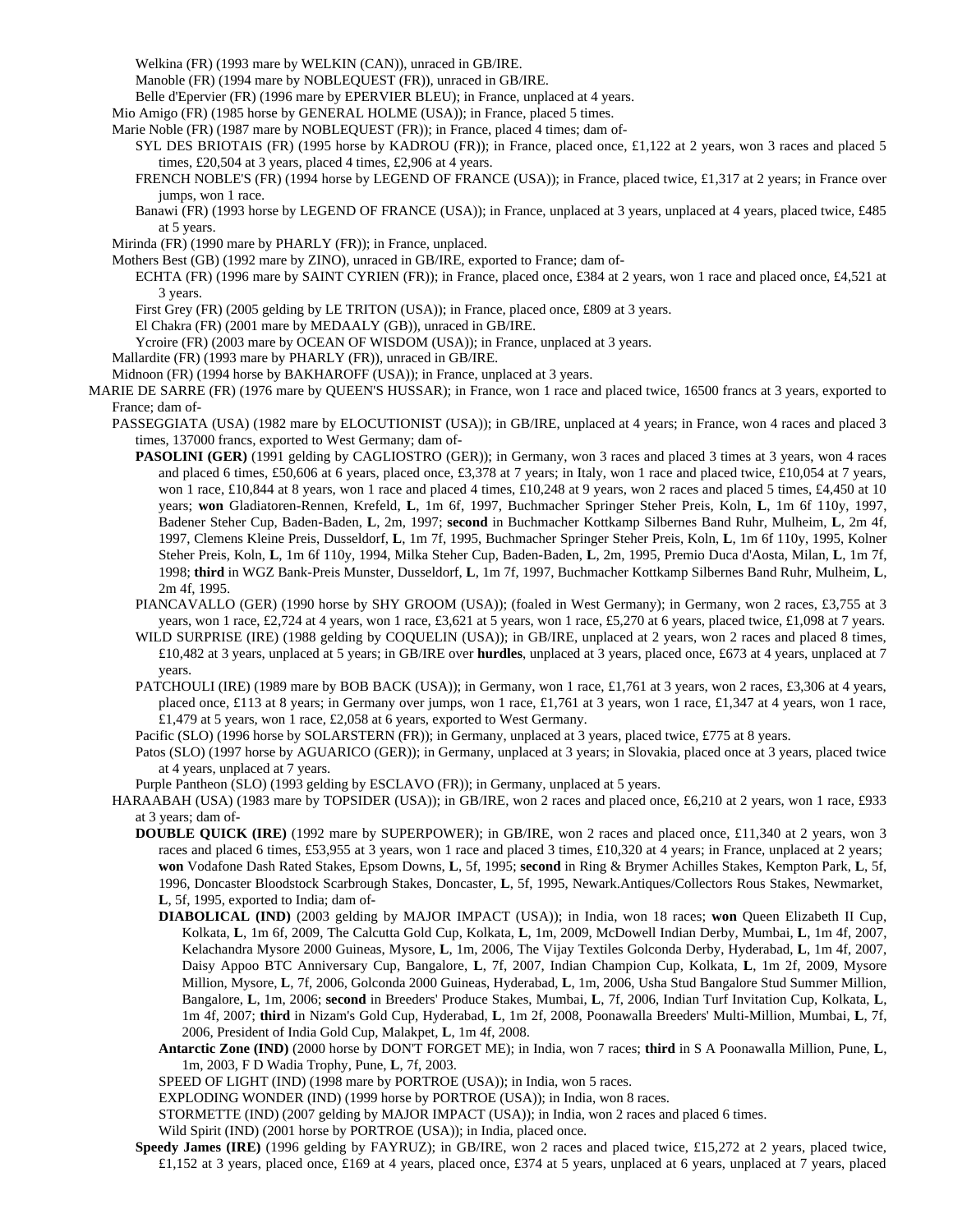once, £874 at 8 years; **second** in National Stakes, Sandown Park, **L**, 5f, 1998; **third** in Jockey Club of Kenya Molecomb Stakes, Goodwood, **Gr.3**, 5f, 1998

- MAJESTICAL (IRE) (2002 gelding by FAYRUZ); in GB/IRE, placed 4 times, £1,895 at 2 years, won 2 races and placed 6 times, £10,516 at 3 years, won 1 race and placed twice, £3,452 at 4 years, won 3 races and placed 5 times, £9,305 at 5 years, won 2 races and placed once, £3,842 at 6 years, unplaced at 9 years; in Jersey, won 1 race, £1,460 at 7 years.
- TOP OF THE FORM (IRE) (1994 mare by MASTERCLASS (USA)); in GB/IRE, won 2 races and placed 4 times, £10,538 at 2 years, won 2 races and placed once, £5,158 at 3 years, placed once, £285 at 4 years, unplaced at 5 years; dam of-
	- GLENCALVIE (IRE) (2001 gelding by GRAND LODGE (USA)); in GB/IRE, won 2 races and placed once, £7,895 at 3 years, won 2 races and placed 5 times, £11,906 at 4 years, won 1 race and placed 3 times, £10,248 at 5 years, won 2 races and placed once, £10,135 at 6 years, won 1 race and placed twice, £4,989 at 7 years, unplaced at 8 years.
	- URSINUS (IRE) (2007 horse by VERGLAS (IRE)); in Italy, won 1 race and placed 4 times, £7,146 at 2 years, won 1 race and placed 3 times, £3,612 at 3 years, won 1 race and placed twice, £2,326 at 4 years, exported to Italy.
	- VOLCANIC DUST (IRE) (2008 mare by IVAN DENISOVICH (IRE)); in GB/IRE, won 1 race and placed 4 times, £4,790 at 2 years, won 2 races and placed 5 times, £9,780 at 3 years, placed once, £503 at 4 years, placed 6 times, £1,649 at 5 years, won 1 race and placed 4 times, £2,999 at 6 years.
	- MOON JAGUAR (IRE) (2000 horse by BAHHARE (USA)); in GB/IRE, unplaced at 2 years, unplaced at 3 years; in Czech Republic, placed once, £233 at 3 years; in Slovakia, unplaced at 3 years; in Czech Republic over jumps, placed once, £272 at 4 years, won 1 race and placed twice, £896 at 5 years, placed 3 times, £718 at 6 years, placed 5 times, £772 at 7 years, unplaced at 8 years; in Italy over jumps, placed once, £375 at 8 years; in Slovakia over jumps, placed twice, £383 at 4 years, placed once, £272 at 6 years, placed once, £163 at 7 years, exported to Czech Republic.
	- TOP FORM (IRE) (2002 mare by ALMUTAWAKEL (GB)); in GB/IRE, won 1 race, £6,253 at 2 years, exported to Oman.
	- FLYING GOOSE (IRE) (2004 gelding by DANEHILL DANCER (IRE)); in GB/IRE, placed once, £1,156 at 2 years, won 1 race and placed 4 times, £5,910 at 3 years, placed once, £604 at 4 years, unplaced at 5 years; in Greece, placed twice, £390 at 6 years, exported to Greece.
	- Macs All Heart (IRE) (2003 mare by ALHAARTH (IRE)); in GB/IRE, placed once, £367 at 2 years, placed once, £168 at 3 years.
	- Allium (IRE) (2005 mare by NAMID (GB)); in GB/IRE, placed 3 times, £883 at 3 years; in Kingdom of Saudi Arabia, unplaced at 3 years, unplaced at 4 years, exported to Kingdom of Saudi Arabia.
	- Seven Shamrocks (IRE) (2006 mare by STATUE OF LIBERTY (USA)); in France, placed twice, £4,153 at 2 years, unplaced at 3 years, exported to France.
	- Res Nullius (IRE) (2009 mare by RAKTI (GB)); in GB/IRE, placed twice, £3,134 at 3 years, unplaced at 4 years.
- TITUS MAXIMUS (IRE) (2003 gelding by TITUS LIVIUS (FR)); in GB/IRE, won 1 race, £3,419 at 2 years, unplaced at 3 years; in GB/IRE over **hurdles**, unplaced at 3 years.
- ZANIDA (IRE) (2004 mare by MUJADIL (USA)); in GB/IRE, won 1 race and placed 3 times, £7,733 at 2 years, unplaced at 3 years; dam of-
	- You Never Can Tell (IRE) (2016 gelding by ELZAAM (AUS)); in GB/IRE, won 2 races and placed twice, £10,561 at 2 years, placed once, £5,763 at 3 years; in Greece, won 1 race and placed 4 times, £7,054 at 4 years, unplaced, £344 at 5 years; **third** in Ladbrokes Spring Cup Stakes, Lingfield Park, **L**, 7f, 2019, exported to Greece.
	- CRIMSON SUNRISE (IRE) (2009 mare by HOLY ROMAN EMPEROR (IRE)); in GB/IRE, won 2 races and placed once, £23,052 at 2 years, placed twice, £2,383 at 3 years.
	- STORM RANGER (IRE) (2012 gelding by BUSHRANGER (IRE)); in GB/IRE, placed twice, £996 at 3 years, placed twice, £2,503 at 4 years, won 2 races and placed twice, £15,645 at 5 years, placed twice, £1,587 at 6 years, unplaced at 7 years.
	- MAN ABOUT TOWN (IRE) (2014 gelding by DANDY MAN (IRE)); in GB/IRE, placed once, £317 at 2 years, won 2 races, £5,014 at 3 years.

Great Winter (IRE) (2010 horse by AMADEUS WOLF (GB)); in Italy, placed once, £1,788 at 3 years, exported to Italy. (2019 filly by PRINCE OF LIR (IRE)).

- Zahr (IRE) (1988 mare by TOUCHING WOOD (USA)); in GB/IRE, placed twice, £924 at 3 years; in United Arab Emirates, unplaced at 5 years, exported to United Arab Emirates; dam of-
	- Zahrat Zaydoon (KSA) (2003 mare by BLUE JUDGE (IRE)); in Kingdom of Saudi Arabia, unplaced at 2 years, unplaced at 3 years.
- Model Behaviour (GB) (1989 gelding by LOCAL SUITOR (USA)); in GB/IRE in **N.H. Flat races**, unplaced at 4 years; in GB/IRE in **point-to-points**, unplaced at 5 years
- Hovanshina (IRE) (1990 mare by MASTER WILLIE), unraced in GB/IRE, exported to U.S.S.R.
- (1998 horse by FAYRUZ).

Rappide (IRE) (1999 mare by FAYRUZ); in GB/IRE, unplaced at 2 years, unplaced at 3 years; dam of-

KALA KANTA (IRE) (2006 horse by VERGLAS (IRE)); in France, placed twice, £6,727 at 2 years; in United Arab Emirates, won 1 race, £5,681 at 3 years, won 1 race and placed 3 times, £13,008 at 4 years, won 1 race and placed once, £12,898 at 5 years, unplaced at 6 years, placed once, £1,197 at 7 years, exported to France.

Verdugo (IRE) (2004 gelding by ROYAL APPLAUSE (GB)); in GB/IRE, unplaced at 3 years.

Fairway Dancer (IRE) (2005 mare by DANETIME (IRE)), unraced in GB/IRE, exported to Cyprus.

Djibril (IRE) (2007 horse by RAKTI (GB)), unraced in GB/IRE, exported to Greece.

Cealtra Star (IRE) (2005 mare by MUJADIL (USA)); in GB/IRE, unplaced at 2 years; dam of-

- STAR OF PARIS (IRE) (2013 gelding by ALFRED NOBEL (IRE)); in France, unplaced at 2 years, won 1 race and placed twice, £11,802 at 3 years, won 1 race, £8,889 at 4 years, won 2 races and placed 4 times, £24,734 at 5 years, won 2 races and placed 5 times, £27,684 at 6 years, won 2 races and placed once, £19,704 at 7 years, placed once, £3,036 at 8 years, exported to France.
- ROCKET STAR (IRE) (2015 horse by REQUINTO (IRE)); in Russia, placed twice, £619 at 2 years, placed once, £29 at 3 years, won 1 race and placed once, £848 at 4 years, exported to Russia.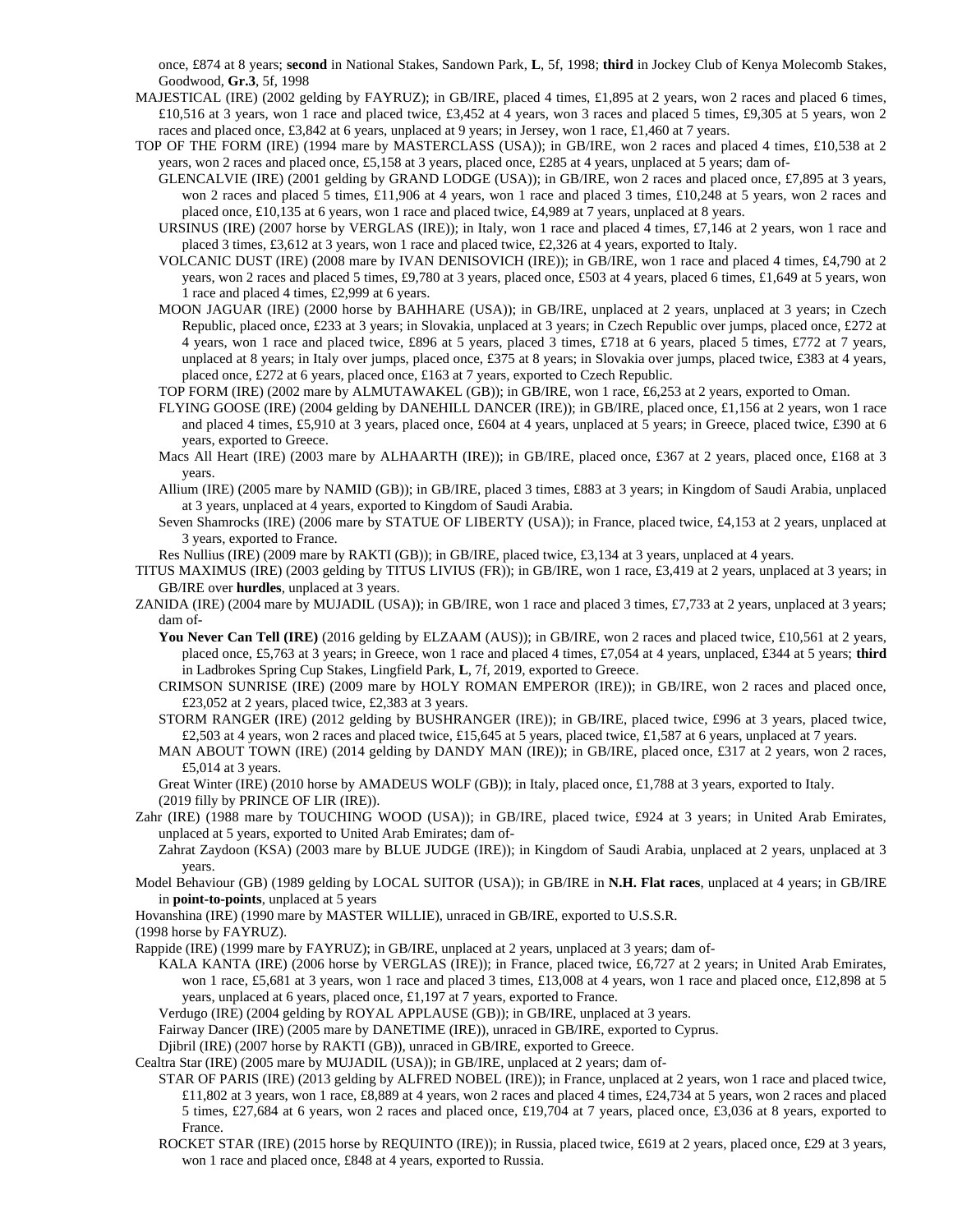Newbridgeornowhere (IRE) (2016 gelding by REQUINTO (IRE)), unraced in GB/IRE.

Northern General (IRE) (2018 gelding by IVAWOOD (IRE)); in GB/IRE, unplaced at 2 years, unplaced, £600 at 3 years.

Star of Cecca (IRE) (2019 colt by WAR COMMAND (USA)); in France, unplaced, £2,411 at 2 years, unplaced at 3 years, exported to France.

PRINCE PLUGGED (USA) (1985 horse by PLUGGED NICKLE (USA)); in Belgium, won 2 races.

KARLOTA (FR) (1991 mare by TAGEL (USA)); in France, won 1 race and placed twice, £23,340 at 3 years, unplaced at 6 years; dam of-

Oreille Cassee (FR) (2002 mare by CRICKET BALL (USA)); in France, unplaced at 2 years.

Nakhodka (FR) (2006 mare by CRICKET BALL (USA)), unraced in GB/IRE.

Marie De Valcour (FR) (1992 mare by LEADING COUNSEL (USA)); in France, placed once; dam of-

TAIKIE (FR) (1998 mare by GENEREUX GENIE); in France, placed once, £184 at 3 years, won 1 race and placed 6 times, £6,503 at 4 years, won 2 races and placed 10 times, £16,754 at 5 years, won 2 races and placed 3 times, £13,942 at 6 years, placed once, £1,348 at 7 years.

Oulgaty (FR) (2000 horse by LIGHTS OUT (FR)); in France, unplaced at 3 years, unplaced at 6 years.

Marie de Concorde (USA) (1981 mare by SUPER CONCORDE (USA)); in GB/IRE, unplaced at 2 years, exported to Sweden; dam of-

MBEJANE (1986 horse by POSSE (USA)); in Italy, won 1 race, £2,280 at 2 years, won 3 races, £6,139 at 3 years, won 1 race, £1,956 at 4 years, won 2 races, £7,120 at 5 years, won 2 races, £4,931 at 7 years, exported to Italy.

MALVAROSE (IRE) (1989 mare by KING OF CLUBS); in Italy, won 1 race, £6,890 at 2 years, won 2 races, £7,442 at 3 years, won 1 race, £2,017 at 4 years, exported to Italy.

GLENDA (SWE) (1990 mare by GLENSTAL (USA)); in Sweden, won 1 race and placed twice, £4,110 at 2 years; dam of-

Golda (SWE) (1996 mare by DILIGO (FR)); in Norway, placed 3 times, £443 at 6 years; in Sweden, unplaced at 5 years, unplaced at 6 years.

Guide (SWE) (1998 gelding by SPARKLING BOY); in Denmark, unplaced at 2 years; in Sweden, unplaced at 2 years.

Gordon (SWE) (1999 gelding by SPARKLING BOY); in Norway, unplaced at 3 years; in Sweden, unplaced at 3 years, unplaced at 4 years.

Madrugada (1985 mare by PERSIAN BOLD); in Italy, placed twice, 3360000 lire at 2 years, unplaced at 3 years, exported to Italy. (1987 horse by WELSH TERM); (died).

(1991 gelding by BILLION (USA)).

Gandero (USA) (1984 horse by SHAM (USA)); in USA, unplaced at 2 years, unplaced, £84 at 3 years, exported to France.

Sequana (USA) (1986 mare by CRITIQUE (USA)); in GB/IRE, unplaced at 2 years, unplaced at 3 years.

Mary My Queen (GB) (1988 mare by KEY TO THE KINGDOM (USA)), unraced in GB/IRE, exported to Germany; dam of-

MEMENTA (IRE) (1993 mare by BE MY GUEST (USA)); in Germany, won 1 race, £2,252 at 3 years, exported to Germany; dam of-

MALIPIERO (GER) (1999 horse by LAVIRCO (GER)); in France, placed once, £736 at 3 years; in Germany, won 1 race, £1,595 at 3 years, placed once, £352 at 5 years, won 4 races and placed 3 times, £8,651 at 6 years, unplaced at 7 years.

MANOA (GER) (2003 mare by JAVA GOLD (USA)); in Germany, won 1 race and placed once, £710 at 4 years.

Mystic Boy (GER) (2007 gelding by CALL ME BIG (GER)); in Germany, unplaced at 4 years, placed twice, £500 at 5 years. Molita (GER) (2009 mare by LAMARGUE (GER)); in Germany, unplaced, £81 at 4 years, placed 5 times, £2,308 at 5 years.

Manolitus (GER) (2010 gelding by LAMARGUE (GER)); in Germany, unplaced, £166 at 4 years.

- MY BIG HERO (IRE) (1994 horse by ALZAO (USA)); in Germany, placed once, £189 at 3 years, won 1 race and placed once, £1,757 at 4 years, placed once, £325 at 5 years, exported to Germany.
- MARIE CHRISTINE (GER) (1995 mare by FAIRY KING (USA)); in Germany, won 1 race and placed once, £2,365 at 3 years; dam of-
	- MESIAS (GER) (2001 horse by STARBOROUGH (GB)); in Germany, won 4 races and placed 7 times, £9,291 at 4 years, won 1 race and placed 5 times, £4,449 at 5 years, won 2 races and placed 6 times, £4,730 at 6 years, unplaced, £74 at 7 years; in Italy, placed once, £538 at 3 years.

(2000 horse by LAVIRCO (GER)); (died).

Manitu (GER) (2002 horse by BIG SHUFFLE (USA)), unraced in GB/IRE.

Maggica (GER) (2003 mare by TERTULLIAN (USA)), unraced in GB/IRE.

Mattillion (GER) (2004 gelding by LAW SOCIETY (USA)), unraced in GB/IRE.

(2006 horse by DASHING BLADE).

(2007 horse by KONIGSTIGER (GER)).

- BLANK HAND (IRE) (2001 gelding by OSCAR (IRE)); in GB/IRE over **fences**, placed twice, £1,426 at 7 years, won 1 race, £5,702 at 8 years, unplaced at 9 years; in GB/IRE in **point-to-points**, placed once at 5 years, placed 4 times at 6 years, won 1 race and placed twice at 7 years.
- Mighty Magician (IRE) (1997 horse by NIGHT SHIFT (USA)); in Germany, placed 3 times, £309 at 4 years, exported to Germany. Mantana (IRE) (1996 mare by PLATINI (GER)); in Germany, unplaced at 3 years, exported to Germany.

(2000 mare by EAGLE EYED (USA)).

No Offer (IRE) (2002 mare by CLOSE CONFLICT (USA)), unraced in GB/IRE.

Magic Chef (FR) (1989 horse by MAGIC MIRROR); in France, unplaced.

Fidezienne (FR) (1990 mare by MOULIN); in France, unplaced.

MARIE DE VEZ (FR) (1982 mare by CRYSTAL PALACE (FR)), see above.

Off Shoot (FR) (1984 mare by RAHOTEP (FR)); in France, placed 4 times, 38100 francs; dam of-

- HIJIKA (FR) (1993 mare by SILVER CAPE (FR)); in France, placed 3 times, £3,066 at 2 years, won 1 race and placed 5 times, £14,216 at 3 years, unplaced at 4 years, placed 4 times, £3,909 at 5 years; in France over jumps, won 1 race and placed once, £11,199 at 3 years, won 1 race and placed twice at 4 years, won 1 race and placed twice at 5 years, placed once at 6 years; dam of-
	- HIVIKOS (FR) (2003 gelding by NIKOS); in France, unplaced at 3 years; in GB/IRE over **hurdles**, placed once, £382 at 5 years, placed once, £358 at 6 years; in GB/IRE over **fences**, unplaced, £462 at 5 years, unplaced, £128 at 6 years, won 1 race, £1,743 at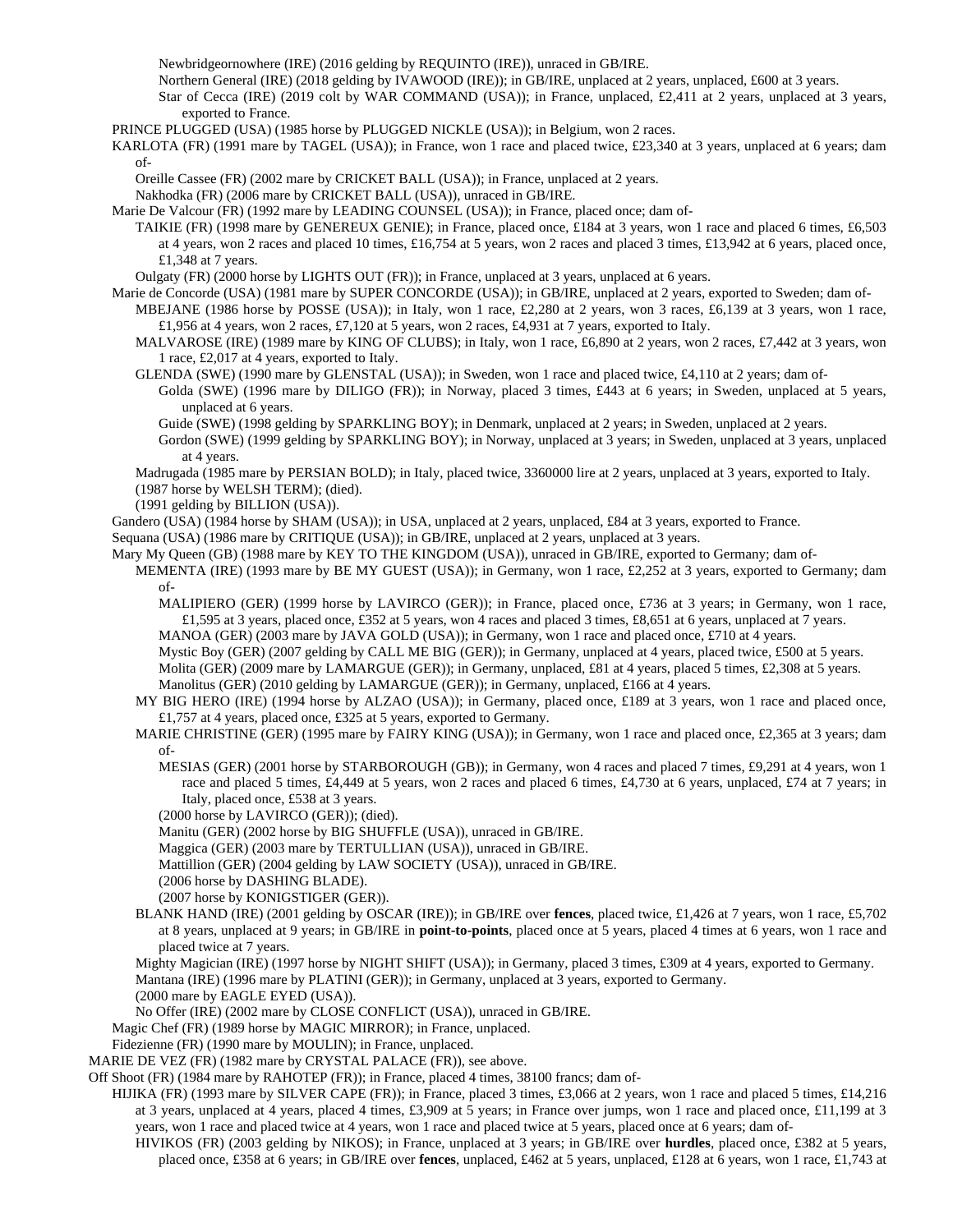7 years, unplaced at 8 years; in France over jumps, placed twice, £6,595 at 4 years; in GB/IRE in **point-to-points**, won 2 races and placed once at 7 years.

Hijiko (FR) (2002 gelding by ROBIN DES CHAMPS (FR)); in France over jumps, placed once, £1,148 at 4 years.

HERACLES (FR) (1995 horse by VAGUELY PLEASANT (FR)); in Hong Kong, won 2 races.

Ofelita (FR) (1991 mare by NOBLEQUEST (FR)); in Germany, placed once.

- Omdurman (FR) (1989 horse by CRYSTAL GLITTERS (USA)), unraced in GB/IRE.
- Hisis (FR) (1997 mare by KADOUNOR (FR)); in France, unplaced at 3 years; dam of-
	- **Hizarco (FR)** (2007 gelding by LAVIRCO (GER)); in France over jumps, placed once, £3,876 at 3 years, placed 3 times, £55,906 at 4 years, unplaced, £825 at 7 years; **second** in Prix Duc d'Anjou Chase, Auteuil, **L**, 2m 1f 110y, 2011; **third** in Prix Antoine de Palaminy Chase, Pau, **L**, 2m 3f 110y, 2011.
	- La Belle Odyssee (FR) (2003 mare by LE TRITON (USA)); in France, unplaced at 3 years.

Rivanour (FR) (2005 gelding by VALANOUR (IRE)); in France, unplaced at 3 years; in France over jumps, unplaced at 3 years. Orchestration (FR) (1986 mare by DEEP ROOTS), unraced in GB/IRE; dam of-

MARIE JBEIL (FR) (1996 mare by DOUBLE BED (FR)); in France, won 1 race, £3,229 at 3 years; dam of-

**Fontaine Margot (FR)** (2009 mare by BALLINGARRY (IRE)); in France, won 2 races and placed 4 times, £43,250 at 3 years, unplaced, £1,098 at 4 years; **third** in Prix de Saint-Cyr, Longchamp, **L**, 7f, 2012; dam of-

FONT VERT (FR) (2015 gelding by SINNDAR (IRE)); in GB/IRE, placed once, £221 at 2 years, won 1 race and placed 3 times, £4,563 at 3 years.

WESTMINSTER NIGHT (FR) (2019 colt by MORANDI (FR)); in France, won 1 race, £12,054 at 2 years.

Torrkee (FR) (2018 horse by MYBOYCHARLIE (IRE)); in GB/IRE, placed once, £1,058 at 2 years, placed twice, £2,016 at 3 years, exported to United Arab Emirates.

Dom Francisco (FR) (2020 colt by DARIYAN (FR)), unraced in GB/IRE.

- WENDY DREAM (FR) (2001 horse by HOUSAMIX (FR)); in France, placed twice, £1,883 at 2 years, won 3 races and placed 3 times, £16,303 at 3 years, unplaced, £426 at 4 years, won 1 race and placed twice, £5,931 at 5 years.
- COURANCES (FR) (2003 mare by SIMON DU DESERT (FR)); in France, won 2 races and placed once, £15,587 at 3 years, placed twice, £1,622 at 4 years; dam of-
	- **CHIVERNY (FR)** (2012 gelding by WHIPPER (USA)); in France, won 3 races and placed once, £28,101 at 3 years, won 3 races and placed twice, £43,618 at 4 years, won 3 races and placed once, £62,393 at 5 years, won 1 race and placed once, £10,089 at 6 years, unplaced, £1,250 at 9 years; in Switzerland, won 1 race, £18,300 at 5 years; **won** G. P. d'Avenches Etape du Defi du Galop, Avenches, **L**, 1m 4f, 2017, G.P. de Bordeaux-Etape du Defi du Galop, Bordeaux Le Bouscat, **L**, 1m 1f 110y, 2017; **third** in G.P. de Compiegne Etape du Defi du Galop, Compiegne, **L**, 1m 2f, 2017
	- **Caccini (FR)** (2013 horse by AMERICAN POST (GB)); in Germany, unplaced at 3 years, placed once, £5,556 at 4 years; in Poland, won 2 races and placed once, £4,275 at 2 years, won 4 races, £46,563 at 3 years, won 2 races, £14,563 at 4 years; **second** in Altano Dahlwitzer Steher Cup, Berlin-Hoppegarten, **L**, 1m 6f, 2017.
	- CHARMEY (FR) (2014 mare by MOTIVATOR (GB)); in France, placed once, £2,137 at 3 years, won 2 races and placed 6 times, £35,957 at 4 years, unplaced, £1,405 at 5 years.

Caerwin Cancale (FR) (2011 gelding by SLICKLY (FR)); in France, unplaced at 3 years.

MAIDSTONE MIXTURE (FR) (2005 horse by LINAMIX (FR)); in GB/IRE, unplaced at 3 years; in France, placed once, £1,115 at 2 years, placed twice, £4,891 at 3 years; in GB/IRE over **hurdles**, won 1 race and placed 3 times, £4,760 at 3 years, placed once, £1,055 at 4 years; in GB/IRE over **fences**, placed 3 times, £4,732 at 4 years, unplaced at 5 years.

Maxdan (FR) (2004 mare by SLICKLY (FR)); in France, placed once, £1,115 at 3 years.

Fontaine Rouge (FR) (2008 mare by ENRIQUE (GB)); in France, unplaced, £619 at 2 years, placed once, £1,552 at 3 years, unplaced at 4 years, unplaced at 5 years; in France over jumps, placed once, £1,838 at 4 years, unplaced at 5 years.

Fontaine Eglise (FR) (2010 mare by NICKNAME (FR)); in France, unplaced, £833 at 2 years, placed 3 times, £4,837 at 3 years, unplaced at 4 years; dam of-

Jet Set de Niellans (FR) (2019 filly by GAZWAN (FR)), unraced in GB/IRE.

Never Miss Me (FR) (2002 mare by HOUSAMIX (FR)), unraced in GB/IRE.

Monsieur Claude (FR) (2006 horse by SAGACITY (FR)); in France, unplaced at 4 years.

Avicenne (FR) (2007 horse by SAGACITY (FR)); in France, unplaced at 3 years.

MARIE DE OIGNY (FR) (1997 mare by AKARAD (FR)); in France, won 1 race and placed 3 times, £6,782 at 2 years, placed 4 times, £4,466 at 3 years, unplaced at 4 years; dam of-

MARIE BELMONT (FR) (2009 mare by SAGAMIX (FR)); in France, won 1 race, £6,897 at 2 years, won 1 race and placed 4 times, £15,209 at 3 years; in France over jumps, placed 4 times, £19,467 at 4 years, placed once, £7,708 at 5 years; dam of-

(2017 horse by CROSSHARBOUR (GB)). (2018 horse by MORANDI (FR)).

DOUMSA (FR) (2004 gelding by GRAPE TREE ROAD (GB)); in France, unplaced at 3 years, unplaced at 5 years; in France over jumps, unplaced at 3 years, won 1 race and placed once, £7,903 at 5 years.

DOM DE PO (FR) (2010 horse by LINNGARI (IRE)); in France, won 1 race and placed once, £7,480 at 3 years.

MARIE SHAMS (FR) (2012 mare by GENTLEWAVE (IRE)); in France, won 1 race, £5,737 at 3 years, exported to France; dam of- (2018 horse by MORANDI (FR)).

(2020 colt by HOLY ROMAN EMPEROR (IRE)), exported to France.

Shaitan (FR) (2006 horse by DIABLENEYEV (USA)); in France, placed once, £2,301 at 4 years.

Marie Eddaka (FR) (2007 mare by TREMPOLINO (USA)); in France, unplaced at 2 years, placed 4 times, £6,372 at 3 years, unplaced at 4 years.

Marie Loulouyya (FR) (2003 mare by MANNINAMIX (GB)), unraced in GB/IRE.

MARIE RIYADH (FR) (1998 mare by RAGMAR (FR)); in France, won 1 race and placed 3 times, £8,924 at 3 years.

MARIE HAYATI (FR) (1999 mare by DOUBLE BED (FR)); in France, unplaced at 3 years, won 1 race and placed once, £3,474 at 4 years; dam of